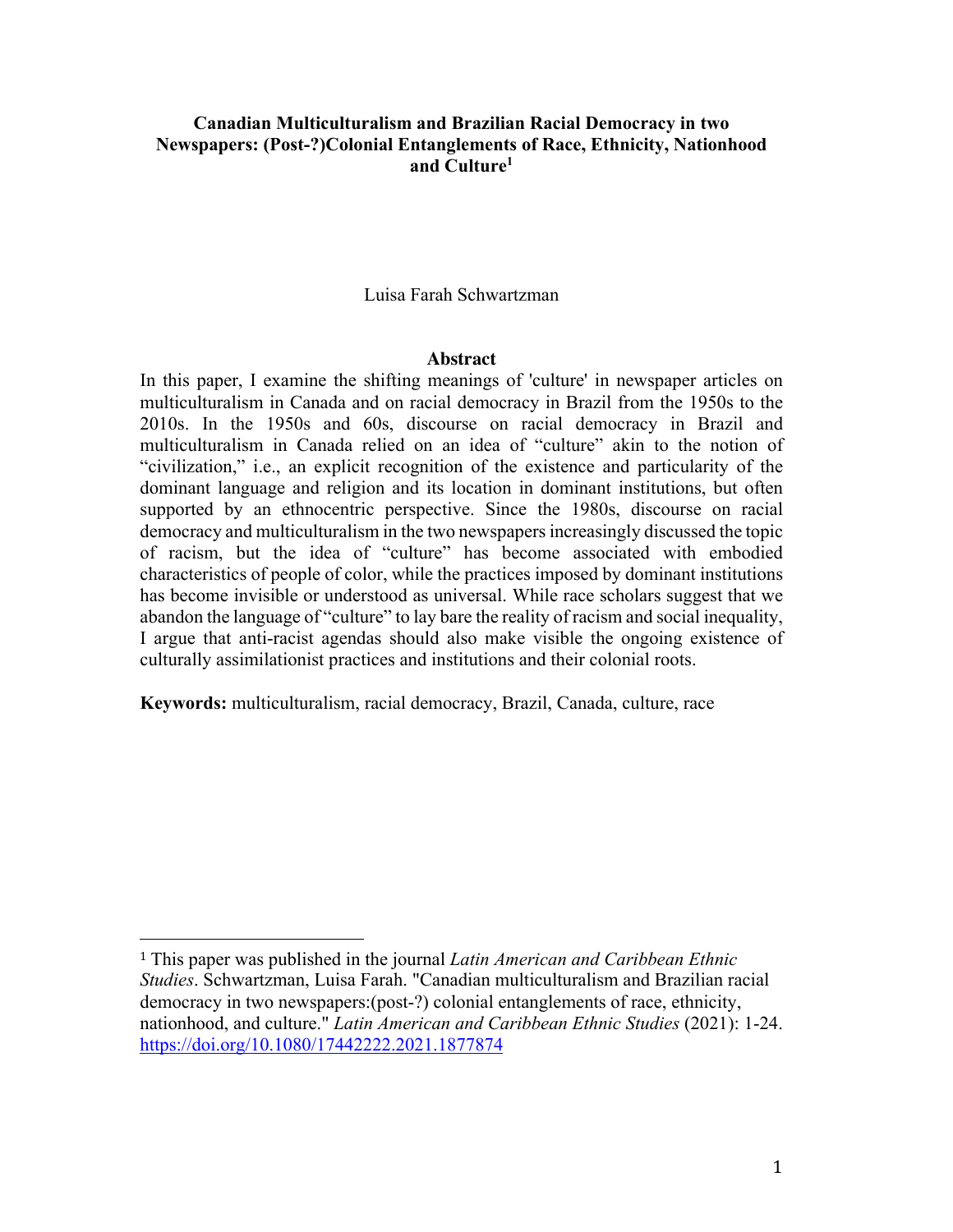#### **Introduction**

This paper examines the shifting use of the idea of "culture," in relation to discourse about race, ethnicity and nationhood, in two newspapers' narratives about racial democracy in Brazil and multiculturalism in Canada from the mid-twentieth century until the early 2010s. Brazilian racial democracy and Canadian multiculturalism are two paradigmatic examples of alternative ways to conciliate national identity with racial and ethnic inclusion. Canadian multiculturalism celebrates cultural difference, and Brazilian racial democracy celebrates racial mixture. The national narrative of Canadian multiculturalism is often seen as more successful than German ethnic nationalism or French republicanism, for example, in allowing nation-states to recognize racial and ethnic diversity while preserving national integrity (Bloemraad 2007). Similarly, racial democracy and, more broadly, Latin American *mestizaje* ideologies were once thought of as racially inclusive national projects at a time when many countries still equated progress with whiteness (Appelbaum et al. 2003; Loveman 2014).

Nonetheless, scholars of "race" in the Americas have argued that racial democracy, *mestizaje*, multiculturalism and diversity discourses and policies often reify cultural differences of subordinate racial and ethnic groups, while failing to address underlying racism and social inequality (Bell and Hartmann 2007; Thobani 2007; Hooker 2008; Henry et al. 2010; Paschel 2015; Winter 2015). For these authors, such discourses and policies are in consonance with a "new racism" or "cultural racism," a new kind of racism that emerged after World War II (or, in US literature, after the end of Jim Crow segregation), where ideas about inherent cultural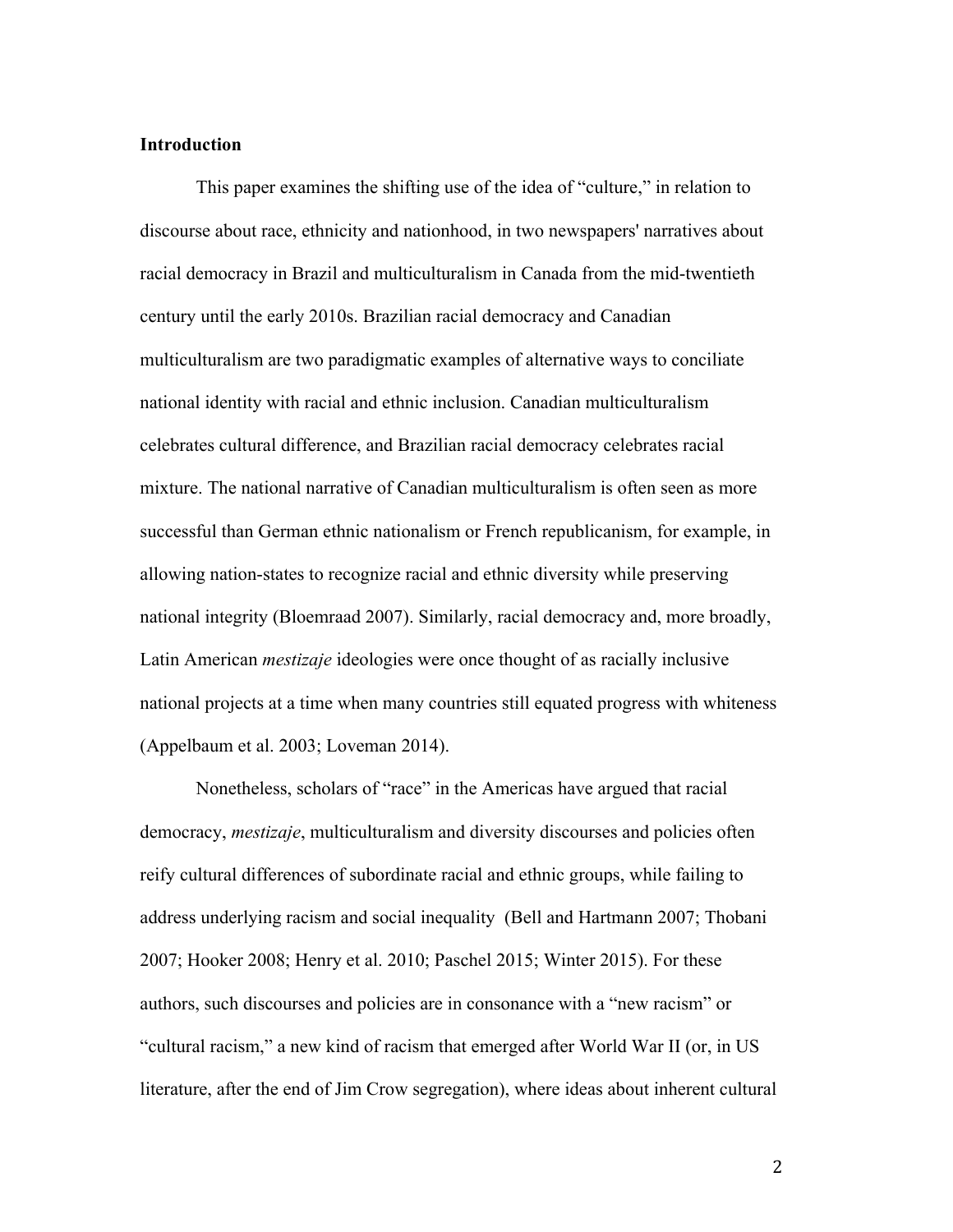difference have replaced biological justifications for racial oppression and racism (Lentin 2005; Bonilla-Silva 2013).

Other scholarship on multiculturalism approaches the idea of "culture" as reflecting real social phenomena, in particular linguistic and religious practices that may differ according to racial and ethnic group membership. For these scholars, nation-states encompass, and/or actively support, institutions that promote linguistic, religious and other common practices of dominant racial and ethnic groups, while constraining the practices of subordinate groups (Kymlicka 1995; Modood 1998; Zolberg and Woon 1999). Instead of directly confronting the idea of "culture" to reveal underlying material and political power relations, this literature works to make visible the linguistic and religious practices of the dominant group. Moreover, this literature describes religious and linguistic practices as being embedded within a larger—and public— organizational structure, and thus not reducible to individuals' private practices.

In dialogue with these different literatures, and based on an analysis of the content of two prominent, nationally-oriented newspapers — the Jornal do Brasil and the Globe and Mail — over a span of half a century, this paper examines how public debates about Brazilian racial democracy and Canadian multiculturalism have incorporated assumptions about the relationship between "race" and "culture" as national communities were re-imagined after the post-war demise of scientific racism.

The newspaper material shows that during the 1950's and 1960s both Canada's and Brazil's national narratives presupposed an understanding of "culture"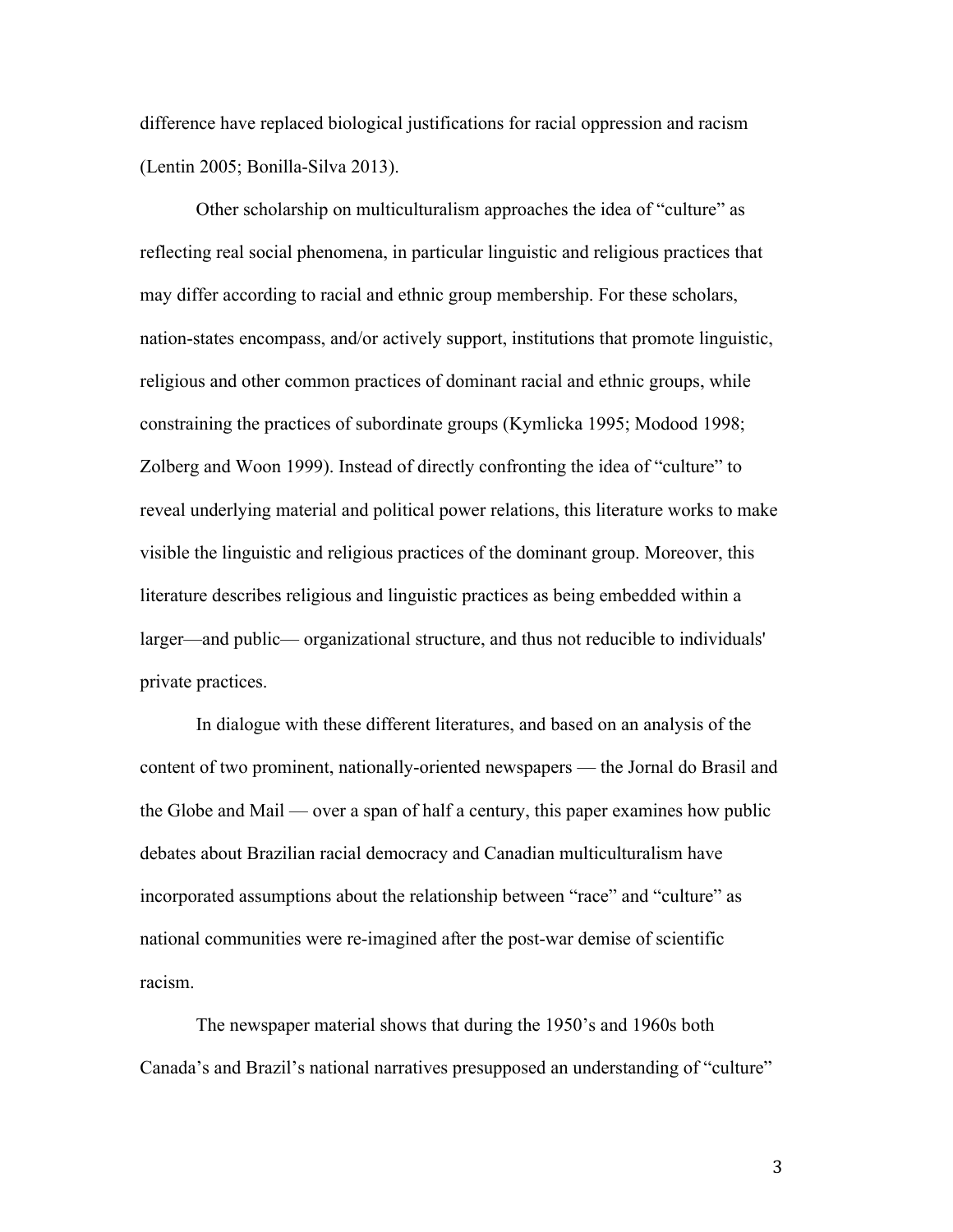akin to the notion of "civilization." They portrayed the dominant "culture"— of which language and religion were important components — as embedded in institutions and practiced by (usually white, male) members of an enlightened and intelligent elite. They, furthermore, portrayed this "culture" needing to be taught and imposed onto members of subordinate racial and ethnic groups through these institutions. These dominant "cultures" — or "civilizations"— were often understood as *particular* and compared to others. In Canada, there was a concern with defending the French-Canadian culture from the English-Canadian culture, and the English-Canadian culture from the American culture, while in Brazil, Portuguese Christian civilization was sometimes contrasted to Anglo-American civilizations in how they managed their non-European colonial subjects.

By the 1980s, both countries' newspaper material had shifted the use of the idea of "culture." Racially subordinate groups became the focus of talk about "culture," understood as embodied rather than institutionalized, while the language, religion and other practices of the dominant group and its ties to "mainstream" institutions became largely taken-for-granted. This view of "culture" continues to reproduce racialized hierarchies by essentializing the practices of subordinate racial and ethnic group members while normalizing the practices of dominant group members. Meanwhile, anti-racist activists successfully raised the issue of racism in these "mainstream" newspaper discourses, calling racial democracy a "myth" and changing the meaning of multiculturalism to include anti-racist agendas. Prevailing understandings of "culture" as embodied rather than institutionalized, and attached to racially and ethnically subordinate group members, however, remained largely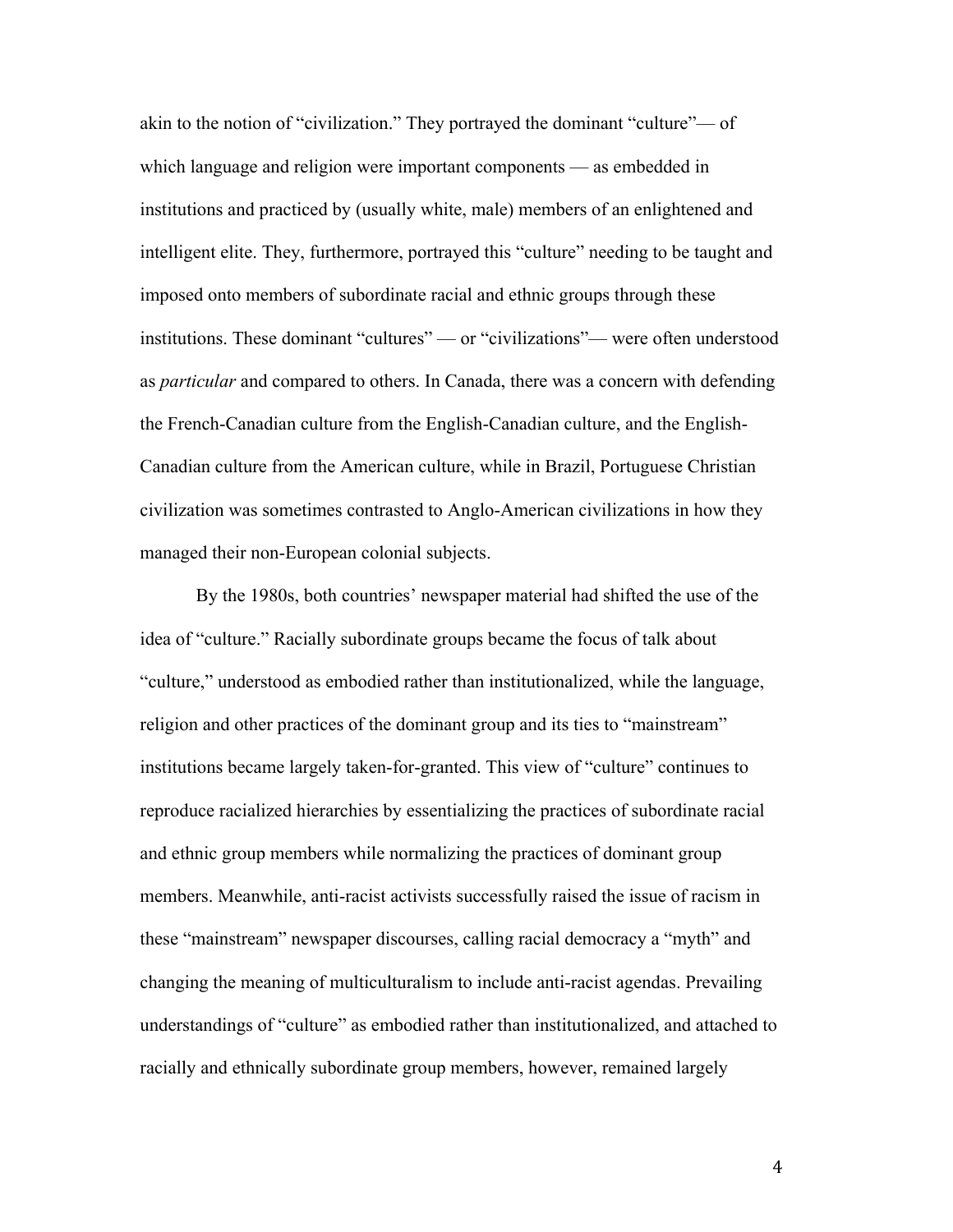unchallenged in these mainstream public forums. In both cases, Indigenous peoples remained largely invisible in these newspapers' discussion about these national myths.

Analyzing the two national newspapers side by side, one also notes certain cross-national differences: in the Globe and Mail, linguistic and religious differences are often at the center of the debate, while class inequality is often downplayed, while the opposite is true for Jornal do Brazil, especially since the 1980s. Overall, however, the data from the two newspapers suggest that, without examining the institutionalized dominant culture, neither a strong discourse against racism and inequality, nor paying lip service to linguistic and cultural diversity significantly challenges the broader colonial and assimilationist tendencies embedded in dominant Canadian and Brazilian national projects. The data also suggests that racial democracy in Brazil and multiculturalism in Canada have been mobilized for projects that are not simply national in scope but have other kinds of geographic identities: civilizational, (post-) colonial, urban, etc.

The analysis of the broader trends in the two countries suggests that what happened in the 20th century was not simply culturalization of "race," i.e., a denial of the significance of racism and material inequality in contemporary societies. Rather, there was also racialization of "culture," i.e., the view of "culture" as embodied in non-white individuals, which makes invisible the cultural colonialism of "mainstream" institutions.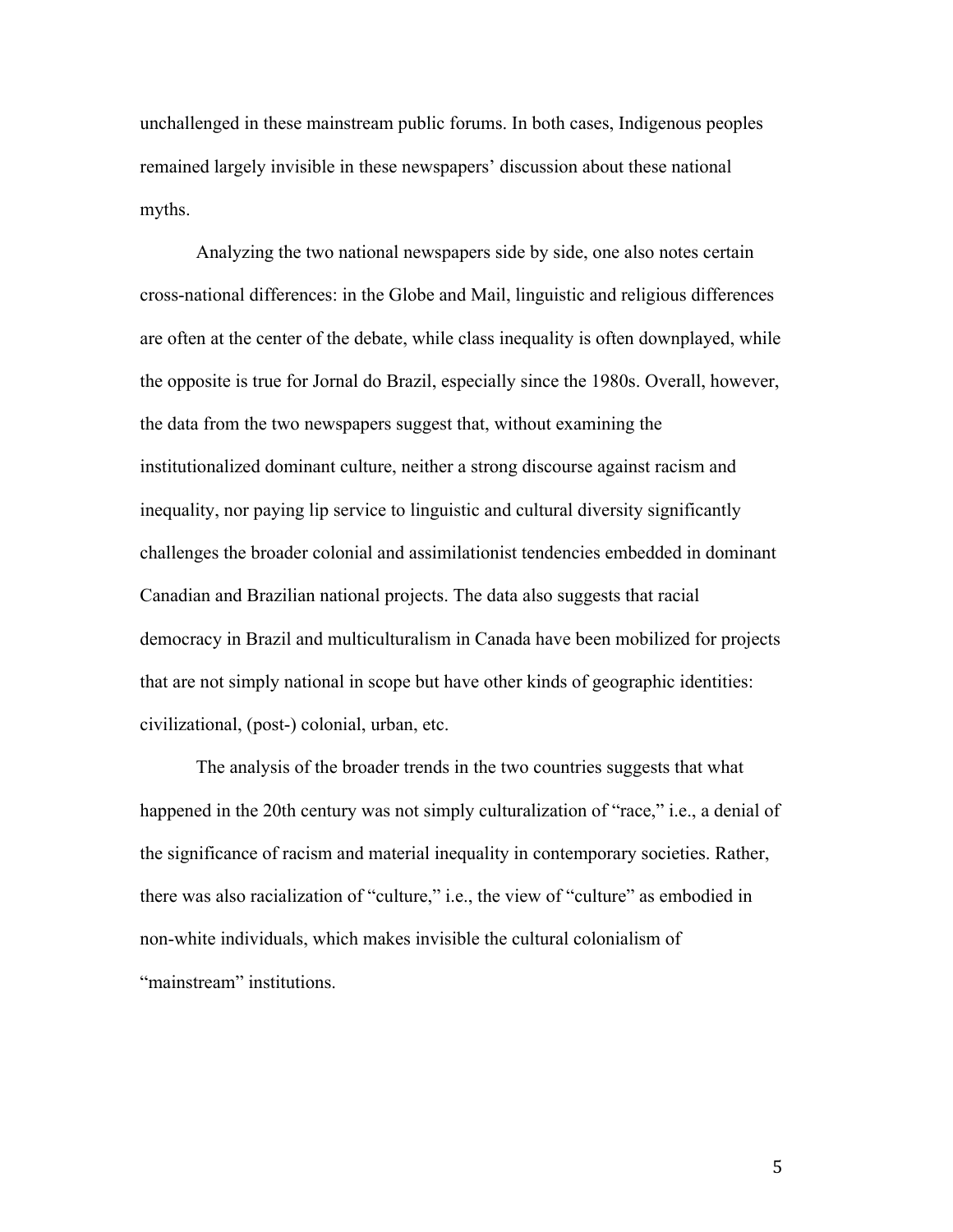## **The (Post-)Colonial roots of Canadian multiculturalism and Brazilian racial democracy**

The ideas of racial democracy and multiculturalism derive from efforts to construct Brazil's and Canada's national imaginaries that included people of diverse racial and ethnic origins. The idea of racial democracy harks back to  $19<sup>th</sup>$  century notions of Brazil as a "racial paradise" and to the 1920s "modernist" movements which — countering some of their contemporaries' quest for a whiter, more European Brazil — sought to recover Brazilian roots by looking at "authentic" manifestations of Brazilian-ness in its Indigenous and African roots (Viotti da Costa 1985; Skidmore 1995; Guimarães 2003). The expression "racial democracy" is usually attributed to sociologist Gilberto Freyre (though he did not use this term, preferring "ethnic democracy"). Freyre highlighted the contribution of Africans to Brazil, portraying Brazil as racially and culturally a "mixed" and relatively racially tolerant nation. While the expression "multiculturalism" in Canadian public discourse emerged in the 1960s, ideas about Canada as the "mosaic" were articulated since the 1920s, referring to the diverse cultures of European immigrants (Day 2000). In contrast to racial democracy, however, the most influential theorization of (and theoretical justification for) multiculturalism by Canadian scholars happened *after* the implementation of multiculturalism as an official policy, especially with the works of Charles Taylor and Will Kymlicka in the 1990s (Forbes 2019).

By the 1970s, Brazilian racial democracy and Canadian multiculturalism had become officially sanctioned national narratives by their respective states. Brazilian racial democracy became, initially, much more institutionalized in the realm of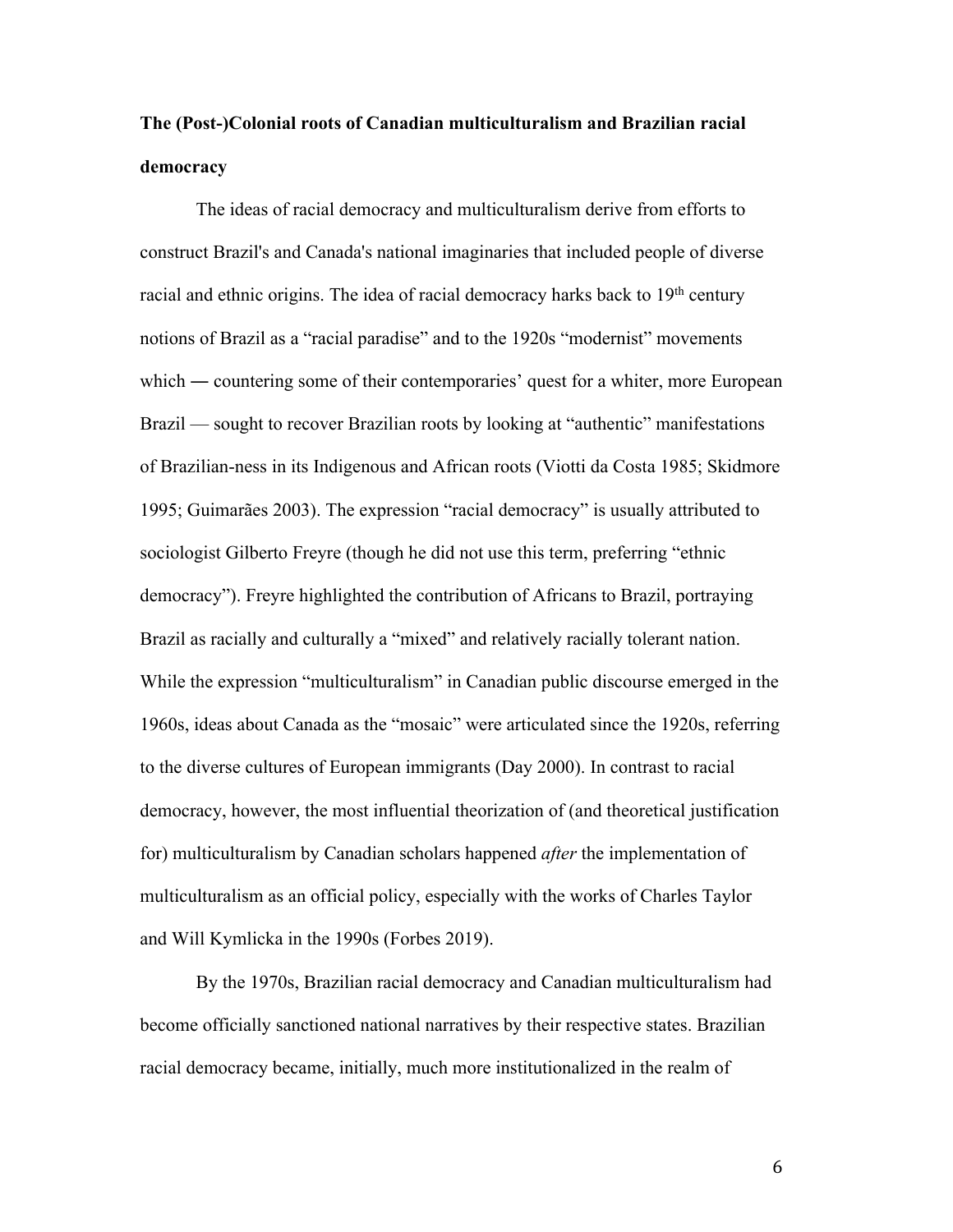foreign policy and relations, while the Canadian policy of multiculturalism was institutionalized domestically from the beginning. By the early 2000s, Brazilian government policy, in following black activists' discourse, no longer supported the idea of racial democracy, while the Canadian multiculturalism policy had been significantly transformed.

Canadian and Brazilian states' changing relationship to multiculturalism and racial democracy derived from efforts by national elites to maintain internal national cohesion, define and secure national boundaries, and to project a certain image and role for these nation-states in the international arena at particular historical moments. Political and bureaucratic elites design policies and promote discourses and categorization schemes that construct national identities, with both domestic and international audiences in mind (Loveman 2014). Particularly important for understanding Canadian and Brazilian efforts at nation-making and re-making are two "post-colonial" moments: first, the initial period of nation-making in the Americas in the 19th and 20th centuries, and then, the period of decolonization of Asian and African nations after World War II. These "post-colonial" moments are also marked by new forms of colonialism: settler colonialism and the geopolitics of the cold war. Also important in re-defining national identity and understanding racial democracy and multiculturalism and its changing meaning and purpose are the transitions between these post- (or neo-) colonial moments: first, the period of the two world wars and the inter-war period; second, the period that starts in the 1980s, marked by the fall of the communist block, the democratization of Latin American states, and other changes that will be reviewed below.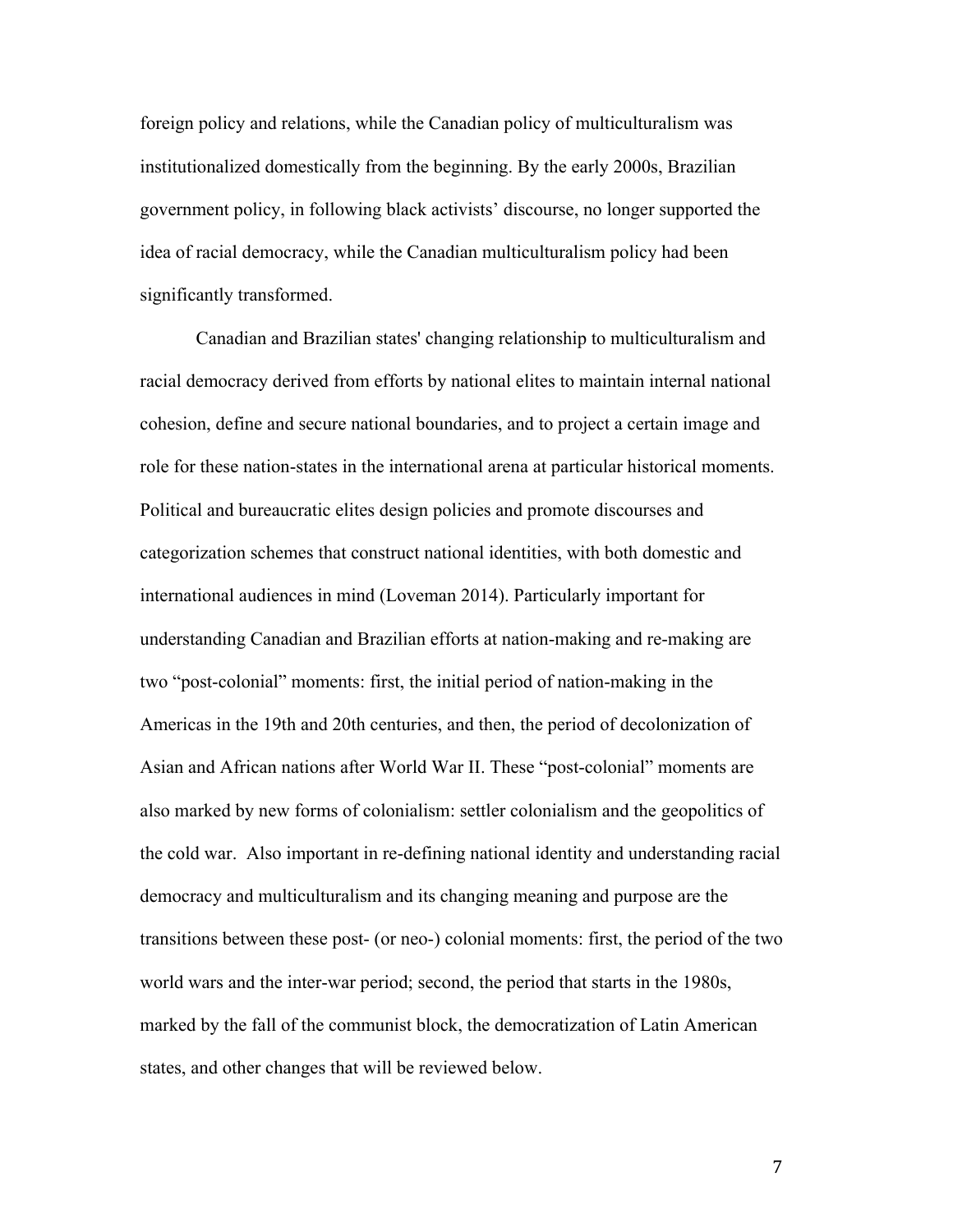#### *The first (post)colonial moment and the making of racial and ethnic nationals*

Between the 19th and early 20th centuries, Canada and Brazil emerged as independent nations from their respective European metropolises (England and Portugal) and national elites gradually asserted themselves as controlling their territories and populations. However, this was hardly a straightforward process of "decolonization." Founding elites were those loyal to the respective European crowns in the wake of revolutionary forces — Brazilian independence was declared by the Portuguese royal family in Brazil, who wanted to keep their dominance in the wake of the wake of revolutionary forces on both sides of the Atlantic, and Canada emerged from British loyalists' aim to control the territory in the wake of the American revolution (in both countries the French revolution and the subsequent expansion of Napoleonic France played a major role).

Even by the early 20th century, when Brazil's new republic had severed its ties to the Portuguese monarchy and Canadian elites sought more independent policy from Britain, colonialism arguably intensified. Nation-building elites sought to expand the frontier and control the border against expanding neighboring countries, and to integrate their economies. In Brazil, elites were preoccupied with occupying the southern border with Argentina and Uruguay and the Amazon frontier, defending them from not only neighboring states but also from US and European imperial ambitions. Canadian elites sought to defend the large border with the United States, to prevent losing immigrants to its southern neighbor, and to maintain the allegiance of different Canadian populations, which threatened to join the United States. Both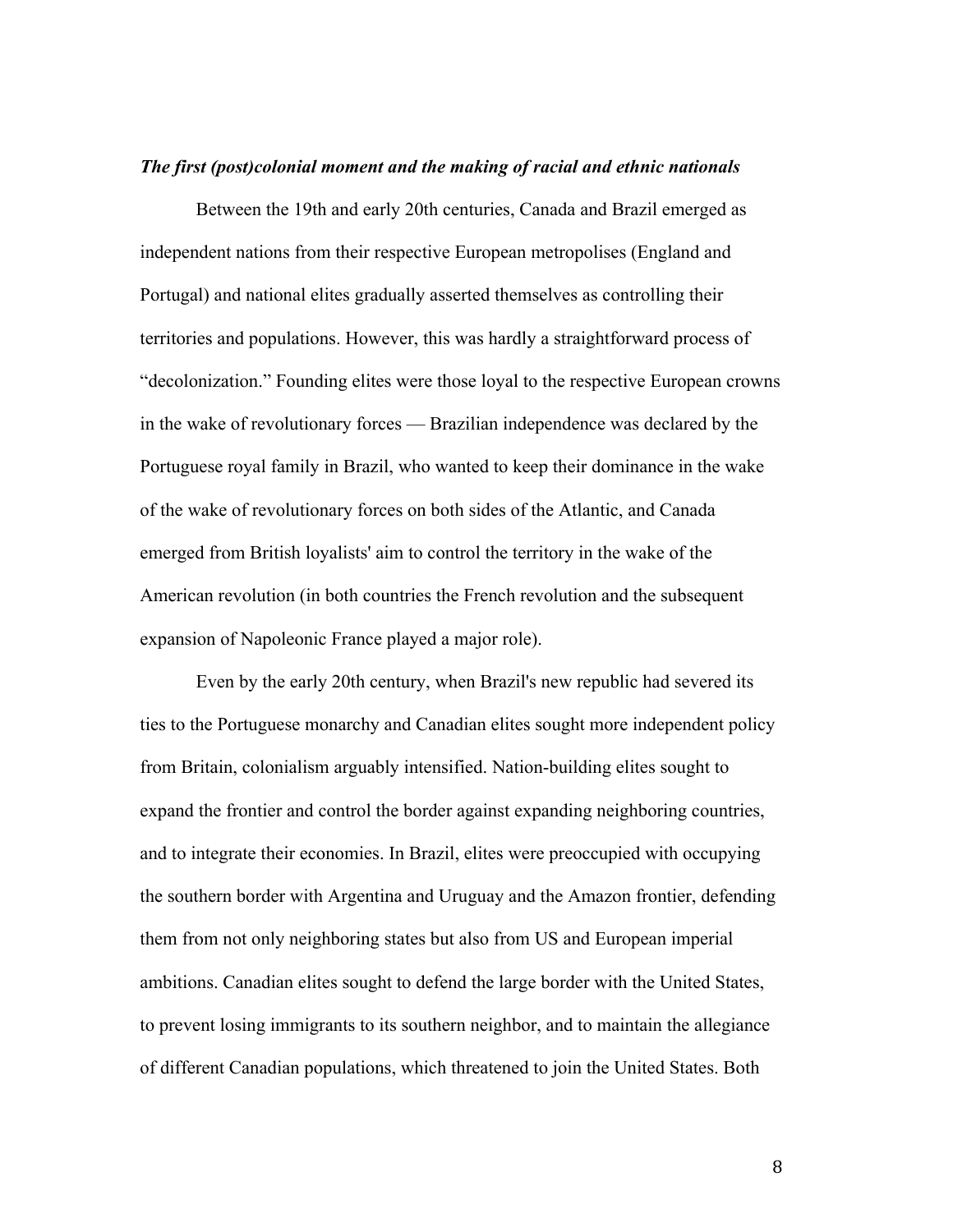Canadian and Brazilian states encouraged and sponsored Europeans to immigrate and settle on Indigenous lands (Stasiulis and Jhappan 1995; Lesser 1999; Horne 2007; Fitzgerald and Cook-Martin 2014). Both Canada and Brazil also had policies of forced assimilation of Indigenous peoples. The *aldeamentos* in Brazil, which intensified in the early 19th century, put Indigenous peoples in villages run by Jesuits and made them do forced labor. Canada implemented a series of policies aimed at 'enfranchising' Indigenous peoples, tightly regulating their livelihoods and creating residential schools, where they were forced to assimilate into Christianity and to abandon their language, culture and ties to family and communities (Campbell 2008; Carneiro da Cunha 2012; TRC 2015).

But Canadian and Brazilian elites' main worry was populations that, in their own view, could not as easily be eliminated or assimilated. Brazilian white elites felt threatened by a large population of Afro-Brazilian descendants of slaves, who were seen as potentially disloyal and unfit for citizenship in a modern nation. As foreign race scientists visited Brazil and considered the country due for degeneracy, Brazilian elites re-fashioned their own version of race science to highlight the positive value of race mixture (Skidmore 1995). English-speaking, Protestant Canadian elites faced the challenge of incorporating and controlling a French-speaking, majority Catholic population. After a rebellion based on republican ideals of the French and American revolutions was crushed by British authorities in what today is Quebec in the late 1830s, the Catholic Church came to dominate politics, local identity and social life in what today is Quebec, until Catholic dominance was challenged in the 1960s by the Quiet Revolution (Zubrzycki 2013). Canadian and Brazilian elites used select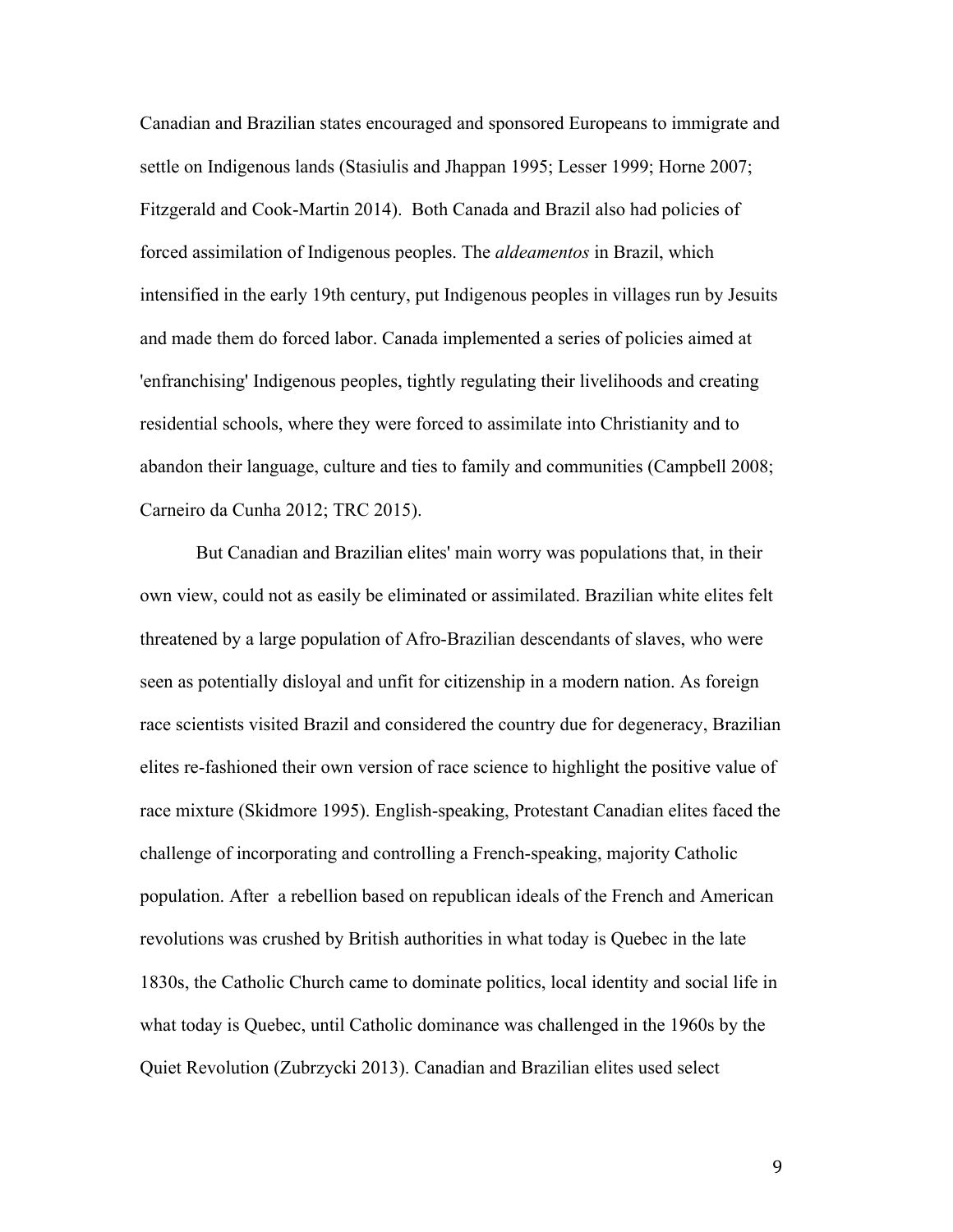European immigrants to counter the perceived challenged both by French Canadian and Afro-Brazilian populations. While Brazilian elites encouraged Europeans to immigrate and "whiten" the population (Skidmore 1995), Canadian immigration policy sought to favor and invigorate English-speaking populations to ensure that French-speaking Canadians would not be the majority (Stasiulis and Jhappan 1995; Day 2000). In both countries, Asian immigrants were considered by some a source of cheap and efficient labor, but also racially inferior and untrustworthy. When Asian migration was legally forbidden in Canada and the United States in the early twentieth century, Japan made an agreement with Brazil that allowed millions of Japanese immigrants into Brazil (Fitzgerald and Cook-Martin 2014).

#### *War, crisis, migration, nation-making*

The two world wars and the inter-war period brought about a reconfiguration of the role of immigrants and ethnic minorities in Canada's and Brazil's nationbuilding projects. The First World War brought a significant decline in global migration, and the 1930s were a period of anti-immigrant sentiment in both places, especially as Jewish, Arabic and Asian immigrants became more numerous relative to traditional Christian European immigrants. The wars also brought concerns over the loyalties of immigrants who came from "enemy" nations as Canada and Brazil took sides in the war efforts.

Despite growing xenophobia and antisemitism and ongoing racism of the period, wartime concerns created policies and allegiances that arguably led to the beginnings of official recognition of multiculturalism and racial democracy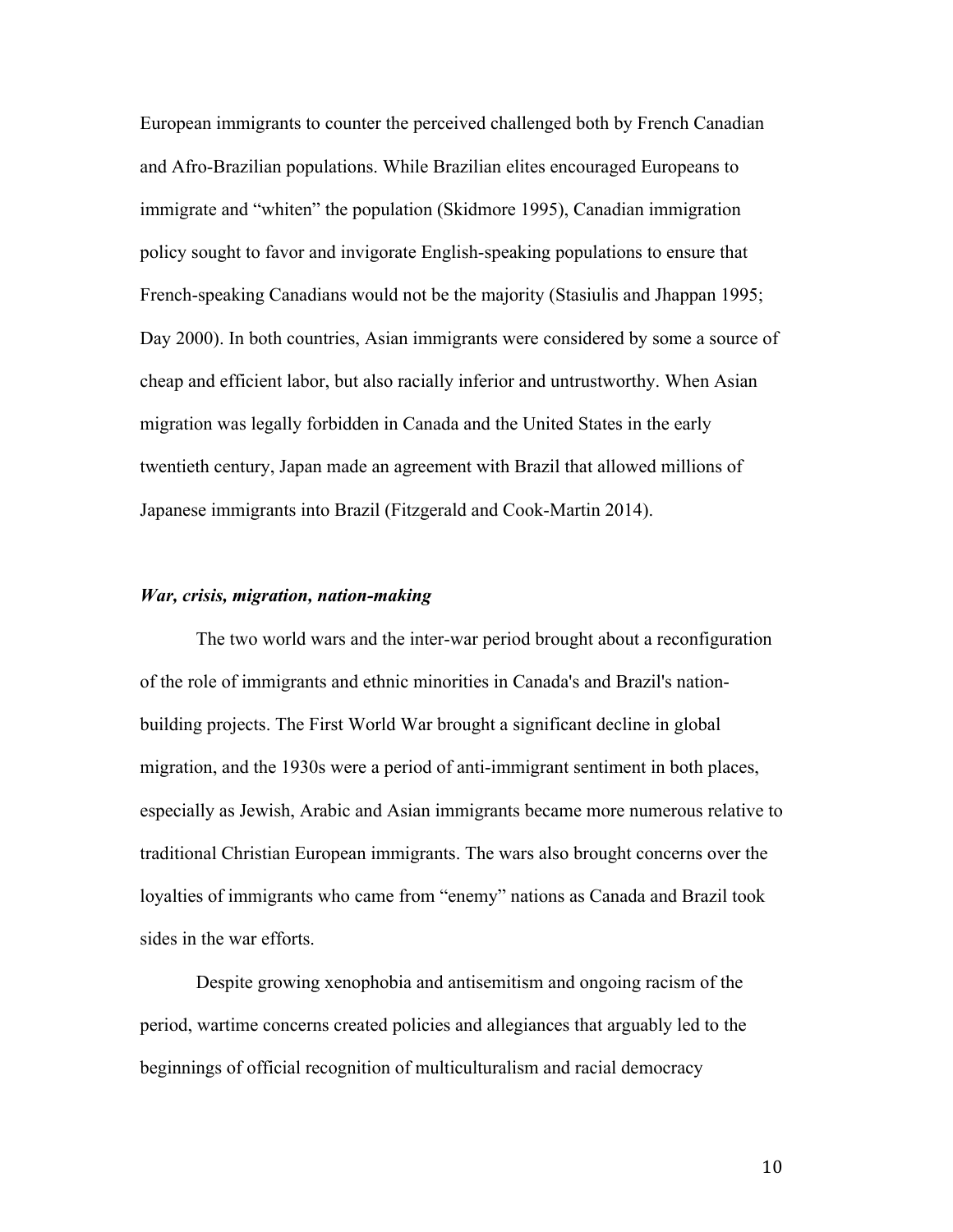(Guimarães 2001; Wood and Gilbert 2005). In terms of linguistic diversity, Brazilian and Canadian policies with similar wartime aims of gaining immigrants' allegiance and spreading government propaganda resulted in opposite effects. Brazilian government prohibited all foreign-language media and schools, and Portugueselanguage education and media was imposed on all immigrant populations (Seyferth 1997; Lesser 1999; Schwartzman et al. 2000). In contrast, the Canadian government made distinctions between "enemy aliens" and "allied aliens" during the wars, and promoted foreign language media in order to gain allied aliens' trust and spread state propaganda in their own languages (Pal 1993). Vargas's nationalist policies had some symbolically and materially inclusionary consequences for Afro-Brazilians: government support for national radio and cultural events helped spread music made by Afro-Brazilians to national and international audiences; and quotas that reserved jobs for nationals and thus helped Afro-Brazilians get employment previously reserved for immigrants (Vianna 1995; Guimarães 1997).

# *The second (post-) colonial moment and the making of official multiculturalism and racial democracy*

Between World War II and the 1980s, Canadian and Brazilian political elites sought to position themselves and their countries in the context of an increased antiracist and anti-colonialist international climate. This period was marked by the African and Asian decolonization movements, the rejection of scientific racism by prominent scientists, the publicization of the atrocities of the Holocaust, the US civil rights movement, and the movement against Apartheid in South Africa. The same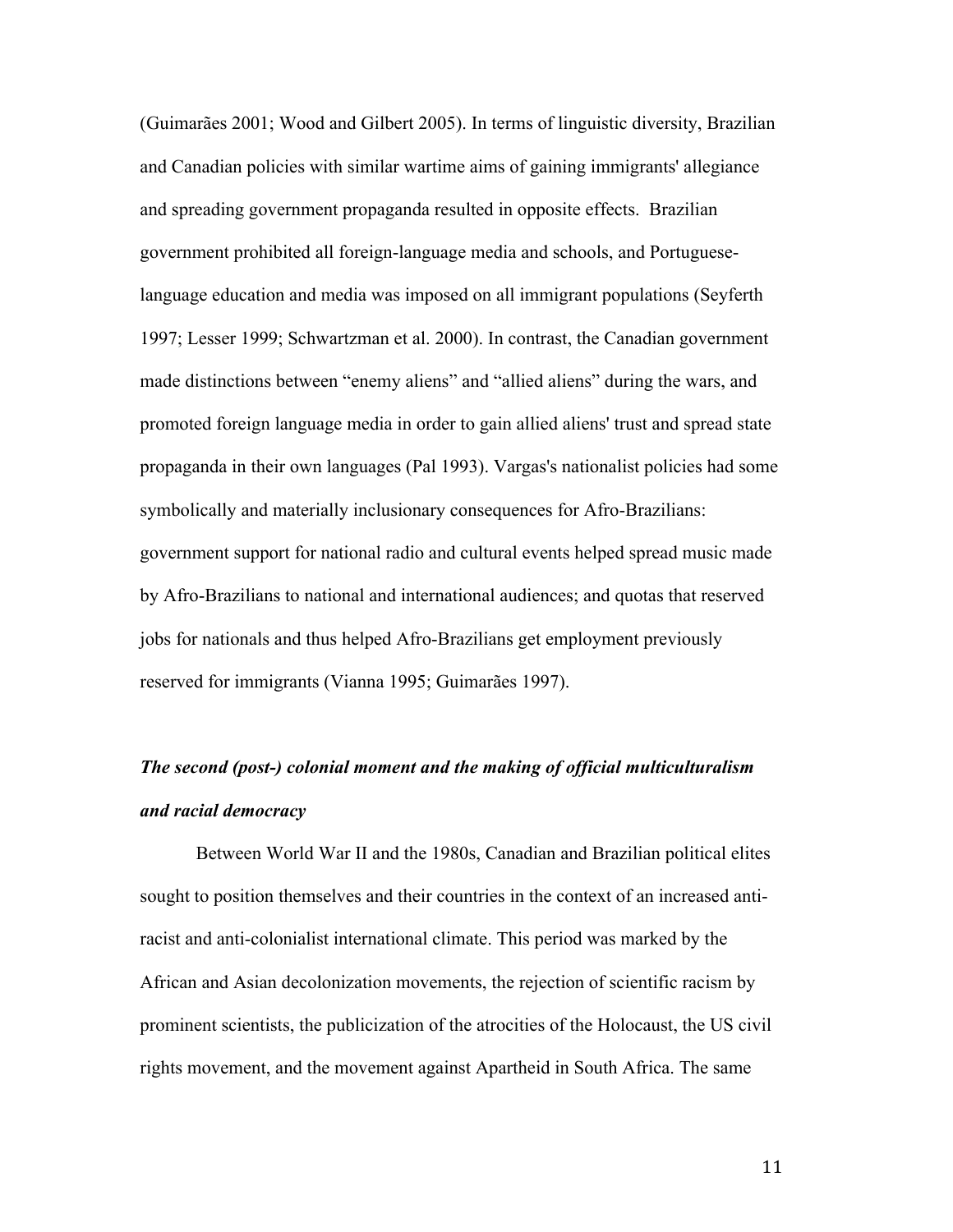period is also "colonial" in the sense of being in the context of the Cold War: movements for national liberation and social justice were often in allegiance with the geopolitical, cultural and economic dominance of the United States or the Soviet Union, against the encroachment of the others' power, or finding ways to position themselves against this duality. Also important was the emergence and rise to prominence of the United Nations and other international organizations as mediators of international cooperation and communication. These organizations linked states to each other and to international networks of academics, policymakers and activists. Canadian and Brazilian states' official endorsement of multiculturalism and racial democracy in the 1970s is, to some extent, a response to this global context.

Canada's official multiculturalism grew out of the government's attempts to preserve national cohesion and integrity in response to the rise of Quebec nationalism during the 1960s. Quebec's nationalist movement, in turn, was the result of an unlikely allegiance between Quebec's student movements inspired by civil rights and anti-colonialist struggles abroad and on campus, labor and working-class movements, and nationalist ethnolinguistic movements (Mills 2010). Quebec's Quiet Revolution also promoted secularism and broke from the dominance of the Catholic Church, transforming Quebec' primary cultural identity from a religious to a linguistic one (Zubrzycki 2013). Quebec's separatist movement grew and continued after the 1960s, and the threat that it might break apart from Canada gave rise to a series of compromises with the Canadian government, including greater provincial autonomy including control of immigration policies, and the policy of bilingualism.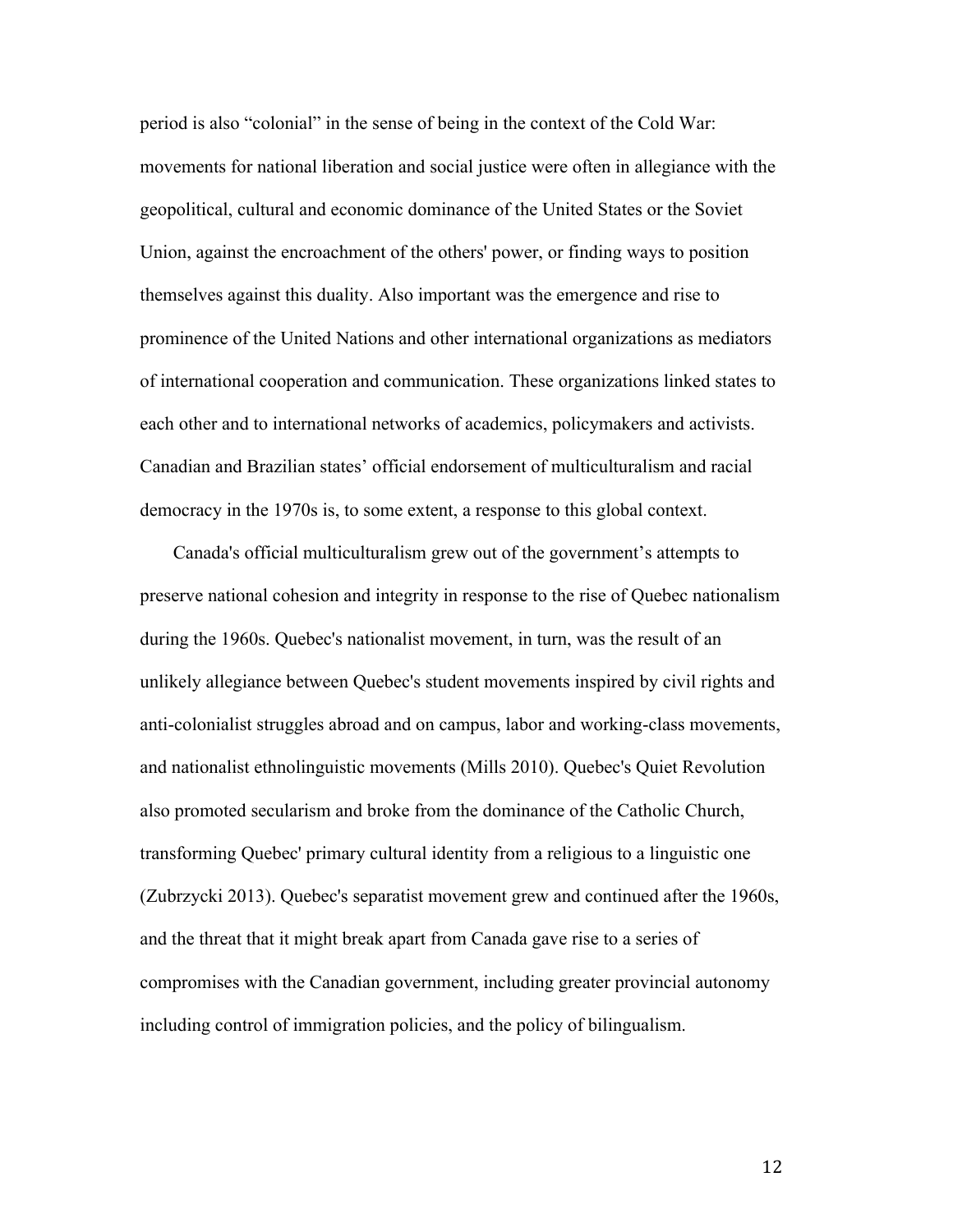In 1969, the Canadian government created a Bilingualism and Biculturalism Commission, and convened a series of consultations with leaders of various other "ethnic" organizations who expressed the concern that Canada was not bicultural but multicultural. Ukrainian-Canadian representatives insisted on their role as one of the "founding peoples" of Canada and on having the right to separate institutions and Ukrainian-language instruction. Jewish-Canadian representatives asked to remove the language of race from the government reports. Indigenous representatives asked, among other things, for support for Indigenous-run education. Eventually, these consultations led the government to formulate a policy of "Multiculturalism within a bi-lingual framework," which accepted that Canada was multicultural and eliminated the "founding races" language from official documents, but ignored demands from non-Francophone groups for institutional support for greater linguistic plurality (Thobani 2007; Haque 2012). In the 1970s, the official multiculturalism policies counted on a small budget, used mainly for promoting arts and festivals, while federal spending promoting French-English bilingualism was much larger (Forbes 2019). Multiculturalism was thus institutionally separate not only from policies toward French-speaking Canadians, but also from policies related to Indigenous peoples, whose lives were regulated by the Department of Indian Affairs. Assimilationist policies such as residential schools were still in force in the 1960s, though they slowly declined thereafter and the Indian Act was gradually amended to reduce restrictions on Indigenous linguistic, religious and other practices and to include Indigenous people as citizens of Canada with voting rights (Campbell 2008; TRC 2015).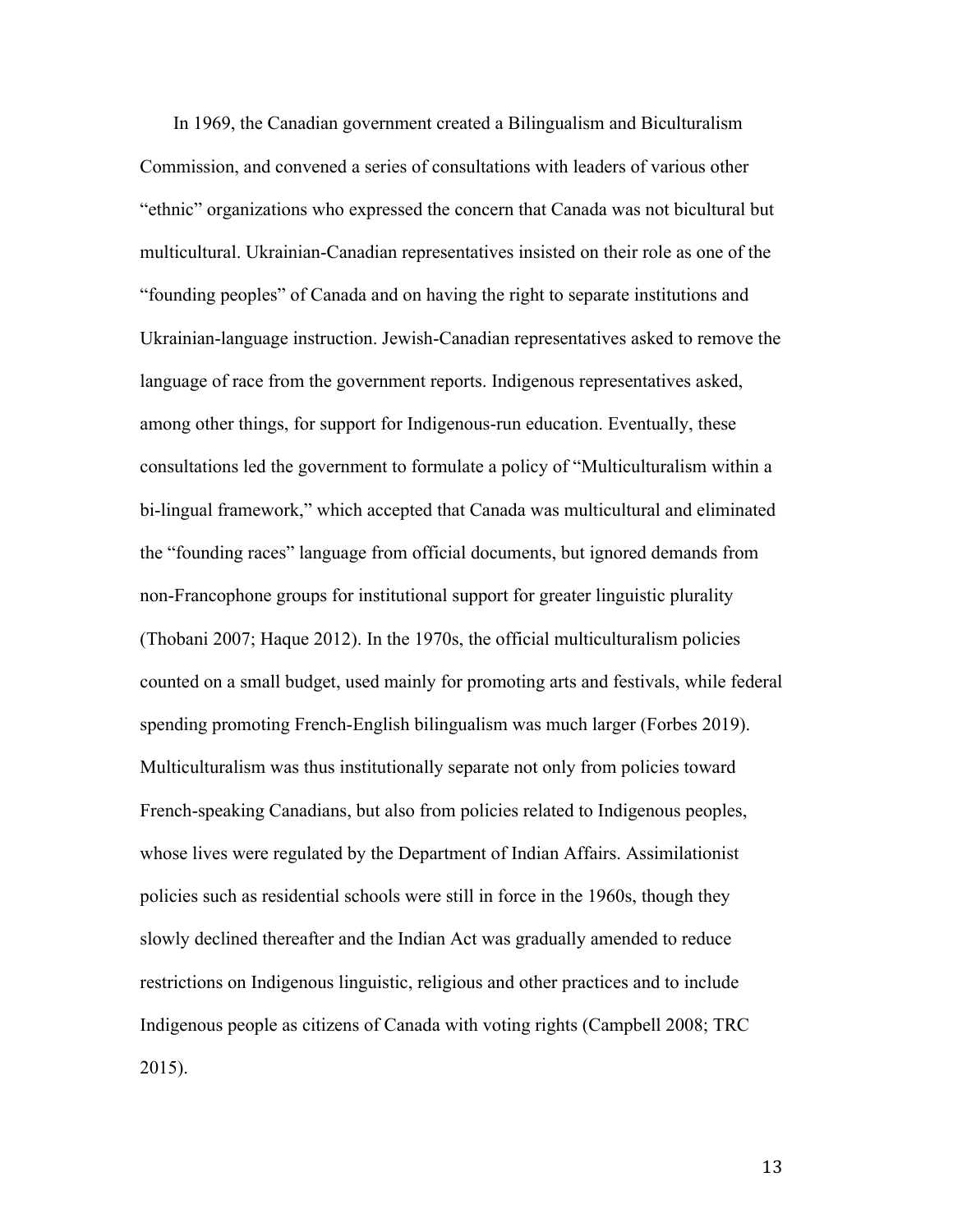But the second post-colonial moment had more long-term and indirect effects on Canadian multiculturalism. Representatives of Third World countries, increasingly present in international forums, pushed countries like Canada, the United States, Australia and the European countries to lift their explicit racial barriers to immigration. This led to an influx of non-European immigrants from the 1970s onward (Fitzgerald and Cook-Martin 2014). Emboldened by US Civil Rights and other anti-racist and anti-colonial movements, new immigrants to Canada and their children, allied with longer-standing racial and ethnic minorities, pushed multiculturalist institutions to address issues of racism (Stasiulis 1989). In contrast, Brazil had another wave of immigration in the immediate post-war period, but it was mostly from southern Europe, and the country became extremely closed to immigration for the rest of the 20th century.

The global post-war context had contradictory effects on the Brazilian governments' stance on "race" and racial democracy. In the 1950s, lobbied by elite members of the Portuguese community living in Brazil, Brazil allied with Portugal's Salazar regime and supported the Portuguese continued domination of its African colonies. Salazar counted on the allegiance of Gilberto Freyre himself, who extended his racial democracy idea into the ideology of Luso-Tropicalism, which claimed that Portuguese colonialism was more benign compared to those of other European powers. In the early 1960s, presidents Jânio Quadros and João Goulart pursued what was called an "independent foreign policy" in allegiance with the emerging Third World, supporting decolonization movements in Africa and highlighting Brazil's historical ties to African cultures and societies. The subsequent military dictatorship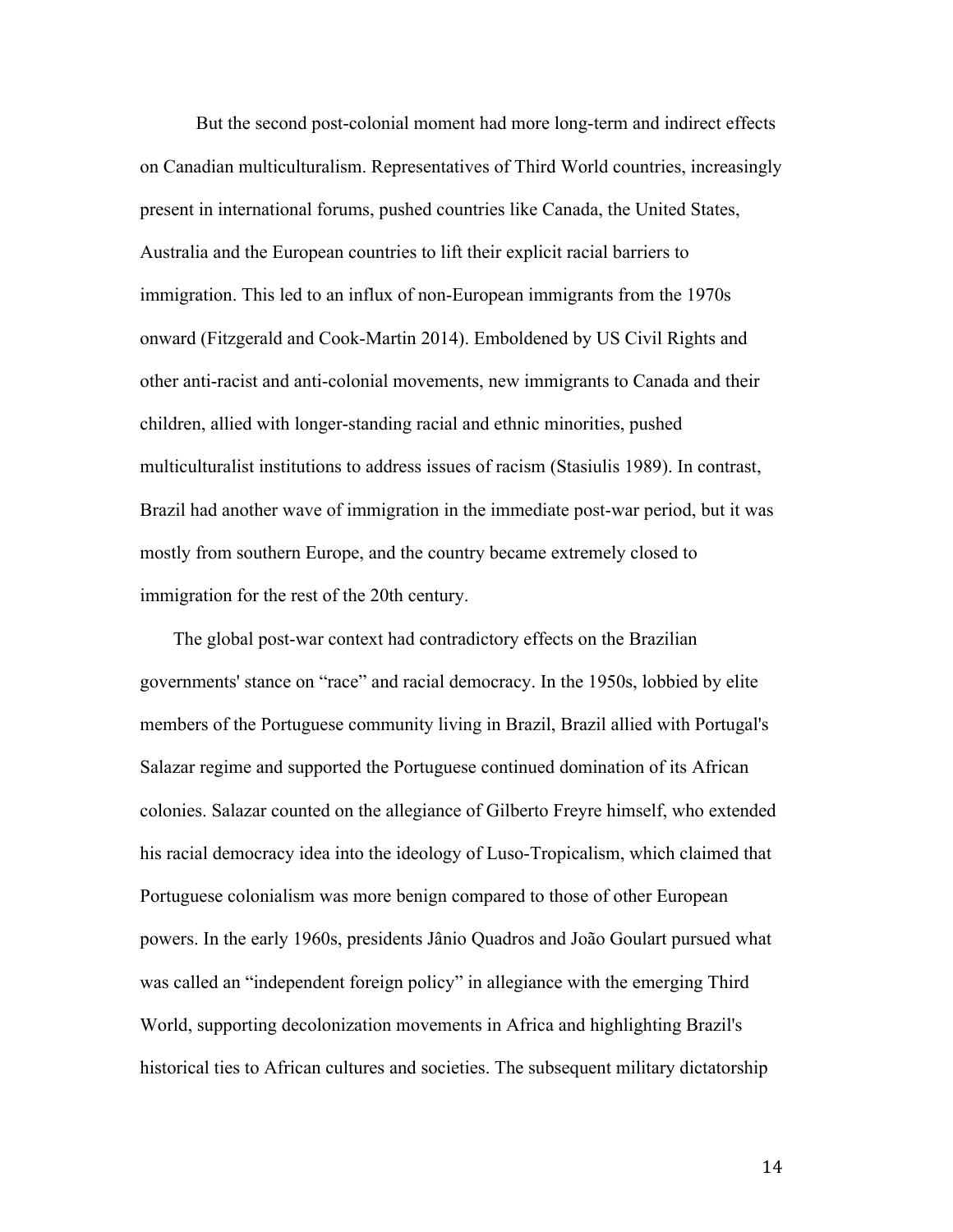(1964-85) gradually moved from supporting Portuguese colonialism to a greater strategic alignment with newly independent African countries (Dávila 2010). Meanwhile, the Brazilian governments' developmentalist project enhanced inequality amongst the Brazilian population, increasing the gap between poorer (and, on average-darker-skinned) and wealthier (and whiter) Brazilians, while promoting the occupation of the Amazon region, thus encroaching into Indigenous territories and livelihoods.

But other international developments led to a debunking of racial democracy as a myth, and helped with the denunciation of racism within Brazil. After World War II, the newly created UNESCO became a major arena for natural and social scientists to challenge scientific racism (Lentin 2005). UNESCO commissioned a study of race relations in Brazil, aimed at portraying a country free of racism that could serve as a model to others. Brazilian and foreign sociologists funded by UNESCO, however, found that racism in Brazil was widespread, and helped inaugurate a national public debate on the nature of race and racism in Brazil (Maio 1999). Also influential in this debate were black Brazilian activists, who connected their struggles with those of the US civil rights movement and of African decolonization movements. Since the 1960s, Brazilian black activists and social scientists increasingly contested racial democracy as a "myth" that led Brazilians to deny racism and was counter-productive in the anti-racist struggle (Guimarães 2001; Telles 2004; Alberto 2011).

#### *1980s-2010s: Institutionalization of minority rights, and securitization*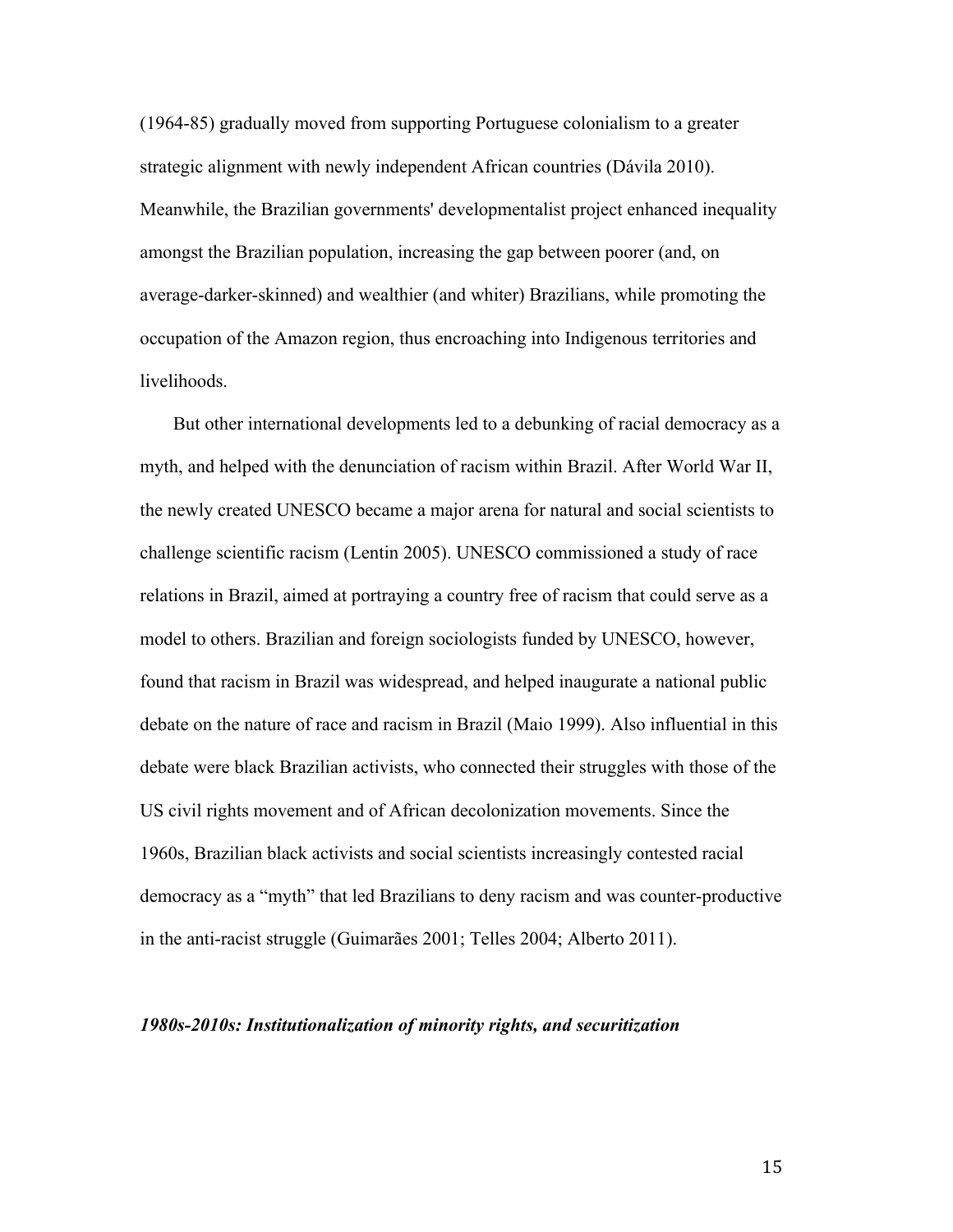The 1980s and 1990s brought further changes in the global world order, as well as in the internal politics of these two countries. It marked the end of the cold war, a resurgence of ethno-nationalist movements and conflicts around the world, the democratization of countries in Eastern Europe and Latin America. International organizations increasingly went beyond defending universal human rights and individual freedoms to also supporting minorities' collective cultural and political rights. Many countries drafted new constitutions, or amended old ones, which incorporated these new international norms on minority rights. International human rights networks developed, composed of international organizations, academic and policy experts, nongovernmental organizations, foundations, and national minority rights activists (Kymlicka 1998; Niezen 2003; Htun 2004; Paschel 2015). The legacies of the US civil rights movement, institutionalized through affirmative action policies, travelled among English-speaking countries of the Global North, pushed by children of Third World immigrants whose parents had arrived in the previous decades, influencing the introduction of "positive discrimination" policies in the UK, Employment Equity Act (1986) in Canada, and the reintroduction of racial statistics in both countries (Stasiulis 1989; Boyd et al. 2000; Bleich 2003). Indigenous peoples from North America and Australia also increasingly took their demands to international forums, as a means to exert pressure on their own states (Niezen 2003). In the 1990s and early 2000s, Latin American Indigenous and Afrodescendant movements leveraged these transnational networks and pressured their democratizing states to draft policies specifically geared toward these populations (Htun 2004; Loveman 2014; Paschel 2015).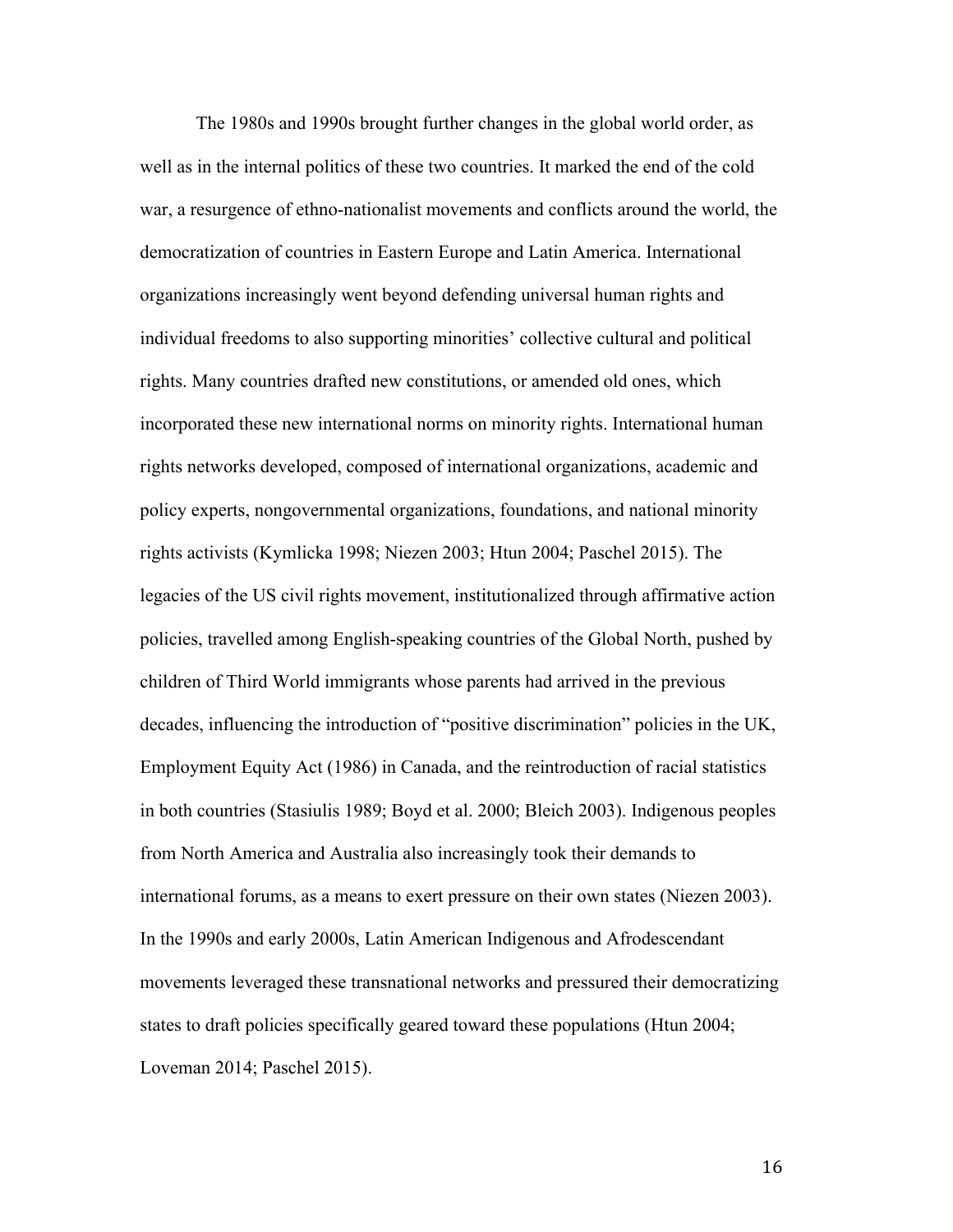In 1982, Canada repatriated its constitution, separating it from the British legal system. The new Canadian constitution, and its subsequent amendments (the Meech Lake Accord and the Charlottetown accord) generated struggles over selfgovernment and autonomy between the Federal Government, which represented the interests of the English-speaking majority, the Quebec movement for independence, and Indigenous peoples. Canadian Indigenous groups mobilized international organizations to defend their interests, sometimes in conflict with the Canadian government and Quebec. The Canadian government, meanwhile, fought internally and in international forums to keep the country from splintering (Niezen 2003). Referenda in Quebec in the 1980s and 1990s resulted in a vote against secession, but by a narrow margin. Important in preventing secession was the vote of Quebecers of non-French and non-British descent (Winter 1995).

While originally multiculturalist policies were aimed at recognizing the contribution of descendants of other (non-English, non-French) European-origin groups to the making of the Canadian mosaic, increasingly these policies catered to people of more recent, non-European, immigrant background. In the 1970s and 80s, emerging movements of second-generation racialized Canadians pushed multicultural organizations and policies to address issues of racism. In the 1980s, multiculturalist policies and legislation, such as the Multiculturalism Act, redefined multiculturalism to address racism. In the 1990s and 2000s, there were increased concerns with managing and "integrating" newly-arrived immigrants (Stasiulis 1989; Fleras, 2009; Bloemraad 2006). By the 21st century, particularly after 9/11, policymakers increasingly used the multiculturalism framework and institutions to manage what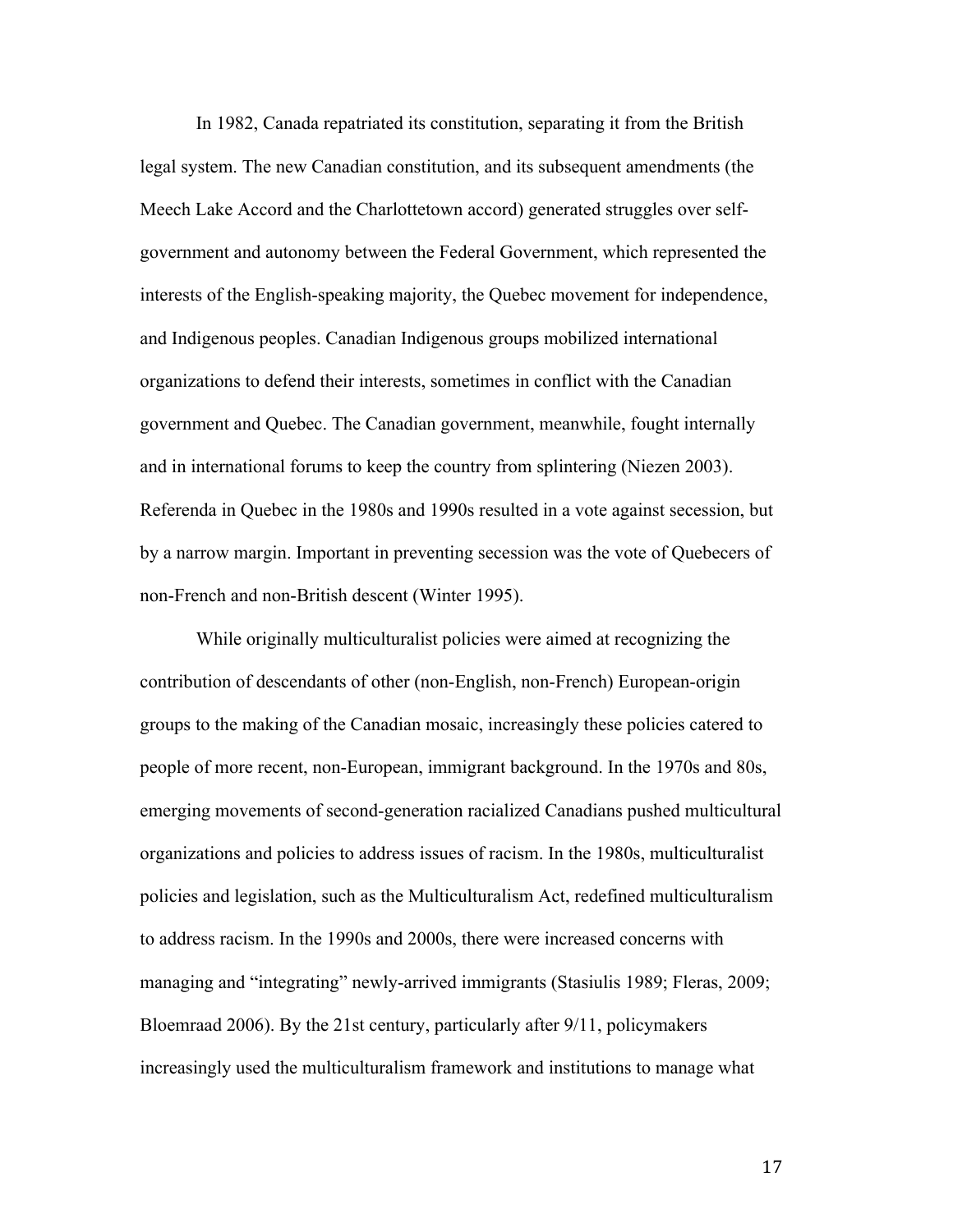they saw as problematic cultural practices of immigrants, particularly those of the Muslim population (Winter 2015).

From the late 1980s to the mid-2010s, the global context and the democratic transition in Brazil brought about an increased influence of Afro-Brazilian and Indigenous movements (particularly the former) on government policy, on general institutional practices, and on the public debate. Brazil's 1988 constitution already included a language group rights. In the 1990s, these social movements, often organized as NGOs, increasingly participated in international conferences, policy networks, and electoral politics. By the 2000s, especially after their participation in the 2001 Durban Conference on Racism, Brazilian black activists had managed to push local governments and universities to implement Affirmative Action, and to include race-targeted policies in the agenda of the Workers Party government, which ruled until 2016 (Htun 2004; Telles 2004; Paschel 2015). Since the 2016 the impeachment of President Dilma Rousseff the federal government has drastically shifted toward the right, but my data does not cover the more recent period.

#### **Racial democracy and multiculturalism in two newspapers**

Social scientists identify media discourse as an important source of information about discursive representations and political struggles. Individuals make sense of their world by using, adapting and modifying discursive repertoires for action (categories, schemas, scripts) that they have access to (Swidler 1986). Available repertoires often vary according to national context (Lamont et al. 2016) and are provided through different means, but media is one important source of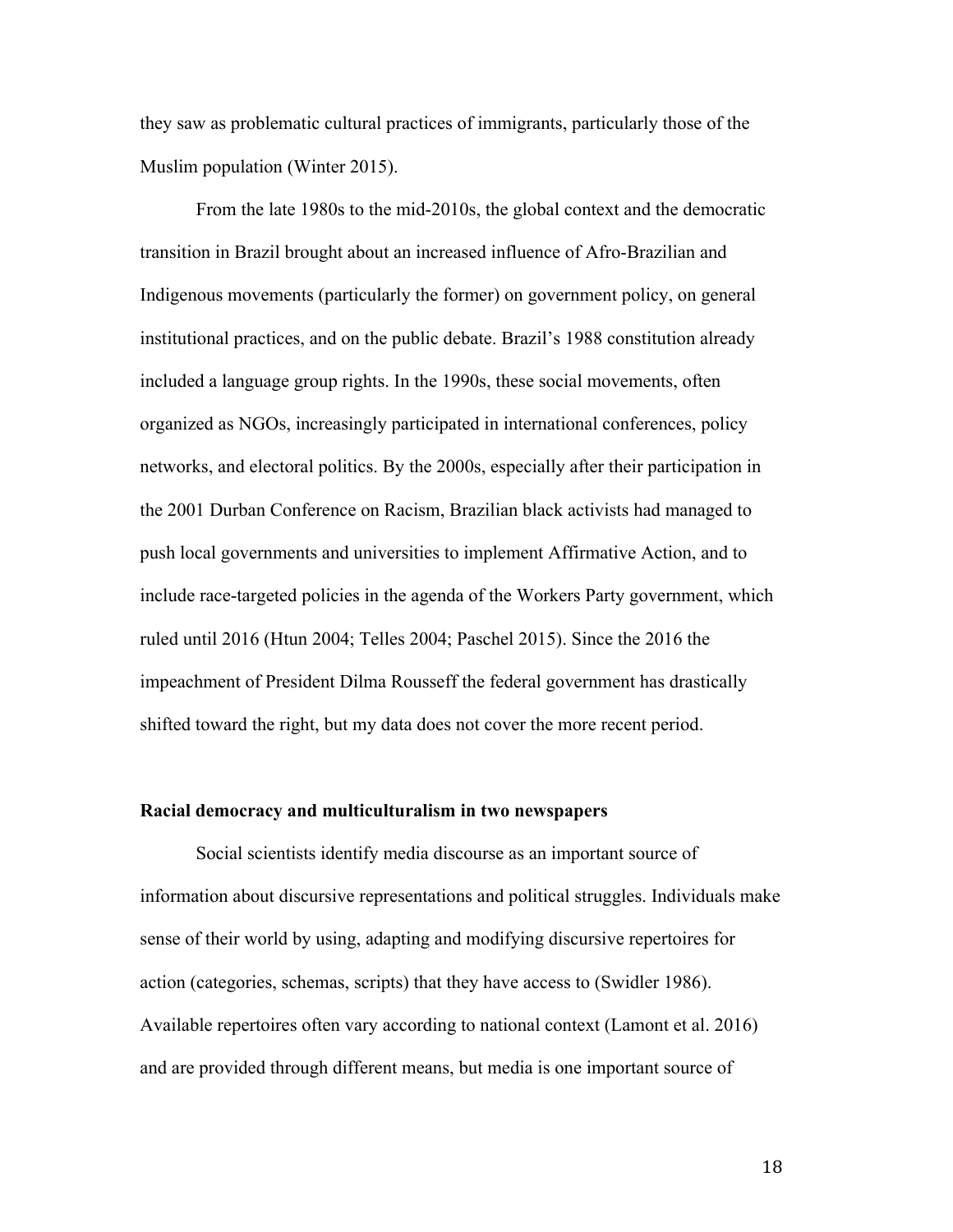repertoires (Entman 1989). Media also reflects the cultural repertoires of particular groups who have more connections with, or are more valued by, these media venues (Ferree 2002). Media is an arena in the "public sphere" where social movements, government actors, and other influential voices discuss racial and ethnic group rights and public policy, and a place where one can observe "mainstream" representations about different groups (Koopmans 2004; Bleich et al. 2015).

National media also help construct ideas and boundaries of nationhood. In his classic study on nationalism, Benedict Anderson (1991) identified the printing press, and in particular the newspaper, as an important means through which nations emerge and are reproduced as "imagined communities." Perhaps less famously, and in a different chapter, Anderson argued that national identities in Latin America were created by Creole elites, i.e., local elites of European descent who developed a national identity in opposition to their metropolitan relatives, with whom they identified more readily than the non-European populations over which they ruled. The analysis of newspapers below represents these two sides of Anderson's argument: articulations of the national "imagined community" through media stories, but one that is directed at a relatively privileged, but centrally located, segment of these countries' populations. Nonetheless, the dominant discourses are important because less powerful social actors have to constantly speak to and negotiate their worldviews with the more powerful, or suffer the consequences of the latters' actions.

The newspapers I analyze articulate some of the "collective imagination"— in its "public face"— of relatively elite, educated, geographically privileged, culturally "unmarked" and politically influential Brazilians and Canadians. Both newspapers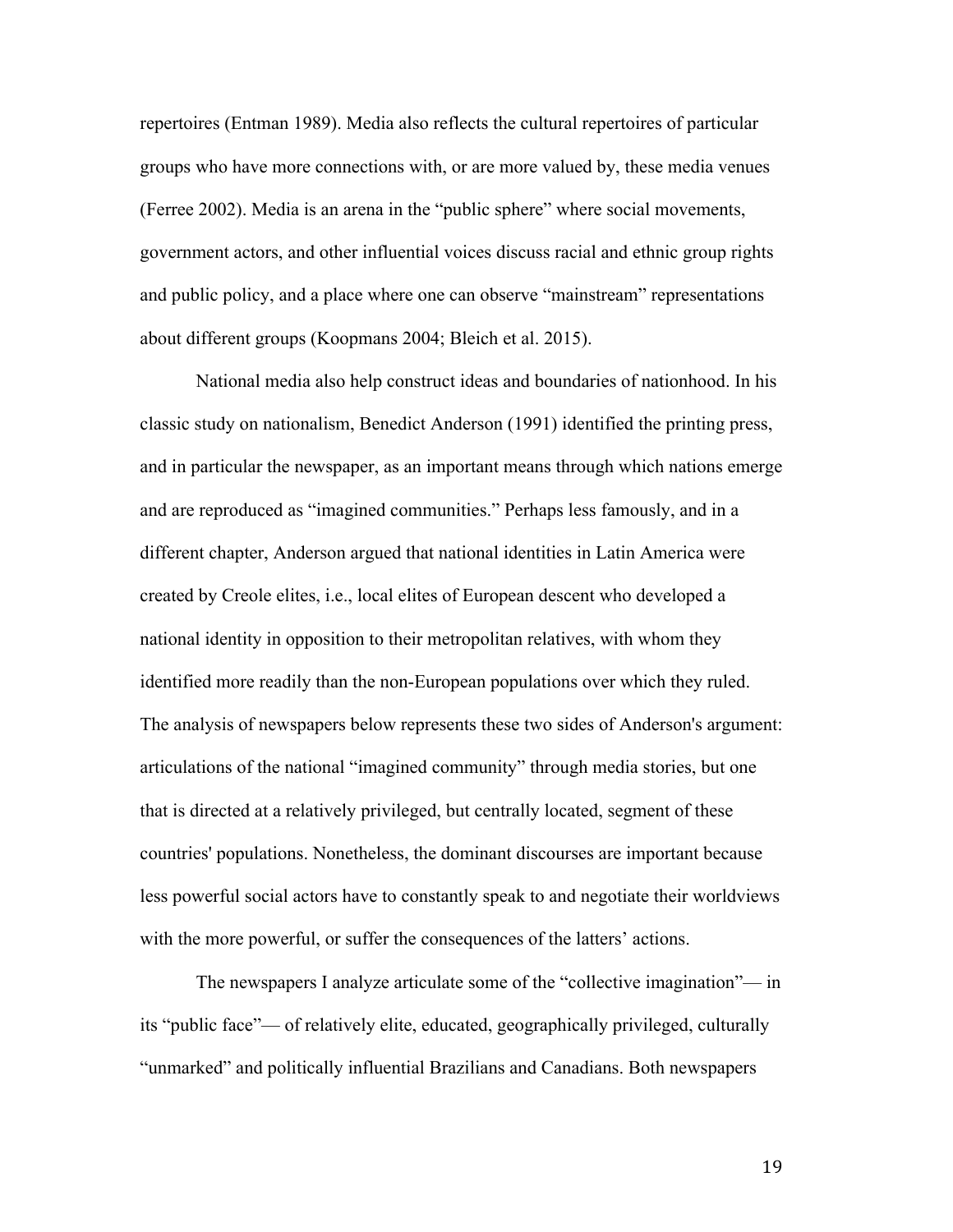are read by a relatively more educated "middle-class" audience (a group that is much more elite in Brazil, given overall lower levels of education and wealth and higher inequality). These newspapers also frame themselves as national, and are located in nationally "unmarked" locations. Being one of the oldest newspapers in Brazil and located in Rio de Janeiro, Jornal do Brasil, as its name suggests (as opposed to Folha de São Paulo, for instance), aims to present a national identity, in a similar way that Rio de Janeiro's food and music has been represented as national, as opposed to regional food and music (Vianna 1995). Similarly, the Globe and Mail represents a perspective from Ontario, a regionally unmarked, centrally located (politically, symbolically and economically) English-speaking region of Canada, and thus aspires to represent a national point-of-view.

The present study should then be read alongside previous work that has studied views on racial democracy and multiculturalism in other contexts and using other methods. Other research has shown how the racial democracy ideology operates at a "grassroots" level, for instance, being appropriated by black and/or poorer Brazilians to make demands for racial equality (e.g., Bailey 2009; Moraes Silva 2016; Alberto 2011); and how Canadians of different backgrounds deploy multiculturalism to negotiate inclusivity or exclusivity in different contexts (e.g., Mackey 2002; Wood and Gilbert 2005; Winter 2015). Even studies of intellectual and political elites' views and actions regarding racial democracy and multiculturalism use varied sources, such as analysis of government documents, correspondence or other writings by politically influential people, or other media sources (some of this literature has been reviewed above). Despite its limitations, the newspaper material provides a rich longitudinal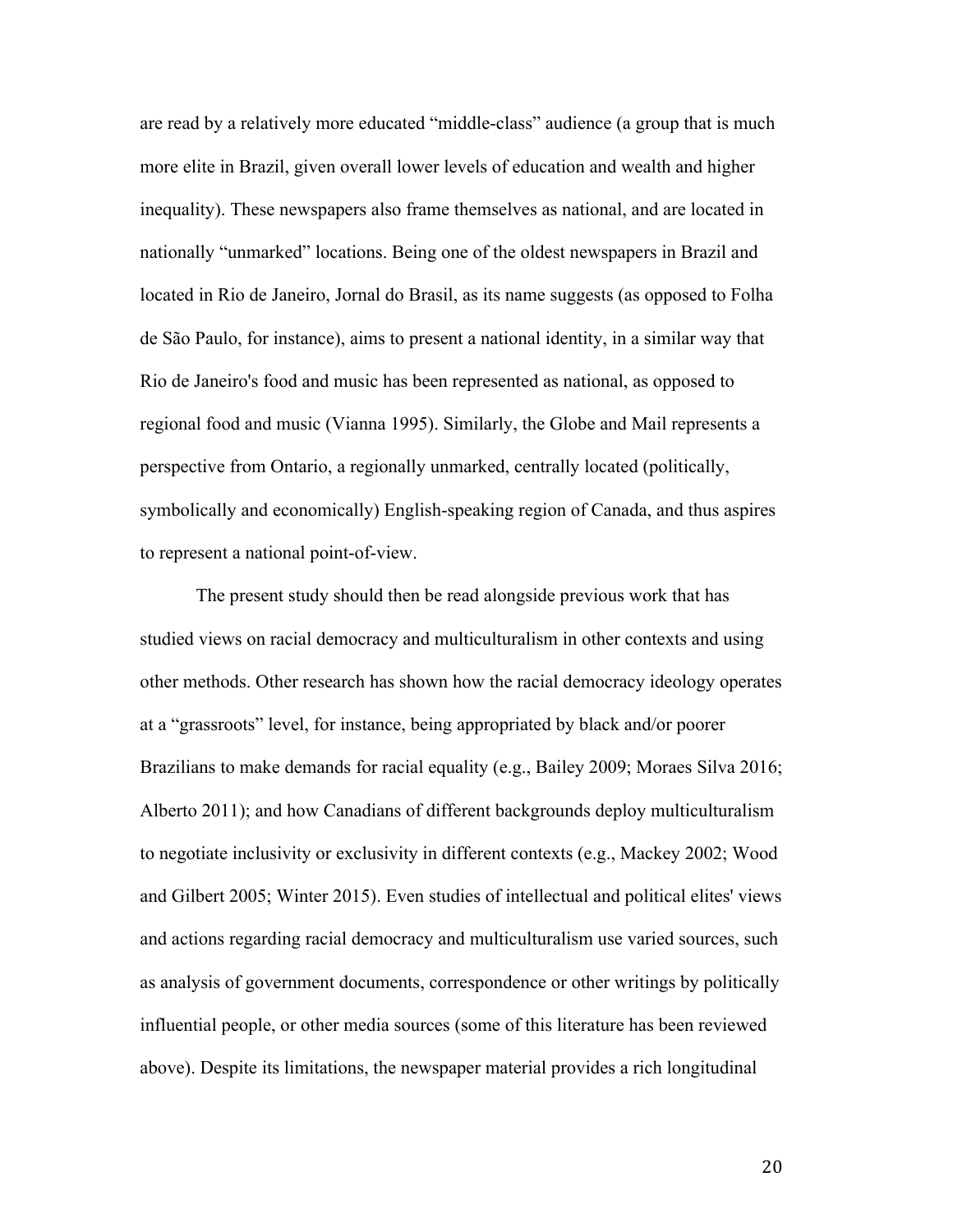source of information that can complement prior research and help us understand broader changes and continuities in racial, ethnic and cultural politics in these two countries.

While not based on government documents, the data provide rich information on the relationship between national politics and public discourse in that period. The news analyzed follows closely the activities of the various branches and levels of government and cite the opinion of major politicians and people working at various agencies. The newspapers often cite intellectual elites, such as professors at prestigious universities, as 'authorities' on various issues. These prominent figures are sometimes the signed authors of opinion pieces. Especially in the early period, speeches of presidents and high-level officials are often quoted extensively. Relatedly, the increased attention to racism over time in the two newspapers coincides with the rise in representation of people of color in government positions, as Brazilians and Canadians of color that occupy government positions are increasingly mentioned by these newspapers.<sup>2</sup>

I analyze 134 articles from the Jornal do Brasil and 204 articles from the Globe and Mail, both available in historical online databases that are searchable by keyword. Articles were selected through two subsequent sampling steps. My research assistants and I searched for the keyword "democracia racial" in the Jornal do Brasil database and for the keywords "multicultural" and "multiculturalism" in the Globe and Mail database, yielding articles from 1946 until 2010 for Jornal do Brasil (that

 $2$  Articles with the name of the author are increasingly common in both newspapers, especially after the 1980s. In the Globe and Mail, the vast majority of signed pieces are by journalists. In Jornal do Brasil, journalists share space with academics and other public figures. The vast majority of signed authors are white.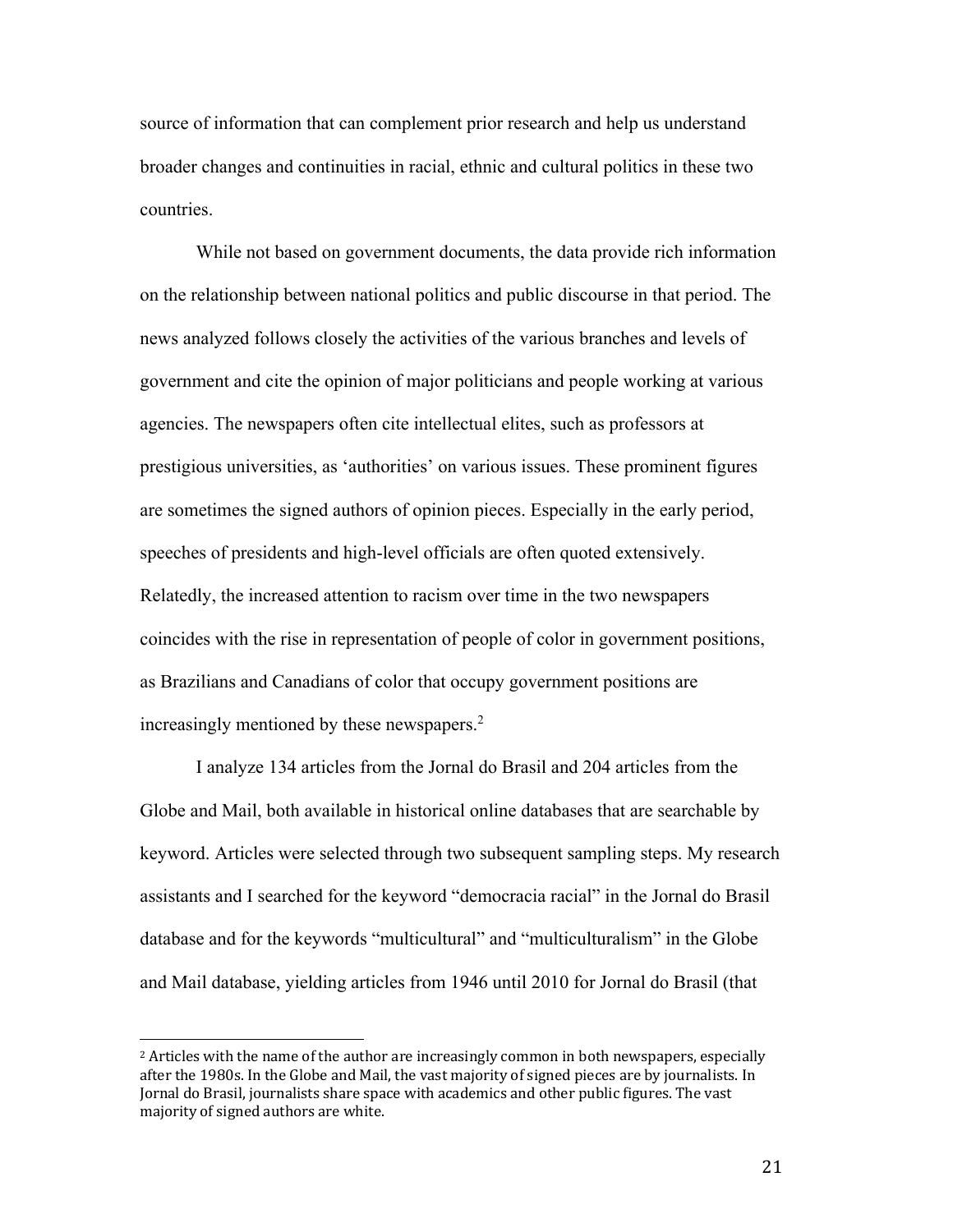newspaper, while popular for many decades, is now out of circulation, except online) and from 1957 to 2012 for the Globe and Mail.

To facilitate a more fine-grained, qualitative analysis, we drew subsamples out of the larger keyword-derived set. For Jornal do Brasil, we included all articles from the 1940s and 50s, every third article from the 1960s to the 1980s, every fourth article in the 1990s and all articles from 2010. For the Globe and Mail, we included all articles using the keywords in the 1950s and 1960s and, for the later decades, a subsample only of articles published every 6 months of every year. We skipped articles that were illegible or repeated and, when articles were very short advertisements for jobs, TV programming, movies, letters to the editor, etc., we sampled an additional article in the same period (see Table 1).

#### [TABLE 1 ABOUT HERE]

I read all the articles in chronological order to get a general idea of the discourse and the stories presented in the article, and then selected quotes from these articles and organized them into themes and dates, making notes of the general trends in how multiculturalism and racial democracy was talked about. The main analysis presented below is qualitative and interpretive, and not based on an automatic coding scheme. Separately, my research assistants and I coded the articles for particular themes so that we could track some general patterns over time. We coded for the decade and newspaper where the article was published, whether the article was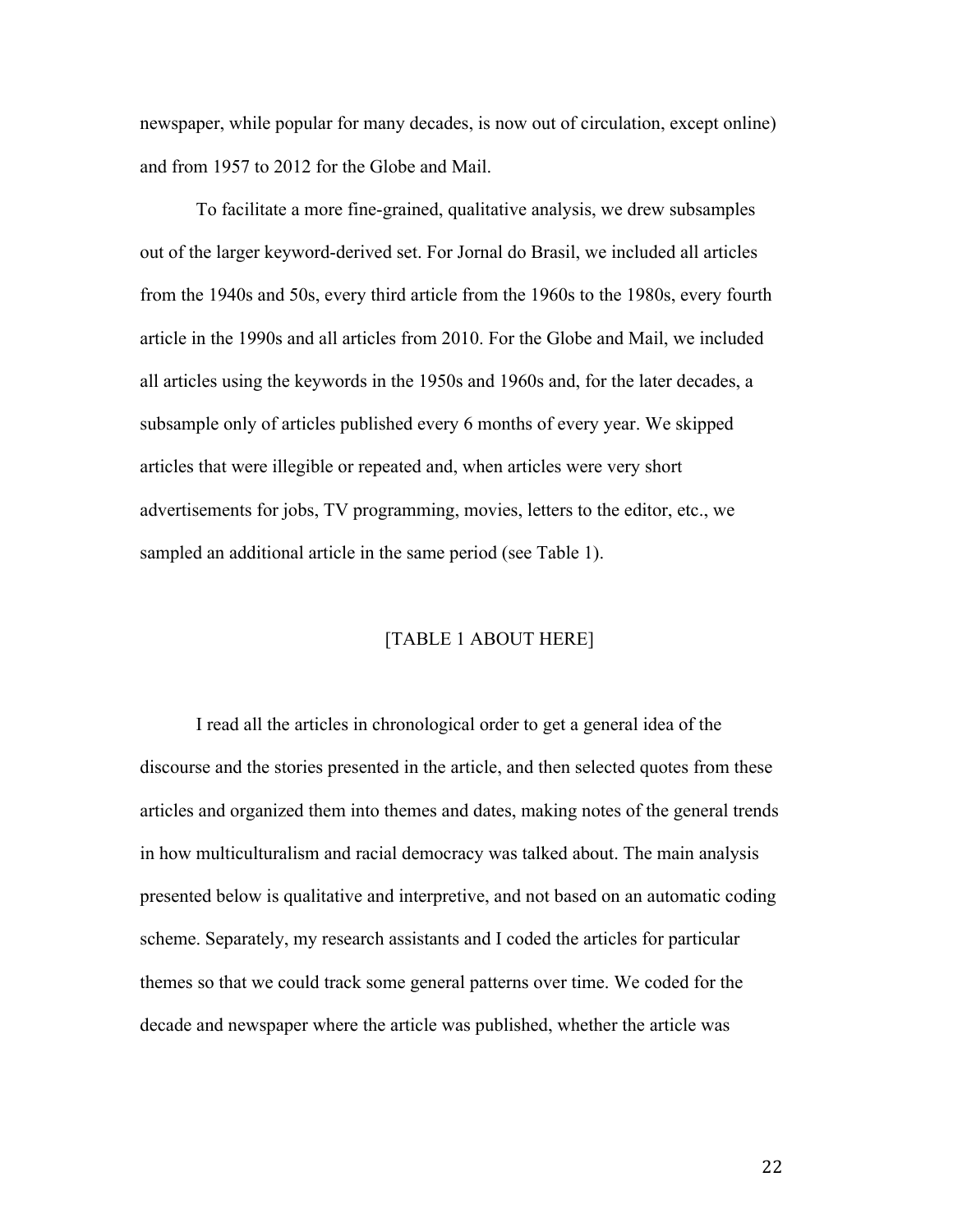signed or not, whether language, religion, class, race, etc, were mentioned, whether racial democracy was seen as a myth or reality.

The results of this initial coding can be seen in Figure 1. Immigration is more prevalent in the Globe and Mail discourse compared to Jornal do Brasil's, reflecting Canada's larger influx of immigrants during this period. Only 1-3 of the articles in Jornal do Brasil mentioned language in any period, while 8 mentioned religion in the 1950s and 60s. Language is more salient in the Globe and Mail's earlier articles compared to religion. The role of religion declines in subsequent decades in Jornal do Brasil, though with temporary revival in the 1980s. Mention of language remains relatively common in the Globe and Mail sample at all times, and increases in periods when Quebec's national aspirations become salient, such as the 1960s when the Royal Commission on Bilingualism and Biculturalism was active, and during the constitutional debates of the and referenda of the 1980s and 1990s. In contrast, discussions of religion in the Globe and Mail's articles grow concomitantly with the topic of immigration, becoming particularly salient in the 21st century. Race remains salient in the Jornal do Brasil articles throughout the period, probably because the term 'racial democracy' itself refers to race. More interestingly, racial democracy shifts from being framed as a reality by the majority of articles in the 1950s and 60s, to a divided opinion in the 1970s, to being denounced as a myth by most articles in the 1980s and 1990s. In the 1980s — the same decade when racial democracy starts being overwhelmingly contested in Jornal do Brasil — race become associated with mentions of multiculturalism in the Globe and Mail.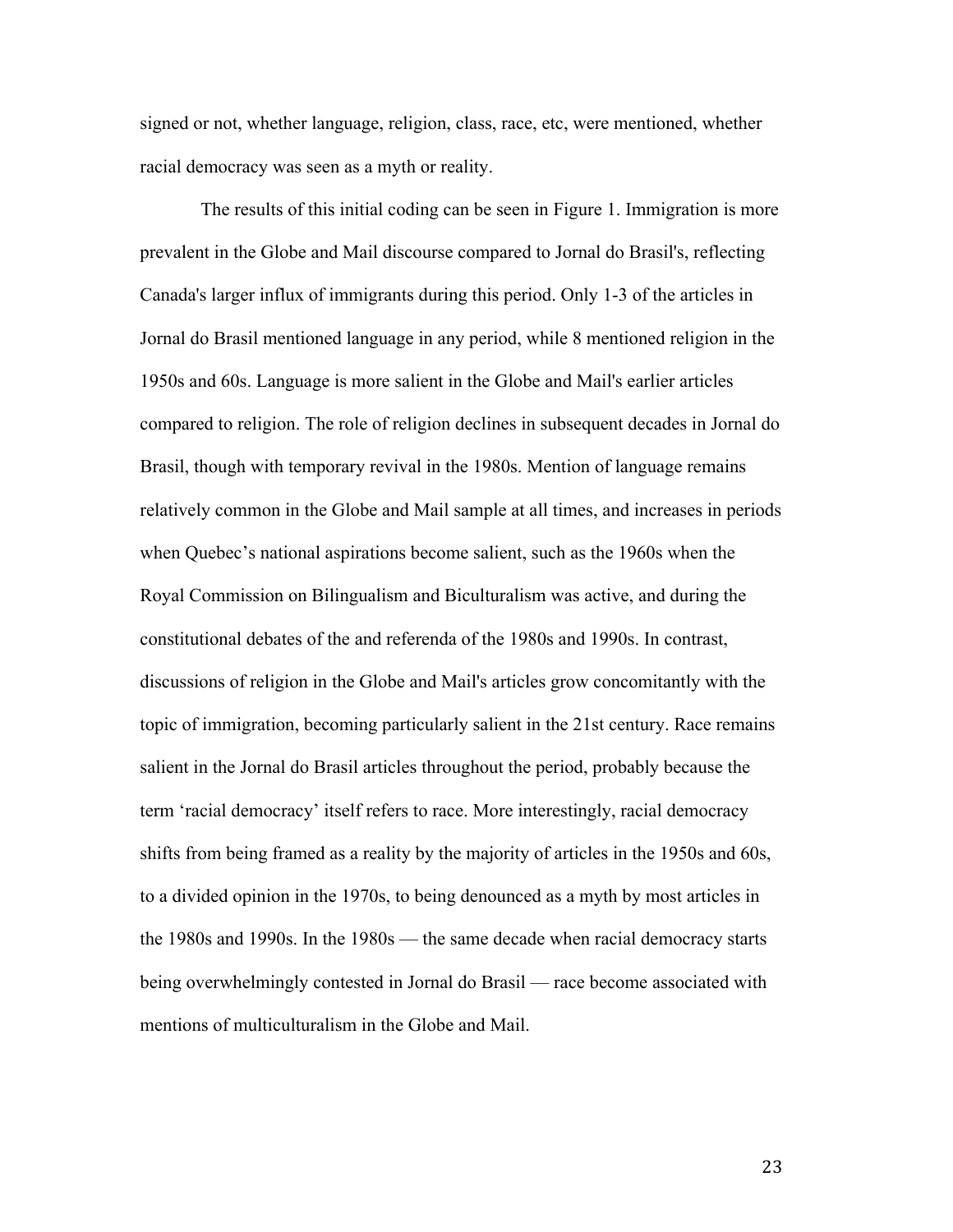#### *Visible 'civilizations:' 1940s-1960s*

In the early period, discussions of both racial democracy in Jornal do Brasil and multiculturalism in the Globe and Mail make the dominant culture visible, see it (more explicitly in the Canadian newspaper) as upheld by institutions, and approach it ethnocentrically. In the Brazilian newspaper, narratives about racial democracy support internal colonialism, forced assimilation, and Portuguese colonialism and missionary work in Africa. In the Canadian newspaper, discussions of Canadian multiculturalism recognize English and French as languages in need of preservation in order to prevent the disintegration of the nation and define Canadian-ness. The government is expected to promote the two 'official' languages in its educational system and in government offices.

In the Jornal do Brasil articles from the 1940s, racial democracy is not yet well established as part of national identity, and the two articles that talk about racial democracy in the Brazilian context refer to it as a controversial theory and utopian project advocated by social scientists and with possible ties to the Soviet Union. But in the late 1950s, Jornal do Brasil reproduces a speech by President Juscelino Kubitchek describing racial democracy as a national, Christian alternative to godless communism (April 13, 1958), arguing that "the defense of nationality includes, above all, a defense of the soul, of the creed that makes us the people that we are, of the racial democracy that we are." Material development, he adds, should be defended "within the norms of our Christian formation."

In the 1950s and 1960s, racial democracy is often associated with Portuguese colonialism, which is seen as having supported Brazilian internal colonialism and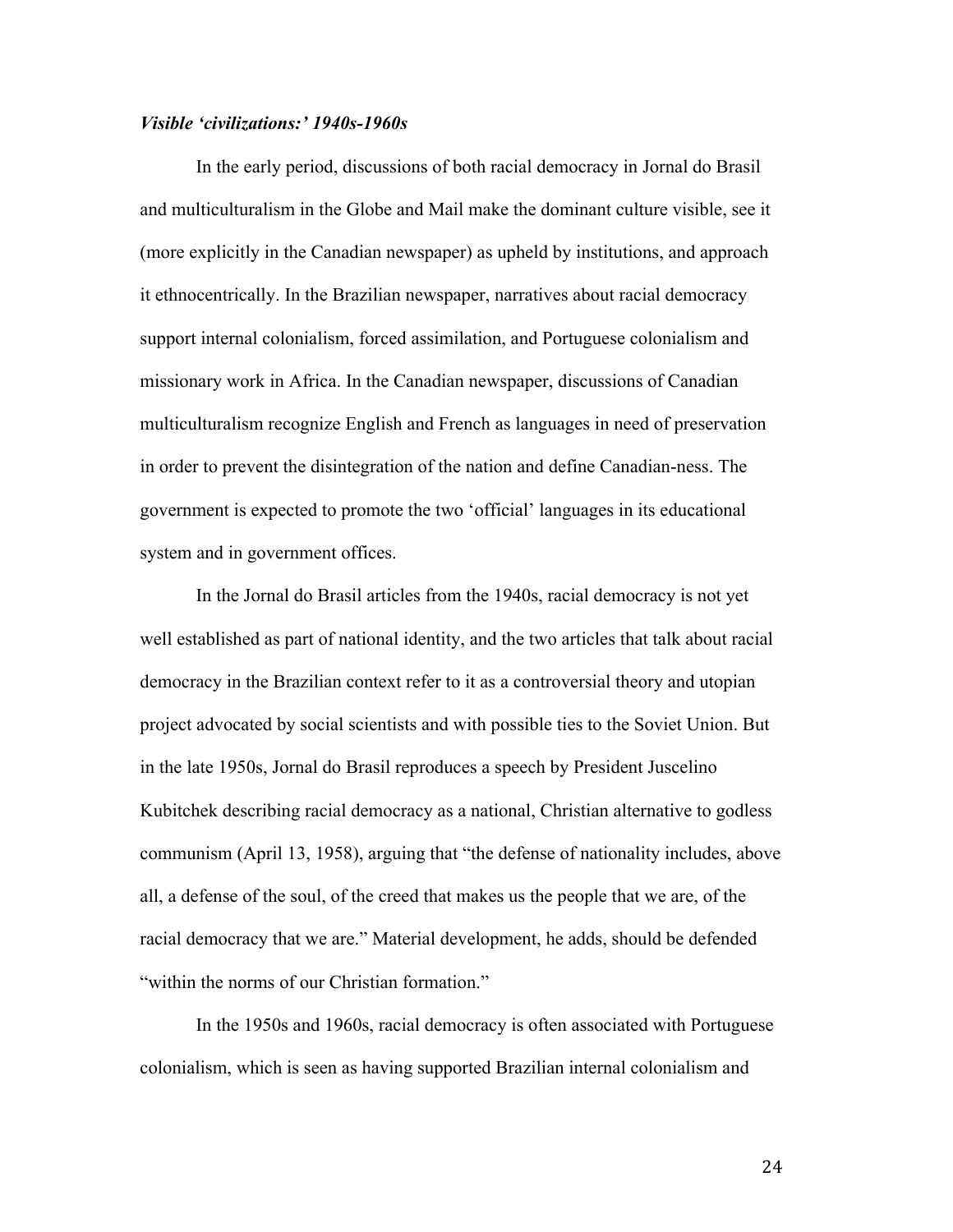national unity, and as currently spreading civilization and racial tolerance to Portuguese colonies in Africa. One 1950s article in the Jornal do Brasil paraphrases Gustavo Capanema, then chair of the Chamber of Deputies, on the occasion of a visit from the president of Portugal, as saying that the Portuguese "helped Brazilians to create an immense, unified motherland, broadening our borders and fighting, shoulder to shoulder, to expel foreigners that tried to divide our territory." Capanema is then paraphrased as saying that Brazil inherited racial democracy from Portugal, which was opposed to the myth of Aryanism and, a few paragraphs later, that Portugal and Brazil are unified by language, customs, and religion. Some articles from the 1960s continue the theme of Luso-Brazilian "enlightened" colonialism: for example, a 1966 article speaks approvingly of a treaty between Brazil and Portugal that gives Brazil access to the port of Luanda, adding that Brazilians can thank Portugal for bringing Christianity and civilization to Brazil thus "planting the seeds of racial democracy." (Jornal do Brasil, September 4, 1966).

This discourse had significant contemporary implications. Capanema, while the minister of education in the 1940s, had played a central role in Brazil's nationalization campaign, which promoted forced linguistic and cultural assimilation of immigrants, then seen as a national threat (Schwartzman et al. 2000). Even proimmigrant articles of the period emphasize immigrants' contributions to the nation through either assimilation or "internal colonialism." In one article, a parliament member is quoted defending a law that gives the same rights to naturalized citizens as to native citizens, arguing that Italians joined Paulistas to "conquer the forest" [desbravando as matas] (Jornal do Brasil, June 17, 1957). The conquering or, more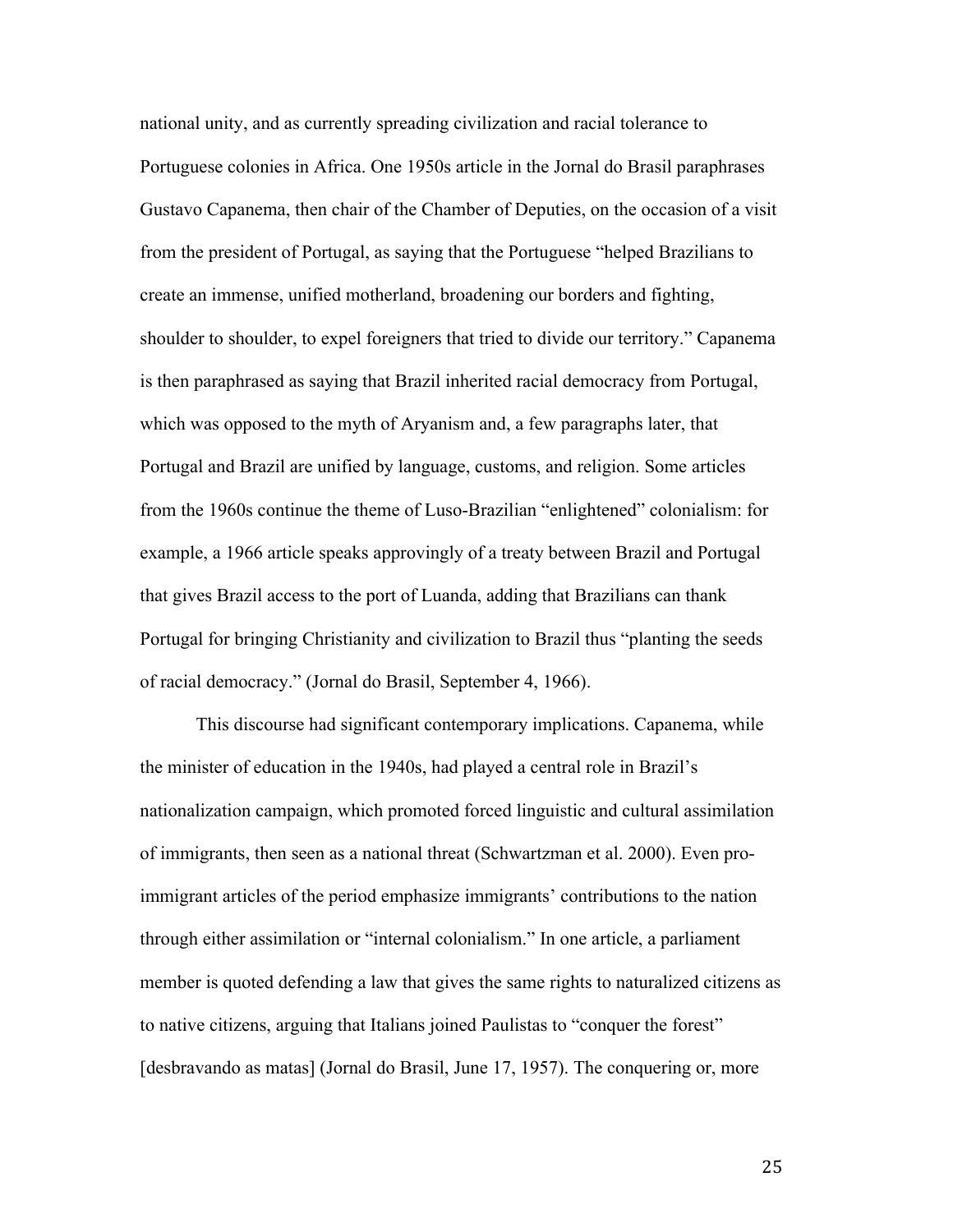literally translated, "de-braving" of the forest to the historical role of *bandeirantes* in hunting down and enslaving Indigenous peoples as the Brazilian colonial agriculture expended inland in the  $17<sup>th</sup>$  century (Monteiro 2018). In the 1930s, the story of the bandeirantes became part of Paulista identity, which was expanded to incorporated recent European immigrants as fellow settlers and builders of the nation (Weinstein 2015). Another article argues that "[a]fter so much debate and so much incomprehension [...] we are happy to see Japanese immigrants perfectly integrated and their children fully Brazilian, mixing with the elements from other races that make our nation's people" (June 11, 1958), thus erasing the recent and conflicted history of forced assimilation of Japanese-Brazilians (Lesser 1999).

In the Globe and Mail of the 1960s, the preservation of language of both the minority and majority groups is described as important for the preservation of distinct ways of life. Language is described as learned and practiced within institutions. There is much discussion of the need to teach both French and English in schools, and of the need for government bureaucrats to be bilingual. It is not just French Canada that is described as under threat and in need of institutional support, but English Canada as well. In the 1960s, articles suggest a fear that Canada will disintegrate, not only due to Quebec nationalism, but also through cultural or territorial absorption of "English Canada" by the United States. Norman Mackenzie, the president of the Canadian Centenary Council, is quoted in 1963 as defending biculturalism as a way to discourage Quebec separatism, but also because "One result of this separation I feel sure would be the early merging of most of English Canada with the United States..." In the 1960s, the threat that the United States could absorb Canada needed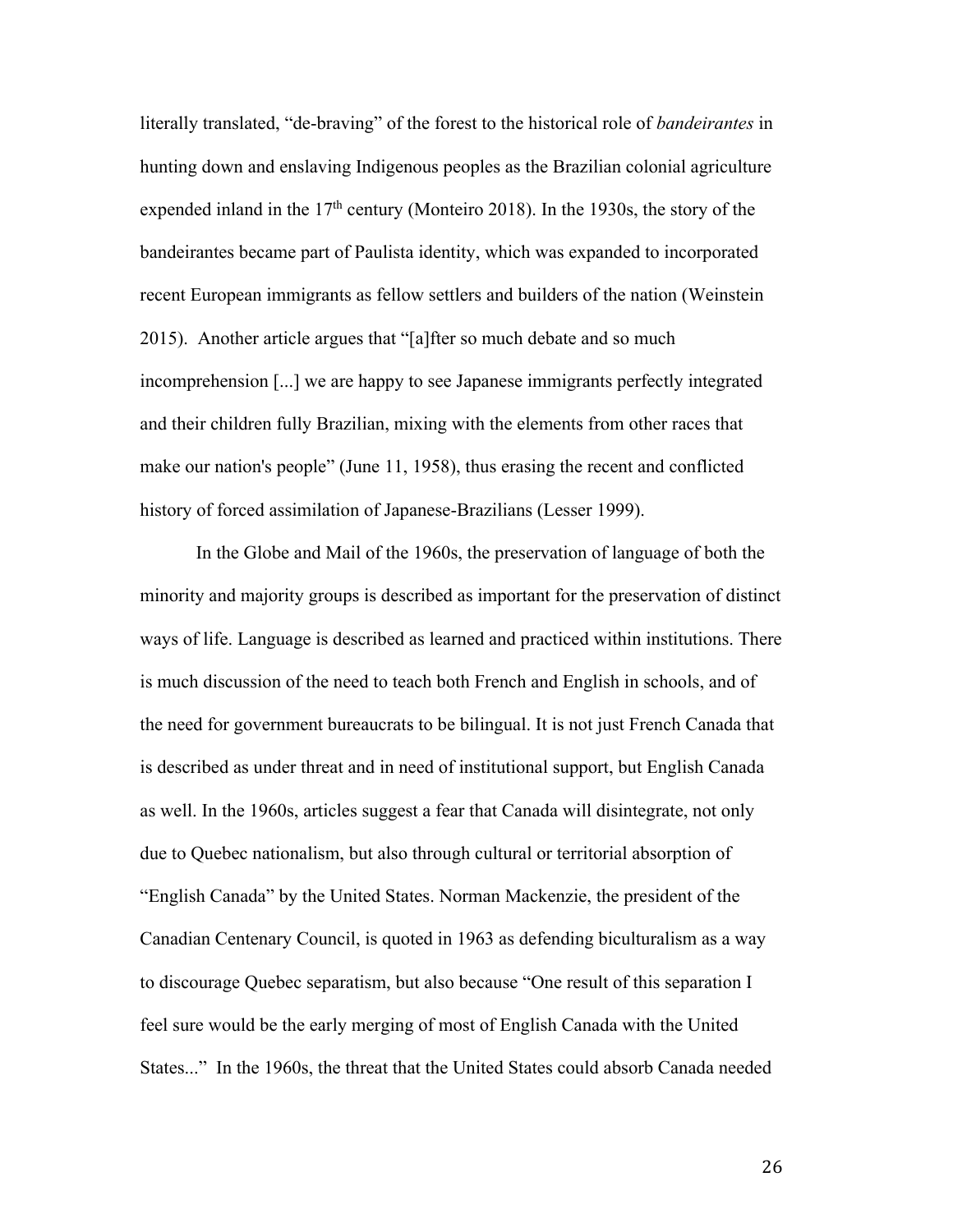to be contained and compensated for through government control of media content and through the promotion of the distinct linguistic community of Quebec.

#### *Early contestations and the question of language*

Early contestations of racial democracy and multiculturalism are both related to language identities and their link with "culture," and with national identity. In the Jornal do Brasil, as Brazilian elites shifted their allegiance from the Portuguese colonial empire to the decolonization and anti-racist demands of the emerging 'Third World' (Davila 2010), some articles contest Brazil's linguistic ties with Portugal and its colonies and emphasize Brazilians' historical African roots. In the Globe and Mail, some non-French and non-English European-origin ethnic groups contest Canada's official bilingualism, and demand education and institutions in their own languages. The domestic politics of language are, however, never contested in the Jornal do Brasil, and the battle for non-French minority language rights is lost in Canada. In both newspapers, we see an emergence of "culture" (African or "black" in Brazil, "immigrant" in Canada) as detached from language and somewhat abstract and symbolic.

In the Jornal do Brasil, political solidarity with Africa becomes gradually associated with Brazil's identification with African cultural roots, while Portuguese linguistic ties to Africa give way to more symbolic African ties. In a 1950s, the newspaper publishes a statement by the black activist organization Teatro Experimental do Negro, which argues that the Brazilian government should work to preserve its racial democracy internally and to join African countries' struggle against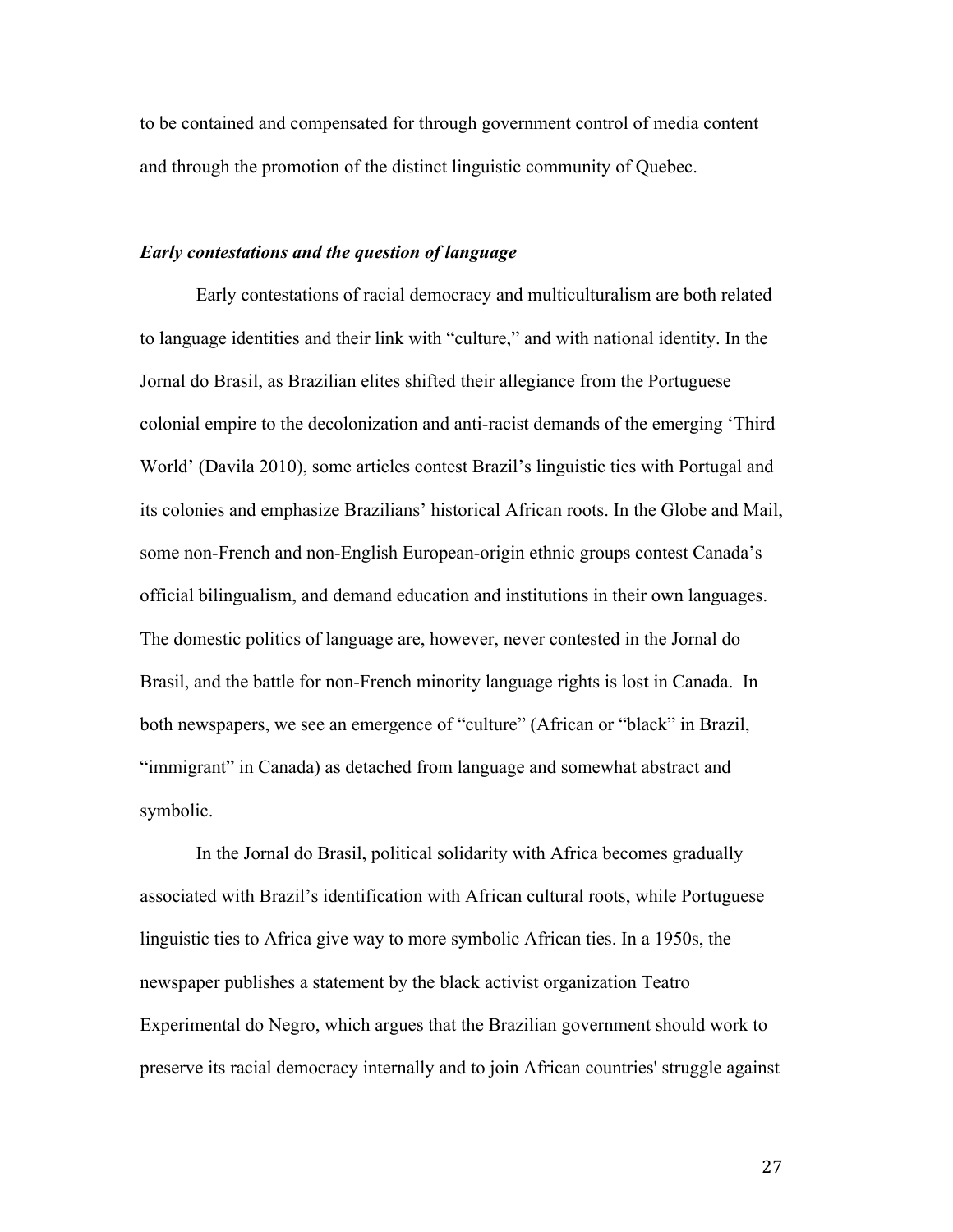colonialism. The same speaker, however, still talks about Brazil as part of a modern "Western Civilization" (Jornal do Brasil, May 17, 1955). Early in the 1960s, while praising Brazil's independent foreign policy and advocating for an anti-racist stance toward South Africa, another article argues that Brazil should explore the similarity and familiarity between African and Brazilian cultures (Jornal do Brasil, April 19, 1961). In a 1980s article, Cândido Mendes criticizes Brazil's alignment with Portuguese-language African countries noting that African independence movements were associating the language with colonialism. He suggests, instead, that Brazil should establish allegiances based on  $19<sup>th</sup>$  century cultural and population exchanges between African slaves and Afro-Brazilian return migrants (Jornal do Brasil, September 13, 1981).

In the 1960s, the Globe and Mail reports minority groups' demand for linguistic and, sometimes, religious accommodation, portraying "culture" as embedded in linguistic and, sometimes, religious institutions that needed to be preserved. In one article, a member of the Estonian Central Council suggests that there should be an institution where "ethnic minority groups would be able to take care of their own cultural problems and would be allowed to administer their own public and private school systems." (Globe and Mail, Mach 29, 1965). In another article, a member of the Ukrainian Catholic Brotherhood complains that provincial governments are trying to assimilate ethnic minorities through "the closing of many one-room rural schools where Ukrainian was formerly taught" (Globe and Mail, December 7 1965). More "mainstream" voices regard the idea of keeping different institutional frameworks and supporting languages other than French and English as a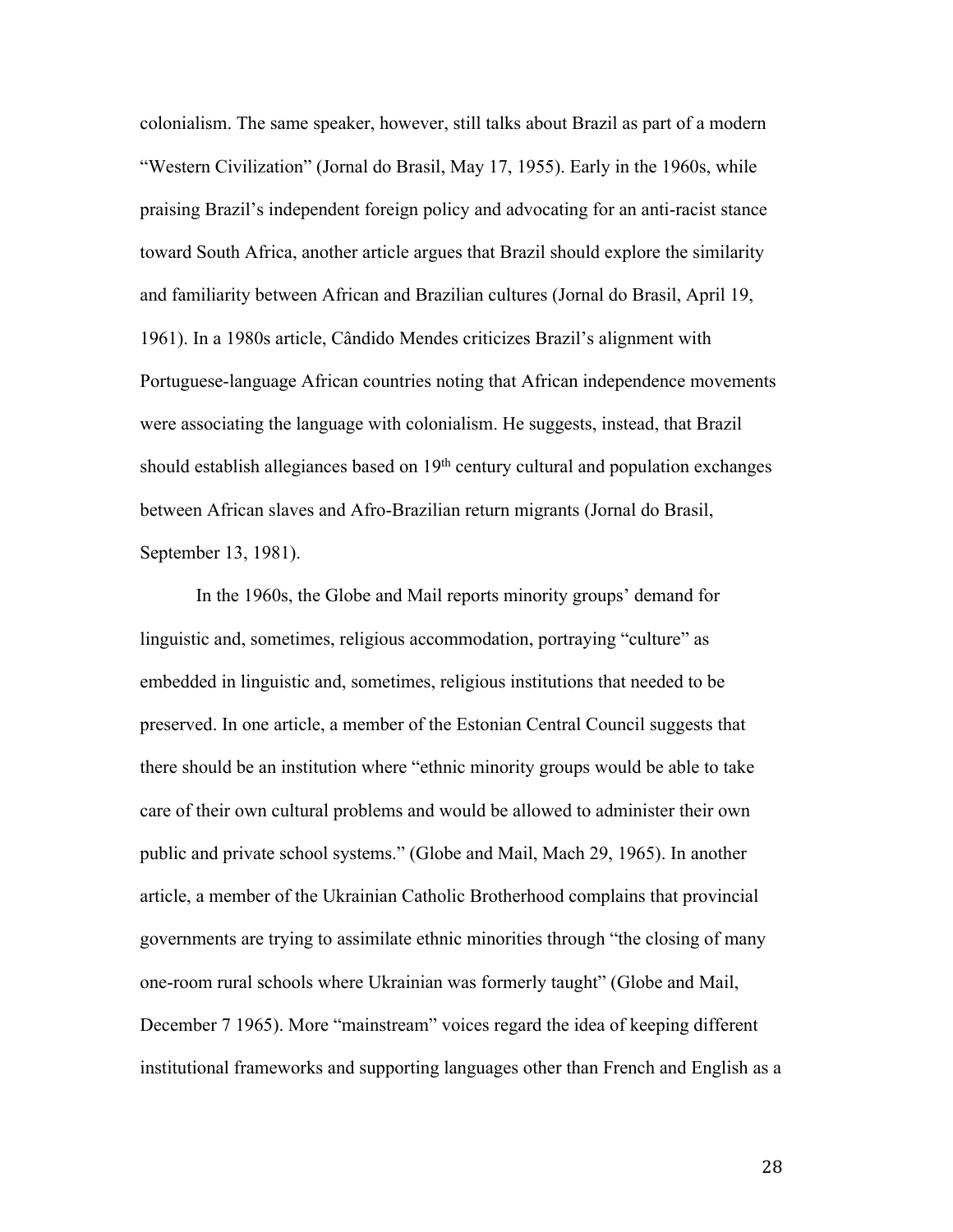threat to the unity of the country. One article compares the situation of ethnic nationalism beyond French and English to the situation of the Balkans, "from which grew two world wars" (Globe and Mail, September 14, 1967). Consistent with this fear, the Canadian government avoided this more radical interpretation of multiculturalism, recognizing only its more symbolic dimension (see Mackey 2002).

#### *Fighting racism, racializing "culture"*

While there is not much discussion of racism *within* the two countries in the articles of the 1960s, since the 1970s, we see an increased denunciation of racism in both newspapers, and a critique of the folklorization of racially and ethnically subordinate groups. These trends do not prevent the ongoing shift in the understanding of culture that treats "culture" as unrelated to the dominant group's institutions, language or religion. "culture" gets redefined in this period into the assumed inherent characteristics of people of color. For articles that take multiculturalism and racial democracy as positive aspects of the countries' reality, these are dissociated from dominant institutions and tied to the inherent "mixture" or "diversity" of the country's population. For articles that portray multiculturalism and racial democracy as problematic, there is an increasing concern ― especially since the 1990s — with changing the "culture" of racially stigmatized groups. In the Jornal do Brasil ― particularly when black activists' perspectives are cited — changing the black population's "culture" means educating black Brazilians about their history and identity and promoting "black consciousness." In the Globe and Mail, changing the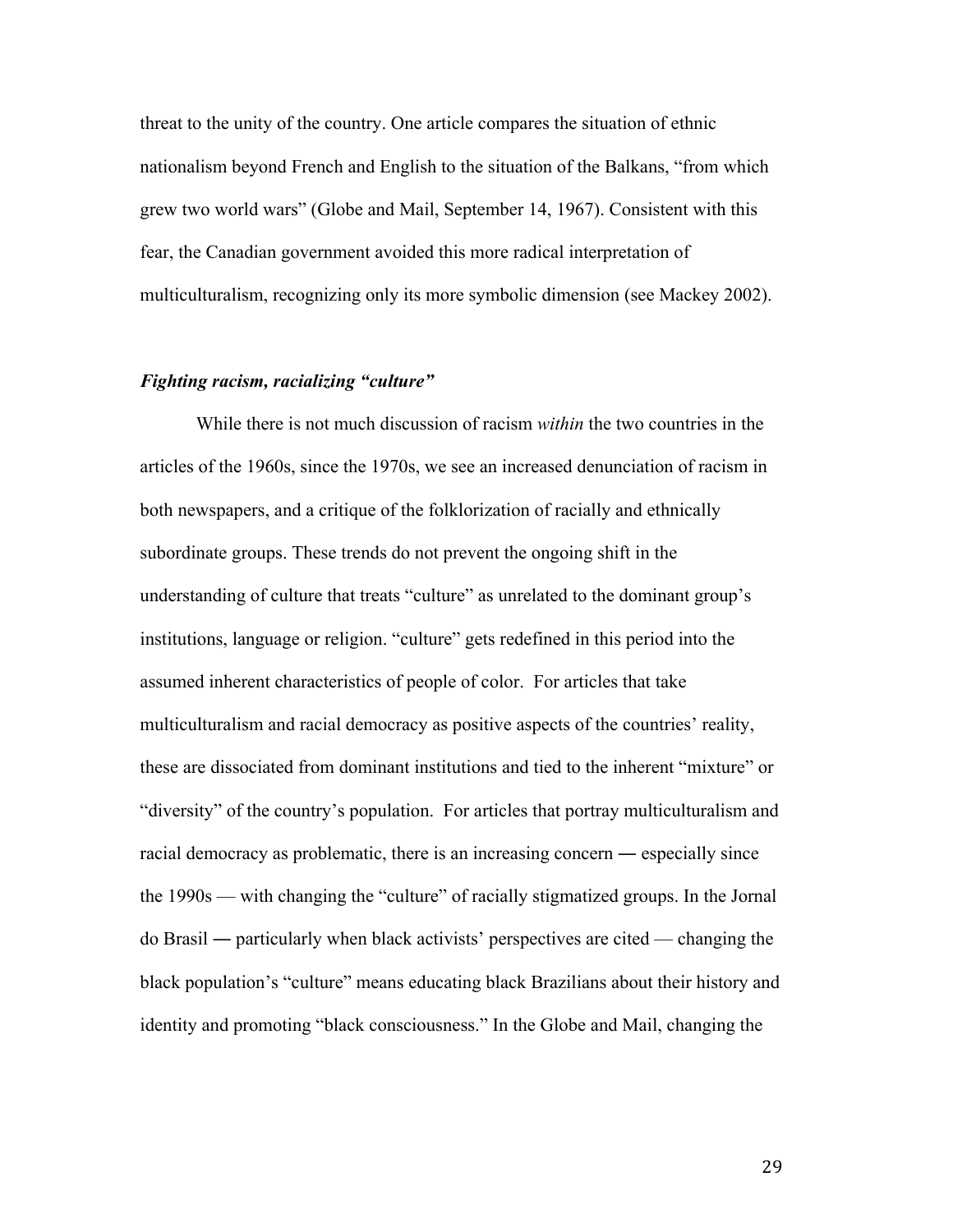culture of racial and ethnic minorities means promoting "cultural enrichment," "cross-cultural understanding," and the teaching of English.

Defenders of racial democracy in 1970s Jornal do Brasil articles often explain it as a product of the mixed bodies of the Brazilian people and no longer as an inheritance of the Portuguese Christian civilization. An article in 1972 states that "[d]espite what we still need to do, racial democracy is firmly implanting itself in the *mestiço*, culturally uniform, and increasingly *moreno* nation," and that "we originate from a rich interaction of races that is still in process, forming the exemplar Brazilian racial democracy" (Jornal do Brasil, September 25, 1972). Through the 1970s and 1980s, the Jornal do Brasil also shows social scientists and historians critiquing Freyrean "culturalist" explanations of Brazilian slavery and race relations, in particular, the claim that Portuguese colonialism and Brazilian slavery were less cruel than English or American ones; but in doing so, they sometimes replace it with another "culturalist" explanation, linking Brazilian authoritarianism with its "Iberian political tradition" (Jornal do Brasil, January 22, 1983).

From the 1980s onward, the voices of black activists appear in the Jornal do Brasil and critique "culturalism" and the "folklorization" of black culture. They nonetheless re-create and support the institutionalization of the idea of black culture in order to raise the self-esteem of black Brazilians and fight the myth of racial democracy. A cartoon in the Jornal do Brasil by Ykenga (Bonifácio Matos) portrays a black man using a cane labeled "Afro-Brazilian culture" to fight three beasts: a dragon/snake-like animal labeled "myth of marginality," a dog with sharp teeth labeled "myth of racial democracy," and a bat with a biting dog's face labeled "myth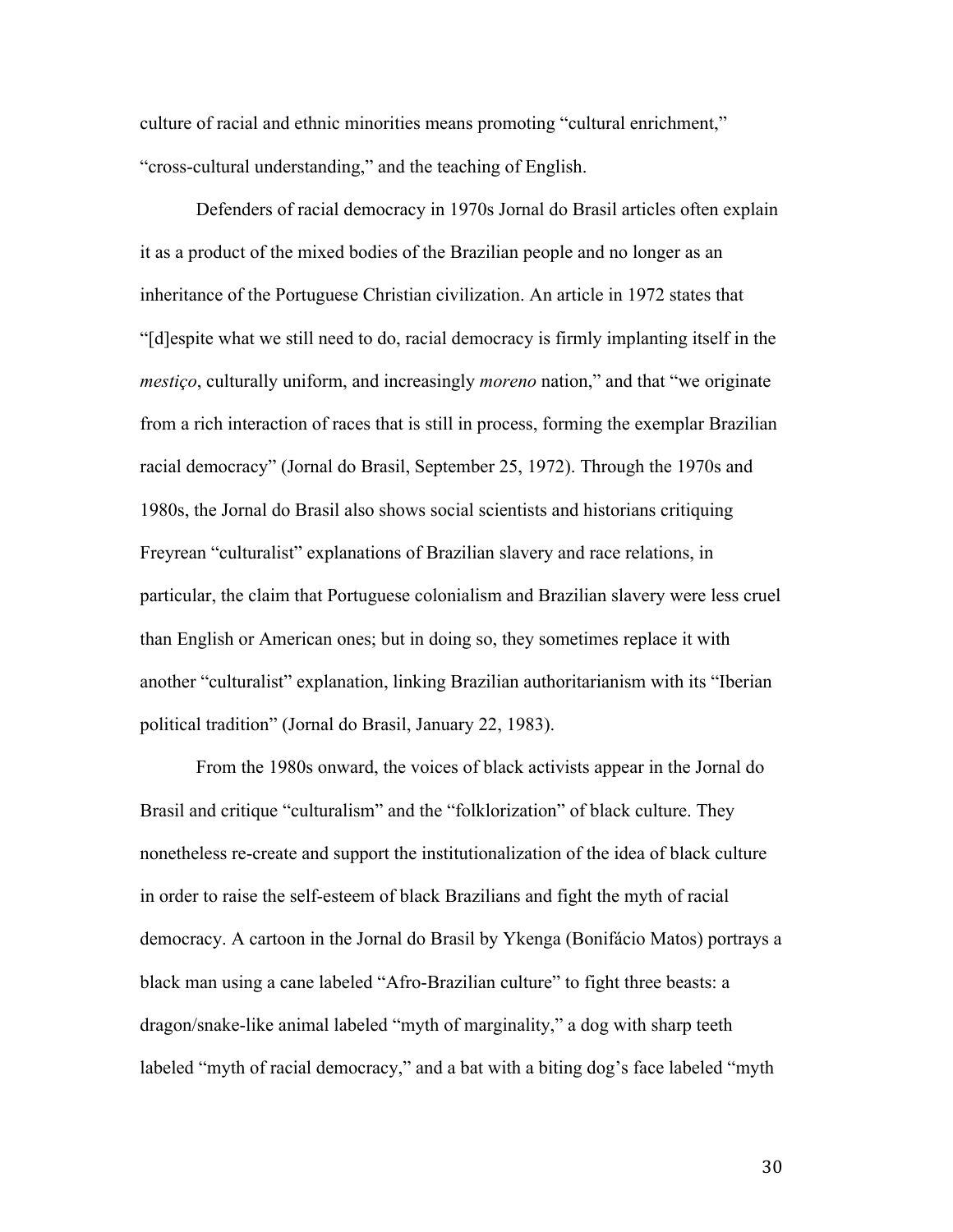of whitening" (Jornal do Brasil, May 12, 1985). In a 1997 article, Friar David dos Santos — a central figure in the struggle for affirmative action — is described as recovering "African culture to awaken the self-esteem of the descendants of slaves." The article recounts him suggesting to the mayor of the municipality of Nilópolis that the municipality should include the teaching of Capoeira in the schools so that students "will learn a bit of the history of slavery and black culture in Brazil" (Jornal do Brasil, January 19, 1997).

Beginning in the 1990s, some articles quote black activists employed in government positions as referring to black "culture" and, sometimes, biology, as an inherent part of the diversity of the Brazilian population. In a 1996 article, Benedita da Silva, then a senator from the Workers' Party, highlights the need to fight for the citizenship of the black people ("povo negro") and to remove black people from their marginalized condition, "so that we can be proud to live among a multiplicity of races and cultures" (Jornal do Brasil, May 13, 1996). An article by Dulce Maria Pereira, President of the Palmares Cultural Foundation — under the Brazilian ministry of culture — remembers the celebration of the Dia Nacional da Consciência Negra as an opportunity to rethink the myth that Brazil is a racial democracy. She describes the foundation's mission as to "revise, preserve, value Afro-Brazilian culture and work toward the inclusion of blacks in the country's development process." She then cites several government initiatives geared toward recognizing a culturally and biologically specific black population; for instance, the ministry of health's policies to study the prevalence of diseases "specific to the black race," the ministry of culture's historical data collection from museums around the world about "the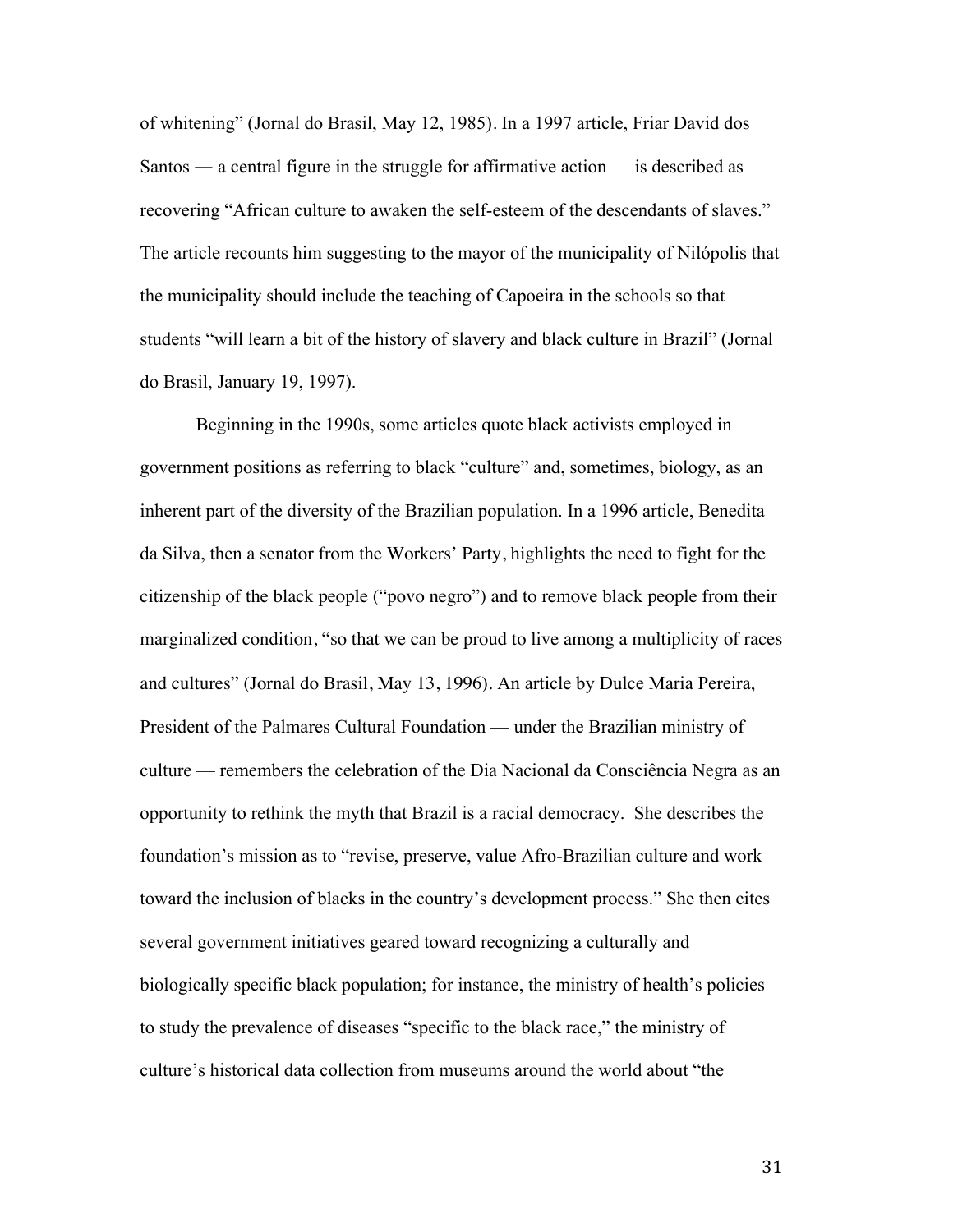trajectory of Africans in Brazil, and black Brazilians in the colonial period" and the ministry of education's work on a chapter in the national curriculum which is dedicated to "cultural plurality" (Jornal do Brasil, November 27, 2000).

Emphasis on "black culture" in the Jornal do Brasil recognizes "structural" issues like racism and social inequality, and highlights Afro-Brazilians' historical agency. However, narratives critiquing — or defending ― racial democracy, never address Brazil's historical or contemporary linguistic and religious assimilationist pressures. One article, for example, after being critical of racial democracy and denouncing racism, reproduces the stigma of lower-class Portuguese by saying that a homeless man "made a grammar mistake but said the truth" (Jornal do Brasil, March 25, 2000). The "grammar mistake" is in fact the result of a linguistic diglossia between Brazilians of different social classes, and of the fact that Brazilian Portuguese grammar suffered modifications as it was historically learned by Afrodescendant and Indigenous peoples (Luccesi 2008). While for modern linguists there is no such thing as "wrong" grammar among native speakers of any language, class stereotyping and educational exclusion based on grammatical differences are quite common in Brazil.

In the Globe and Mail of the 1970s, "visible minorities" are portrayed as contesting the Canadian governments' symbolic focus on "culture" and redirecting multicultural institutions toward anti-racism. A 1972 article on the Heritage Ontario Congress, charged with developing a bilingual and multicultural policy for Ontario, quotes Frank Moritsugu, a Japanese-Canadian and one of the coordinators for the congress, as saying that "the third generation of Japanese Canadians, children of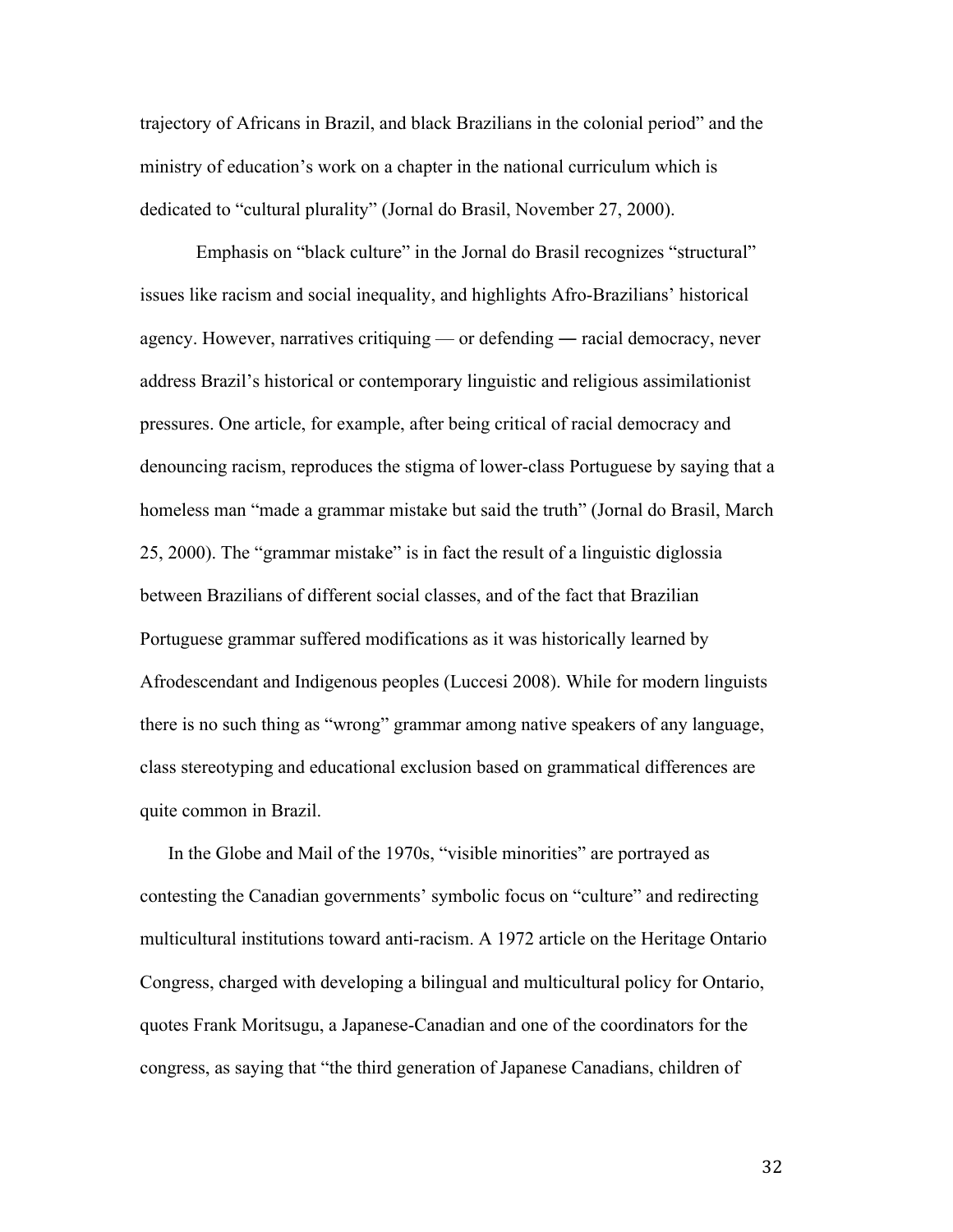parents who reacted to wartime internment by becoming more middle-class, Waspishly Canadian than middle-class, Wasp Canadians, has suddenly become aware that, like it or not, they are a visible minority" (Globe and Mail, June 2, 1972). By the 1980s the Globe and Mail reports on several local and national government multiculturalism institutions as addressing racism.

Beginning in the 1980s, however, critiques of racism and "folklorization" happen in a context of increased visibility of immigrants in cities like Toronto, which, though sometimes considered a source of economic prosperity and cultural richness, are often seen as needing to be "managed." In one 1980s article, the chairman of the Metro Toronto Board of Police Commissioners is paraphrased as saying that the police budget needs to be increased because "the multicultural nature of Toronto's population is putting the 5,400-member [police] force under constant pressure from the community for more foot patrols, community service officers and policemen to work with people of various racial backgrounds" (Globe and Mail, January 8, 1981). Government institutions in charge of multiculturalism are thus reported as being tasked simultaneously with combatting racism and assimilating immigrants, while attaching "multiculturalism" to immigrants' bodies. A 1981 article quotes British Columbia's education minister's claim that "there are tensions and potential problems there [in British Columbia schools] ― particularly when you have school populations where 40 per cent of the students are of non-English background." A report on this issue is quoted as saying that the government should not only teach English as a second language but also commit to "the implementation of programs for both teachers and students aimed at improving race relations in schools instead of simply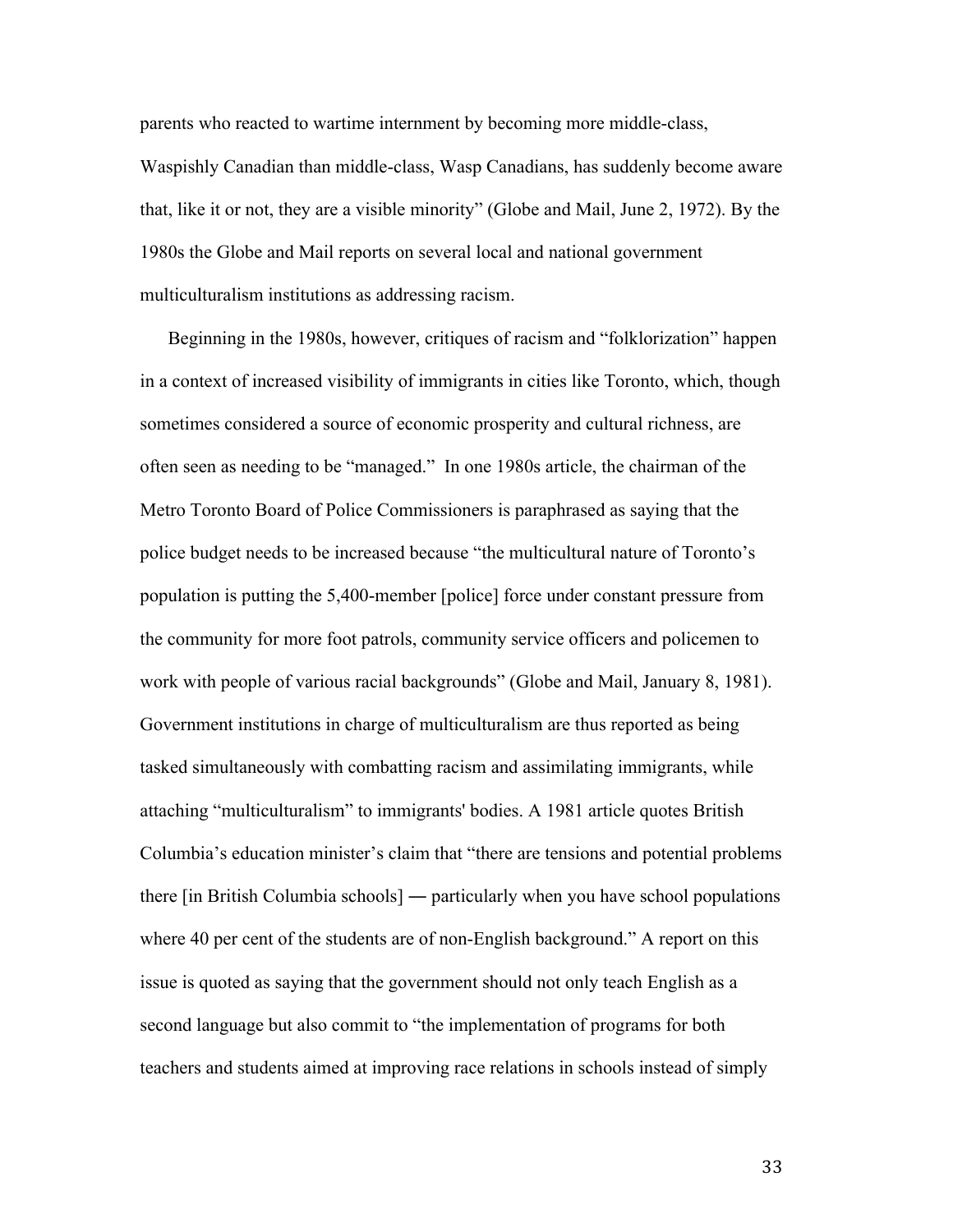recogniz[ing] and legitimiz[ing] East Indian ceremonies and Ukrainian dances." (Globe and Mail, June 27, 1981). Ten years later, another article describes how Scarborough, in the suburbs of Toronto, is dealing with its growing Asian and black immigrant population, through both anti-racism and cultural "enrichment" programs tasked with "assessing the abilities of newly arrived students, explaining school rules and practices, defusing racial incidents and dealing with culture shock." (Globe and Mail, January 3, 1991).

But this "multicultural" population is also sometimes described as a positive source of economic vitality and cosmopolitanism, which comes not from its creativity, intelligence, or prior education but from its inherent characteristics. In the 1980s, one article praises Toronto's storefronts advertising in many languages, "adapting to the vast multicultural market that is Metro Toronto" (Globe and Mail, January 3, 1989). In another article in the 1990s, a Canadian band is described as being successful because "it's the kind of musical cocktail that could only be produced when the influences of Italy, India and the West Indies are stirred together and strained through a life-time of listening to pop radio." Multiculturalism is good and innovating not because musicians are smart and creative, but, as the author later explains, because each band member has brought their own distinct "ethnic" family traditions to the band's work (Globe and Mail, January 3, 1996). By the 2000s, this urban view of multiculturalism becomes nationalized and, similar to Brazilian racial democracy, multiculturalism becomes a national identity based on 'tolerance' tied to the diversity of second-generation, visible minority Canadians.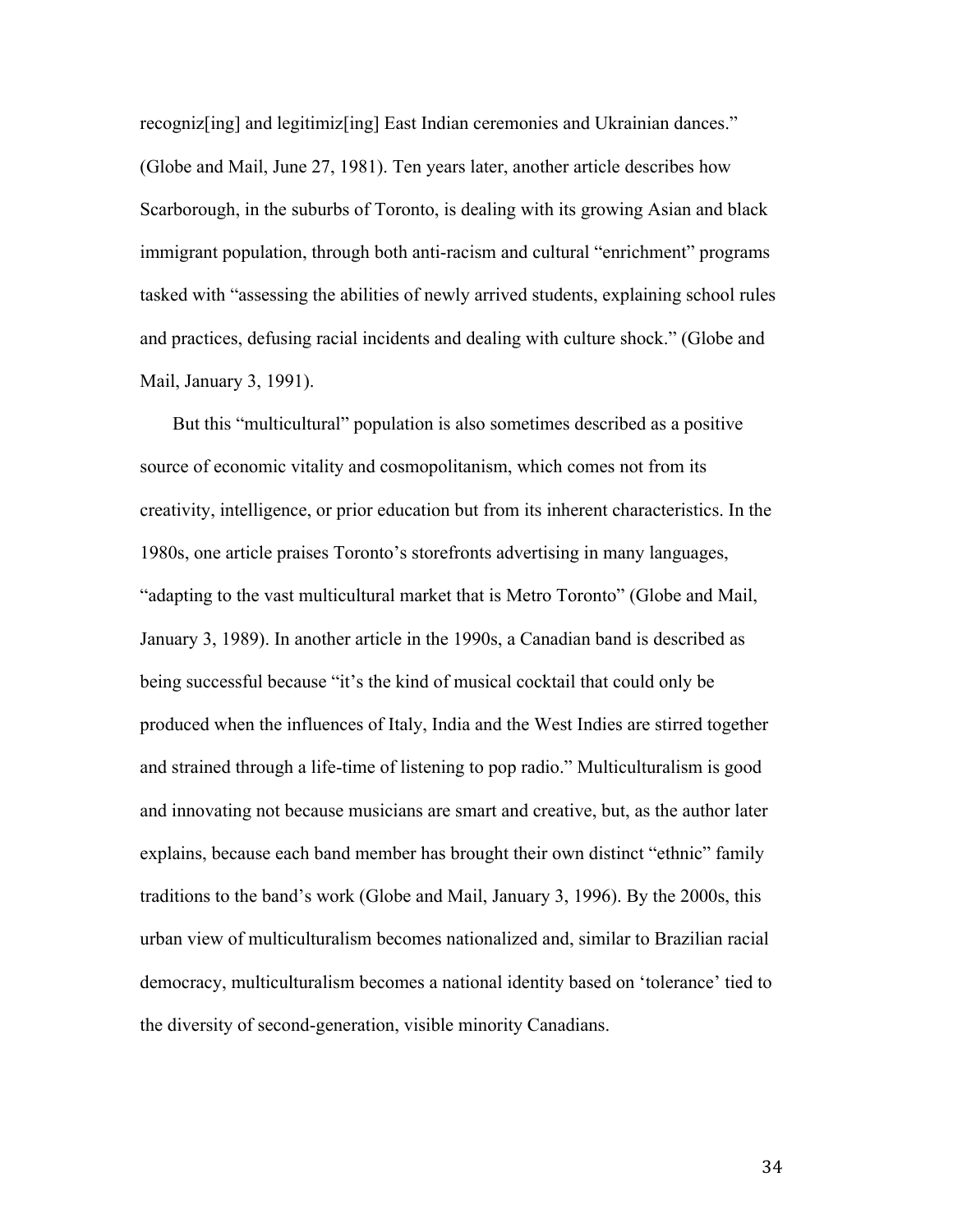As multiculturalism becomes increasingly associated with the racialized urban populations of cities like Toronto, and as the English-Canadian language and other practices become "unmarked," Quebec's continued demands for autonomy and for French language institutions are increasingly seen as unreasonable, dangerous, and/or detached from the politics of diversity. In the 1990s, an article describes a scene of Prime Minister Jean Chrétien being lost and confused in election of parliament members representing Toronto's districts between "a man named Ianno' and 'a woman named Chow." While Toronto neighborhoods like "Trinity-Spadina is a monument to multiculturalism and diversity' the article adds that 'It is not a world familiar to Mr. Chrétien, who grew up in the white-bread homogeneity of small-town Quebec." An immigrant from Guyana is quoted as saying that, if Quebec separates from Canada "I don't think it will make a difference." An Italian-Canadian man says "If they want to be their own little country, fine. They can pay back the money they owe us." (Globe and Mail, June 5 1997).

#### *"Diverse" populations vs. "liberal" states?*

While some newspaper articles praise "diversity," others argue that this diversity is dividing the nation, provoking internal conflict, and threatening democracy. Minorities deemed non-conforming (black activists in Brazil and religious Muslims in Canada) are sometimes defined as "tribal" or "barbaric," and contrasted to the apparently liberal, democratic, and cultureless dominant institutions. In the new millennium, adopting affirmative action and other "race conscious"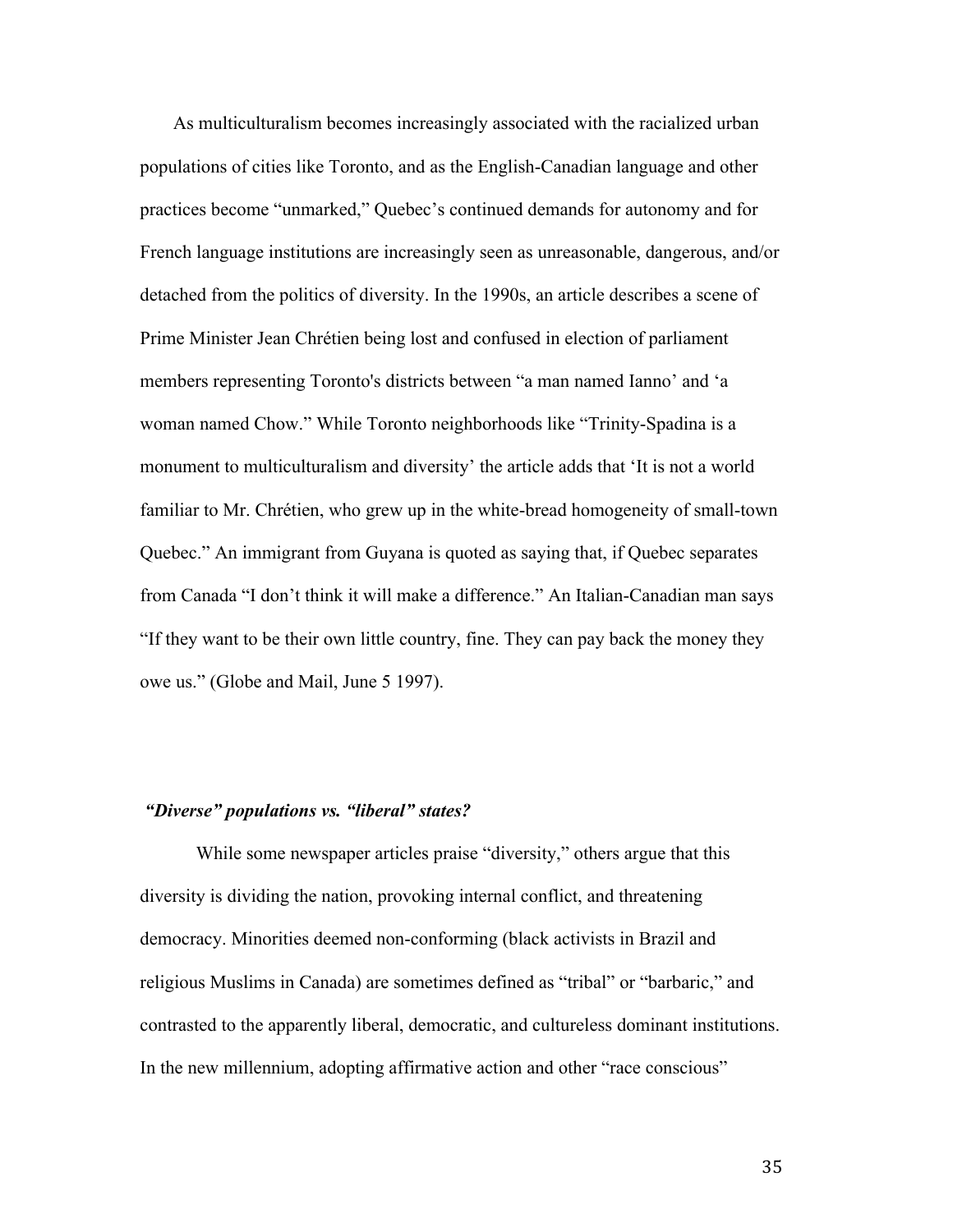policies in Brazil is seen as threatening to Brazil's racial harmony, and the terrorist attacks of September 11 in the United States spark a debate about the threat of Muslim immigrants to national security and Canada's liberal values.

In the Jornal do Brasil, some articles that criticize affirmative action and black consciousness-raising draw a contrast between a liberal ideal and a "tribal" mentality of black activists. In one article, the editors of a student newspaper from Rio de Janeiro's Catholic university (PUC-Rio), called "The Individual," which generated controversy on campus for arguing against black consciousness-raising, states that 'In a time when we talk a lot about collectivities, of the excluded, of those *without something* (and all of us are without something. . .) of the old *proletariat* [*…*], of the *tribes*, etc., all that we want is to speak from one human being to the other. Because this is how things are. Individual." (Jornal do Brasil, November 11, 1997). Another article defends racial democracy as a reality derived from Brazilian's race mixture, adding that a healthy society should strive for "liberty, equality and fraternity" and that, in contrast, affirmative action would take Brazil back to a pre-historic "tribal" mentality, creating racial divisions (Jornal do Brasil, February 6, 2005).

Similarly, in the 1990s, several articles describe Canada as a civic, liberal democracy: a "free society." For example, Sheila Finestone, Federal Secretary of State for Multiculturalism and the Status of Women, is quoted as saying that "In my view, there isn't any one Canadian identity. Canada has no national culture." After some questioning she says: "Well, I think our national culture is fairness and equality and equal opportunities" (Globe and Mail, January 1, 1996). One can also see the idea of a "free society" appearing in constitutional debates, by inclusion of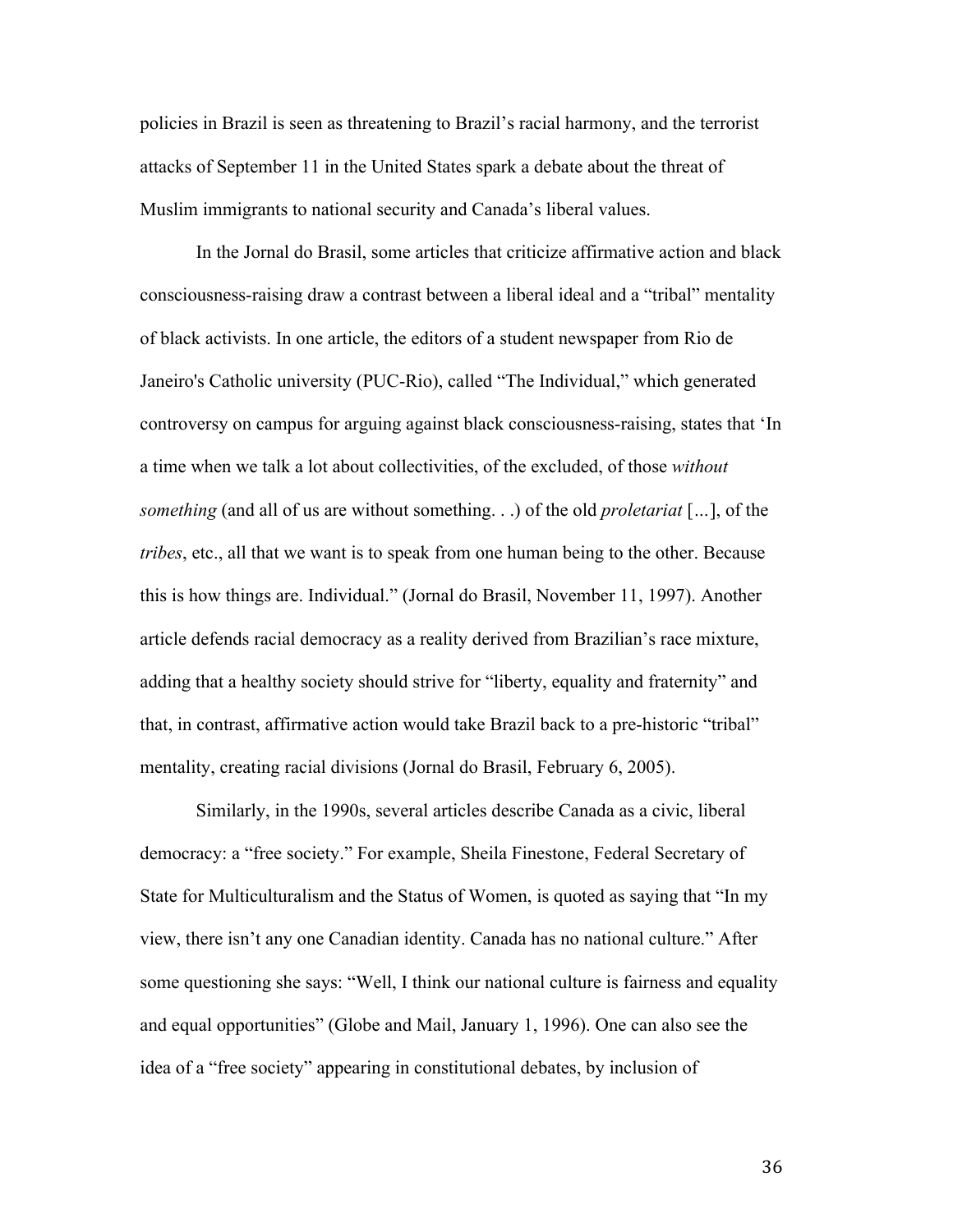democracy as one of the "Canadian values." The Canada clause would be "a statement of Canadian values in the Constitution. . . It should include a recognition of Canada's distinct society, recognition of our linguistic duality' along with, among other things, Canada's multiculturalism and democracy" (Globe and Mail, June 1 1992).

In this view, the liberal nation-state has to deal with the problems of illiberal cultural "others" – in particular, Muslims and immigrants from the Global South - imposing a limit on multiculturalism. One article argues, commenting on the Salman Rushdie affair and its critics, states that "The delicate balance holding a multicultural Canada in harmony is the secular nature of the state as well as the rights, guaranteed under the Constitution, of 'freedom of conscience and religion' and 'freedom of thought, belief, opinion and expression.' […] The alternative is some kind of theocratic terror-states, perhaps policed by multicultural *mullahs*" (Globe and Mail, January 6, 1993). In a more recent article, Jason Kenney, conservative Minister for Citizenship, Immigration, and Multiculturalism is quoted as commenting on a murder of a Muslim girl by her father, saying that "multiculturalism is not an excuse, or a moral or legal justification, for such barbaric practices. Multiculturalism does not equal cultural relativism" (Globe and Mail, June 16, 2010). Here, by reference to barbarism, the idea of Canada as "civilization" is implicitly evoked.

By the turn of the  $20<sup>th</sup>$  century, religious issues, though prominent in the Globe and Mail's articles on multiculturalism, are largely understood as characteristics of individuals, and unrelated to institutions. But one, unusual, exception illuminates the dynamics of contemporary approaches to "culture." In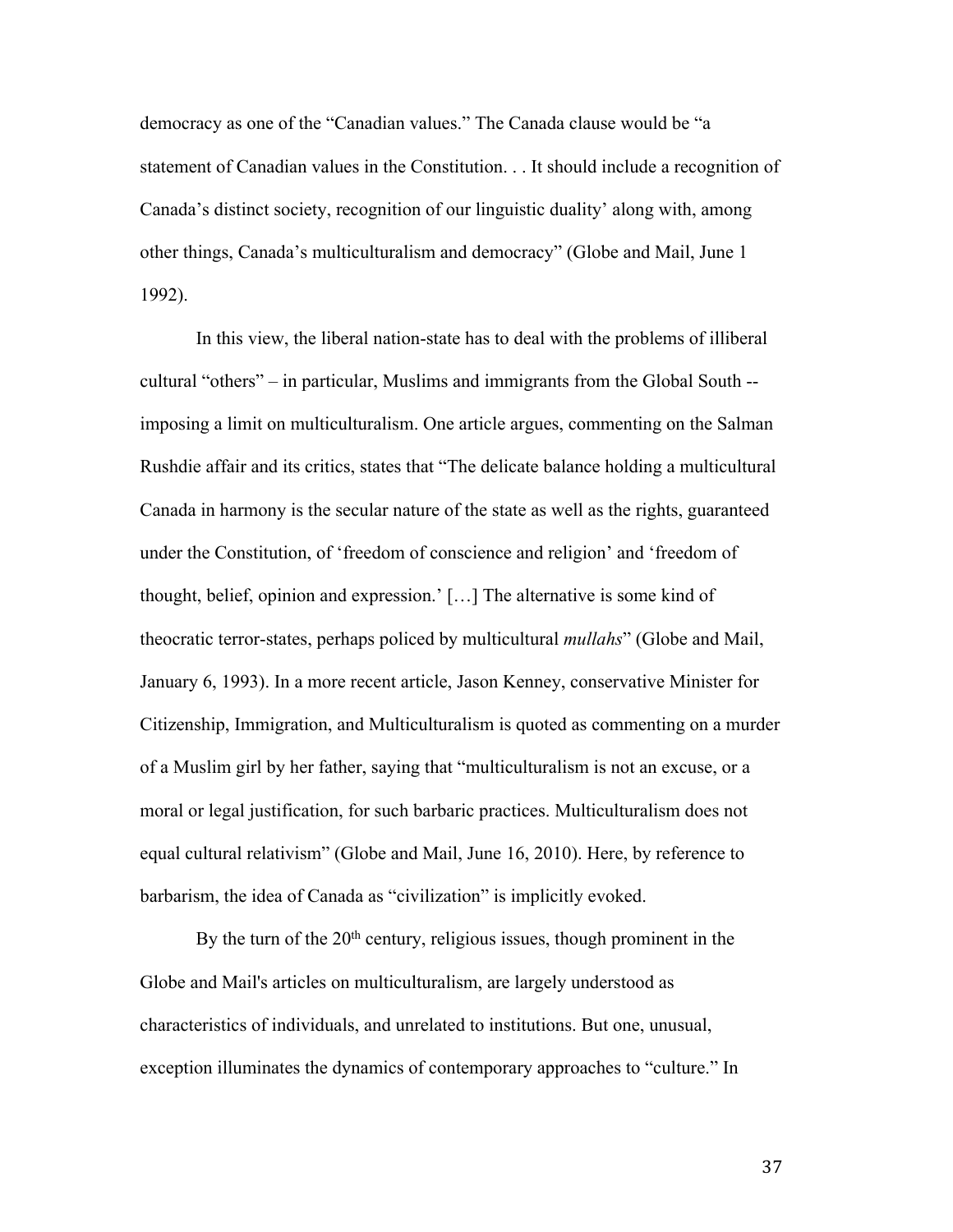2009, the newspaper reports an amendment to the Alberta's Human Rights,

Citizenship, and Multiculturalism Act, which allows parents to excuse children from class if they object to materials taught dealing "explicitly with religion, sexuality or sexual orientation." The article describes the bill as being mainly supported by Alberta's conservative Christians. While critical of the bill as infringing on sexual minority rights, the article did not link its support to particular racial or ethnic groups, or used as one of the pitfalls of "multiculturalism" tolerating "too much" cultural diversity — as conservative Christianity is not understood as defining a racial or ethnic minority group.

#### **Discussion and conclusion**

In the social sciences, the switch from "race" to "culture" is often attributed to the work of Franz Boas and the discipline of Anthropology which he helped found (e.g., Lentin 2005). Boas's claims about "cultural" distinction is partly based on his study of the Inuit from northern Canada which, he argued, were different not because of their biology, but because of the different cultural context in which they lived (Stocking 1966; Baehre 2008). A student of Boas, Gilberto Freyre also brought "culture" to the understanding of race in Brazil, arguing for understanding of his country as the fusion of the cultures of Portuguese, African and Indigenous peoples.

But the story is not as straightforward as it seems. The biological racism that Boas rejected did not preclude a theory of culture, but in fact relied on it. Stocking (1966) traced a development in Boas's own writings, which replaces an older idea of culture as equivalent to "civilization" with a newer idea of different "cultures" as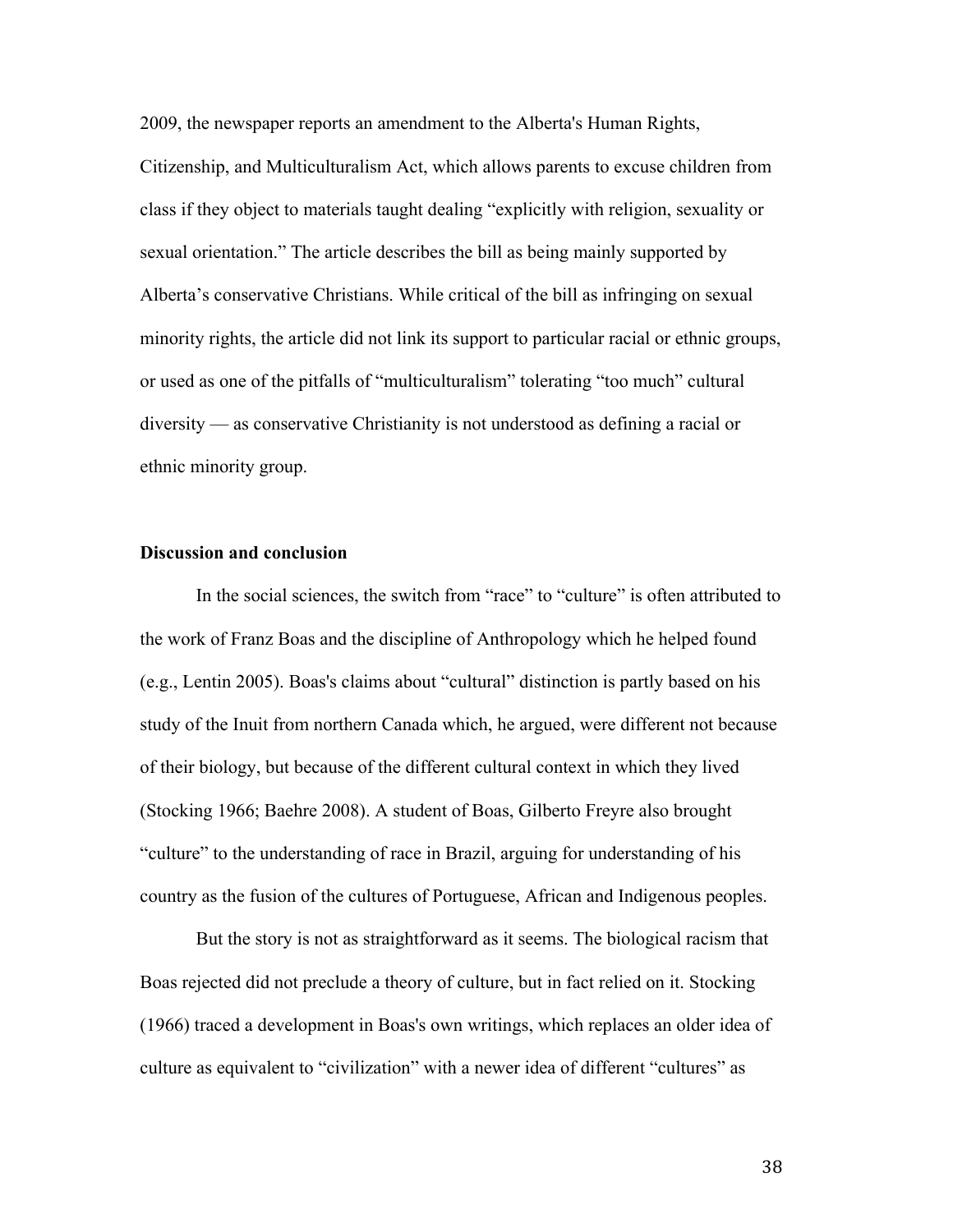being equally sophisticated and valid. In the 19th century, and even in Nazi Germany, the idea of "civilization" (and the old idea of "culture") was intimately tied to scientific racism. It provided an evolutionary perspective where societies progressed to increasing levels of civilization and biologically more advanced 'races' were also able to develop higher levels of civilization. In such contexts, racist and colonial elites sought to "civilize" non-white, colonial populations, as well as marginal white populations, such as white women and working-class whites. For racist elites, white superiority had to be nurtured rather than taken for granted (Bonnett 2000; Geulen 2011). The idea of "cultures" has not promoted more equality between peoples as Boas might have hoped, but has taken the place of "customs," formerly attributed to peoples deemed less cultured or civilized.

This paper's analysis suggests that the idea of "civilization," and its ties to race, is still with us, albeit often implicitly. Critics of multiculturalism, *mestizaje* and diversity frameworks have rightly argued that the idea of "culture" embedded in them often reifies racial and ethnic differences and silences discussion about racism and power relations. But an understanding of "race" and racism as simply a mechanism of material exclusion devoid of culture ignores the broader connection between racism and the culturally assimilationist legacies of colonialism and neo-colonial nationbuilding. The processes of colonization and racialization in the Americas did not only subject individuals to violence, exploitation, exclusion and stereotyping, but also institutionalized the imposition of European languages, religion and other practices considered "civilized" on populations of non-European origin.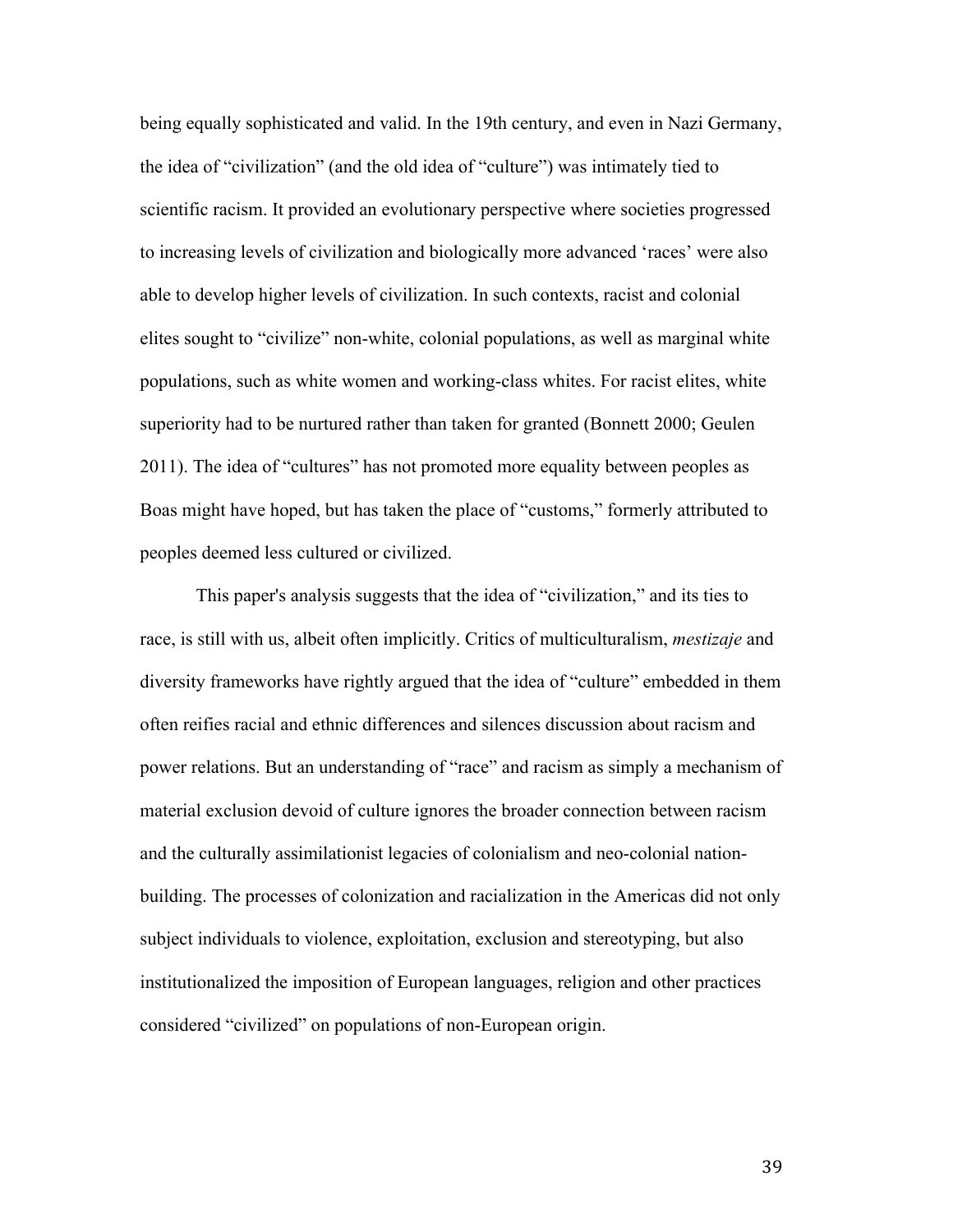Between the 1960s and the late 20th century, the topic of racism increased in visibility in the newspaper material analyzed, while the idea of "civilization" lost its racial and ethnic visibility but remained implicitly powerful. The dominant "culture" — or "civilization" — was visible and explicit in both the Jornal do Brasil's discourse about racial democracy and the Globe and Mail's discourse about multiculturalism in the 1950s and 1960s. This "culture" was seen as a set of practices carried out by dominant group members tied to "mainstream" institutions like schools, churches, the government, literature, etc., which could and *should* be learned by minorities, colonized people, etc. Since the 1980s, debates about racial democracy in the Jornal do Brasil and multiculturalism in the Globe and Mail both began portraying "culture" as embodied characteristics of people of color.

These two newspapers placed different emphases on social class and material inequality, as well as on language and religion, but they racialized and individualized "culture" in similar ways. The Globe and Mail discussions of multiculturalism recognize linguistic and religious diversity. But language and religion are portrayed as embodied characteristics of immigrants and "visible minorities," while dominant institutions are often portrayed as secular, liberal and democratic, and the dominant language is seen as just a useful skill. The Globe and Mail's discussion of multiculturalism downplays about class inequality and identities, often attributing the challenges of poor, urban "visible minorities" to their cultural deficiencies, requiring policing, "cultural enrichment," and ESL programs. In more recent articles from the Jornal do Brasil, both sides of the political spectrum recognize the presence of class inequality, and black consciousness discourse often centers on denouncing racism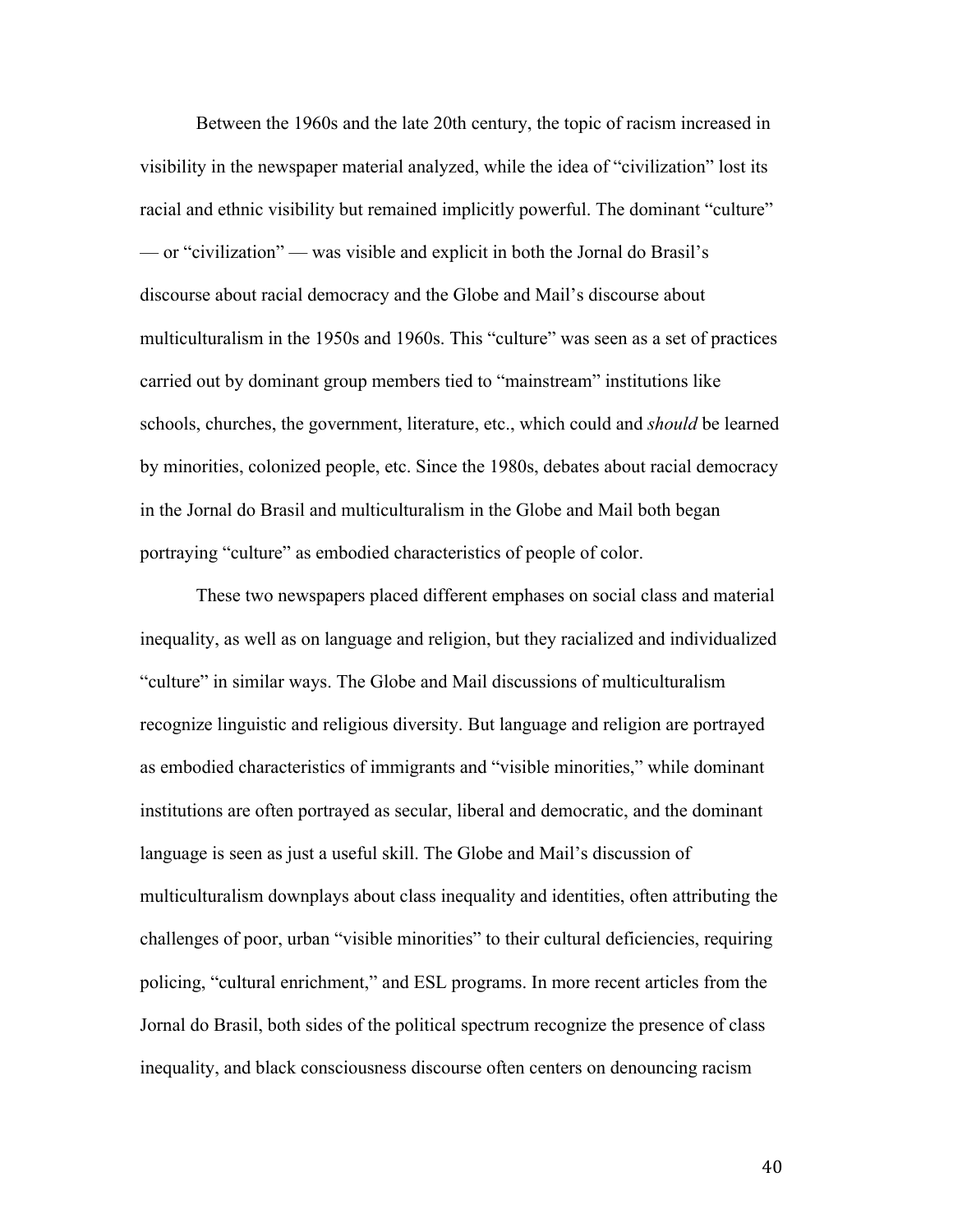and demanding the inclusion of black Brazilians in dominant institutions. But these articles are silent about linguistic diglossia and say very little about religious diversity, and how these may be correlated with racism and class disadvantage.

Paying attention to colonial legacies and their "civilizational" projects also allows us to think of multiculturalism and racial democracy as tied to imaginaries that transcend the nation-state. Initially, the newspaper articles analyzed here justified attempts to maintain the two nation-states' integrity and distinctiveness from other nation-states. "culture," in particular language and religion, was central to this effort. But the *national* aspect of this *culture* could not be taken for granted. Portuguese was the language of Portugal and its empire, and English was the language of the United States. Canadian English-speaking nationalists thus sought the membership of French-Canadians as a way to create national identity, initiating official multiculturalism. Brazilian racial democracy rhetoric gradually moved away from Portugal and more toward Africa, and was ultimately rejected. Over time, discourse on racial democracy in Brazil and multiculturalism in Canada portrayed the dominant "cultures" or "civilizations" as less particular (the Luso-Brazilian, the English-Canadians) and were instead increasingly framed as universal, and as tasked with managing the "diversity" of urban populations.

The newspaper discourses analyzed rarely discuss Indigenous people. This suggests that, at least for a certain group of relatively educated and regionally "unmarked" Canadians and Brazilians, Indigenous peoples were not central to their national imaginaries in the late 20th and early 21st centuries. This is consistent with previous literature that has noted the tendency of settler societies to imagine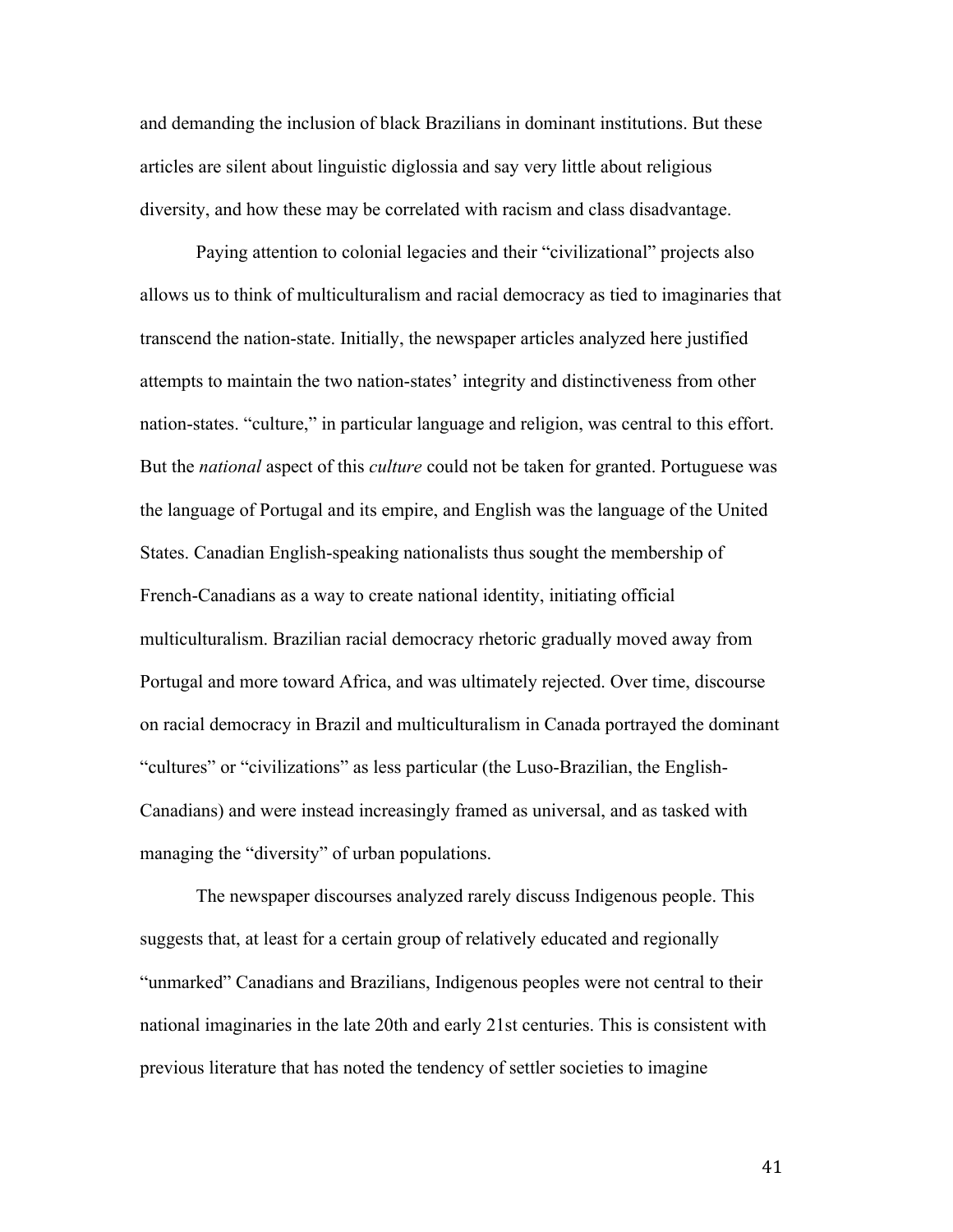Indigenous peoples as "vanishing" in these countries' national imaginaries (Lesser 1999; Day 2000; Mackey 2002). This makes the Canadian and Brazilian cases different from those Latin American countries' discourses of *mestizaje* and multiculturalism where Indigenous presence is much more central to the construction of national imaginaries and diversity policies. The implications of greater Indigenous visibility and centrality to the racialized and cultural construction of national imaginaries is an important question for future work.

#### **Acknowledgements:**

I thank Rene Bogovich, Milos Brocic, Fernando Calderón Figueroa, Bahar Hashemi, and Teresa Soter Henriques, who helped me analyze and interpret the data for this paper. I thank many colleagues, friends and family members who provided feedback on multiple versions of this paper as it developed over the years.

#### **References:**

Alberto, Paulina L. 2011. *Terms of Inclusion: Black Intellectuals in Twentieth-century Brazil.* Chapel Hill: University of North Carolina Press.

Anderson, Benedict. 1991. *Imagined Communities: Reflections on the Origin and Spread of Nationalism*. London: Verso.

Appelbaum, Nancy P., Anne S. Macpherson, and Karin Alejandra Rosemblatt (eds.). 2003. *Race and Nation in Modern Latin America*. Chapel Hill: University of North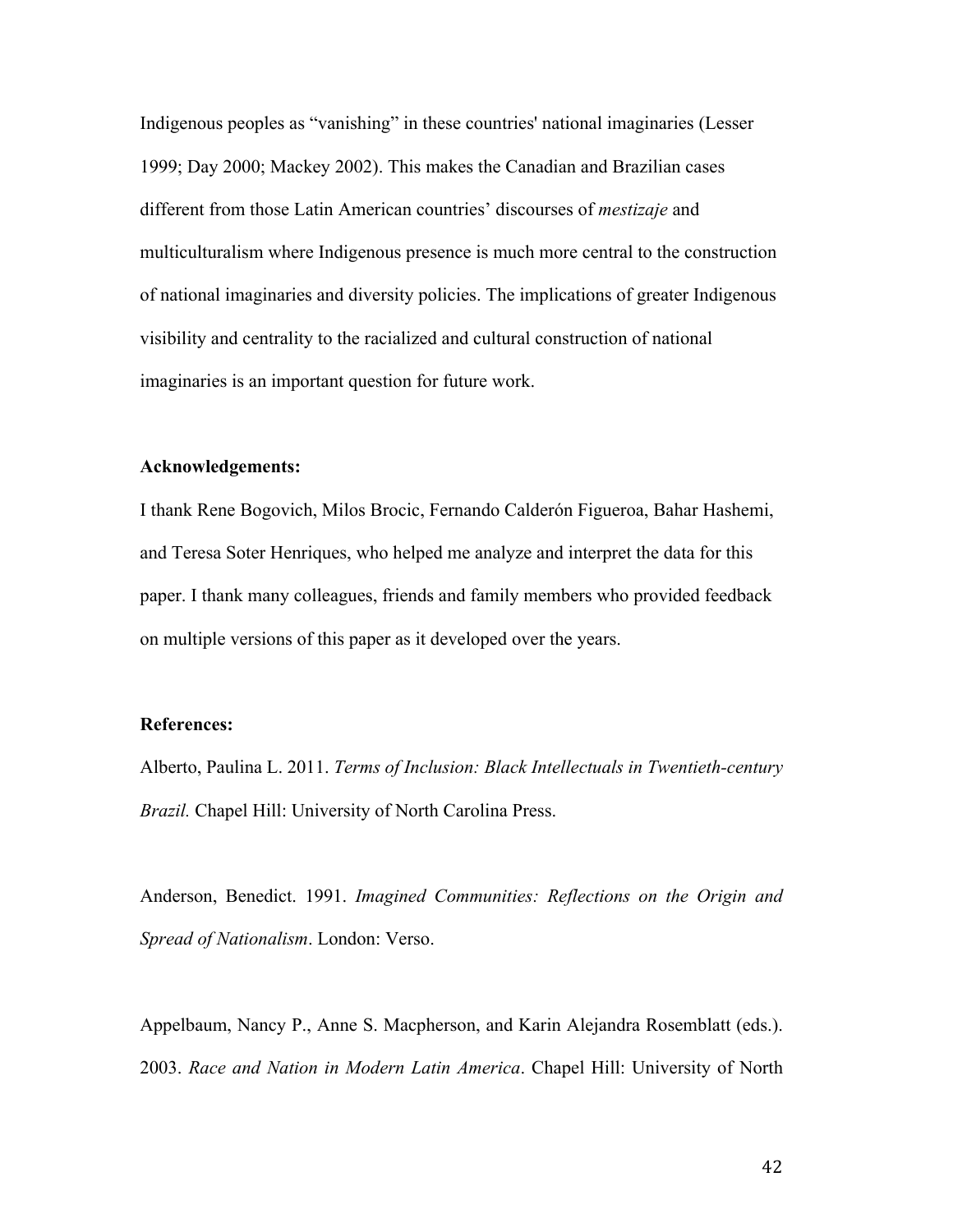#### Carolina Press.

Bailey, Stanley. 2009. *Legacies of Race: Identities, Attitudes, and Politics in Brazil*. Stanford, CA: Stanford University Press.

Baehre, Rainer. 2008. "Early Anthropological Discourse on the Inuit and the Influence of Virchow on Boas." *Études/Inuit/Studies* 32(2): 13-34.

Bell, Joyce M., and Douglas Hartmann. 2007. "Diversity in Everyday Discourse: The Cultural Ambiguities and Consequences of 'Happy Talk'." *American Sociological Review* 72(6): 895-914.

Bleich, Erik. 2003. *Race Politics in Britain and France: Ideas and Policymaking Since the 1960s*. Cambridge, UK: Cambridge University Press.

Bleich, Erik, Irene Bloemraad and Els de Graauw. 2015. "Migrants, Minorities and the Media: Information, Representation and Participation in the Public Sphere." *Journal of Ethnic and Migration Studies* 41(6): 857-873.

Bloemraad, Irene. 2006. *Becoming a Citizen: Incorporating Immigrants and Refugees in the United States and Canada.* Berkeley: University of California Press.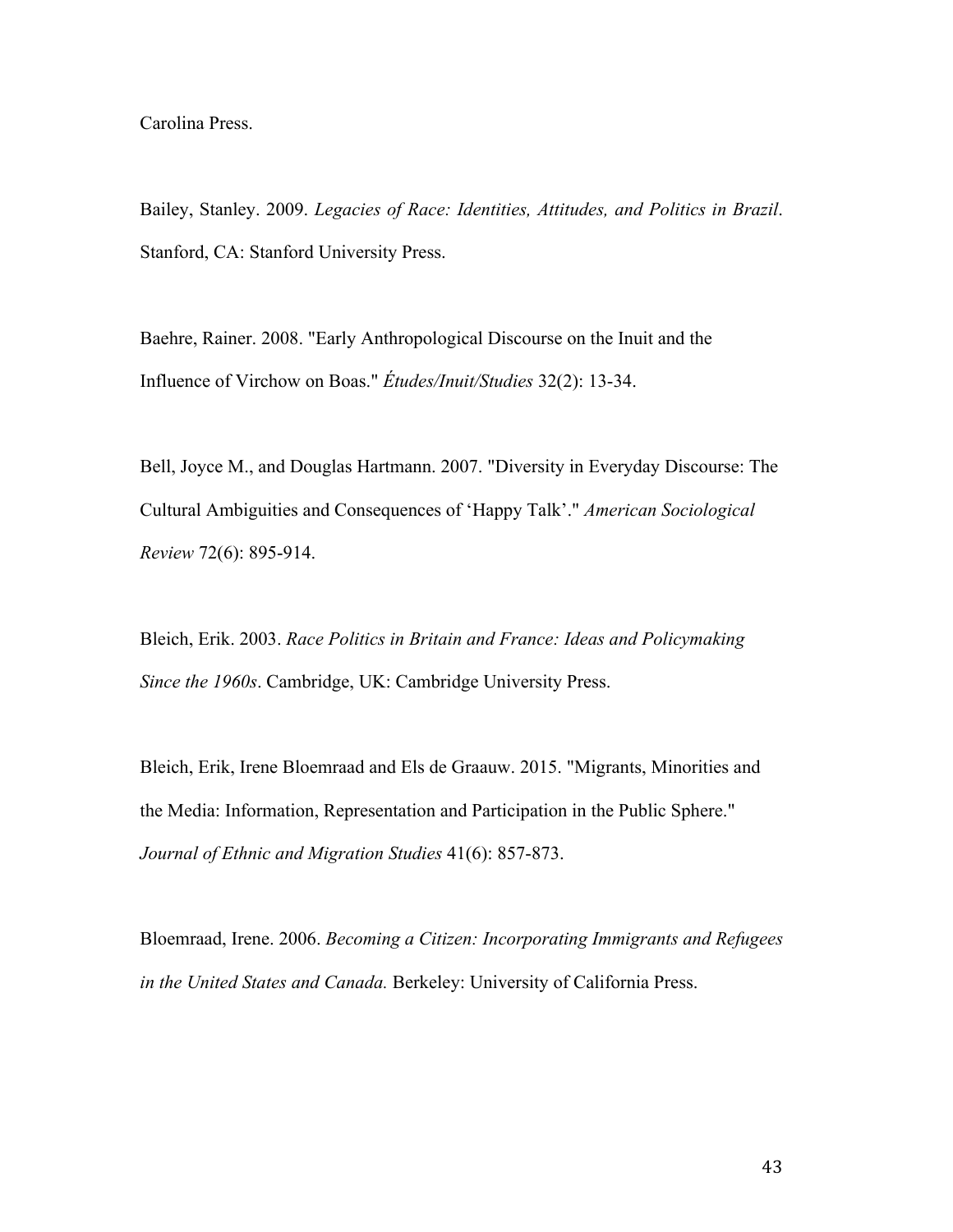Bloemraad, Irene. 2007. "Unity in Diversity?: Bridging Models of Multiculturalism and Immigrant Integration." *Du Bois Review* 4(2): 317-336

Bonilla-Silva, Eduardo. 2013. "'New Racism,' Color-Blind Racism, and the Future of Whiteness in America." Chapter 18 in: Ashley W. Doane and Eduardo Bonilla-Silva (eds.): *White Out: The Continuing Significance of Racism.* New York: Routledge.

Bonnett, Alastair. 2000. *White Identities: Historical and International Perspectives.* London: Prentice Hall.

Boyd, Monica and Gustav Goldmann and Pamela White. 2000. "Race in the Canadian Census." Chapter 3 in *Race and Racism: Canada's Challenge*, edited by Leo Dreidger and Shiva S. Hali, 98-120. Ottawa: Carleton University Press.

Campbell, Robert A. 2008. "Making Sober Citizens: The Legacy of Indigenous Alcohol Regulation in Canada, 1777-1985." *Journal of Canadian Studies* 42(1): 105- 126.

Carneiro da Cunha, Manuela. 2012. *Índios no Brasil: história, direitos e cidadania*. São Paulo: Claroenigma.

Davila, Jerry. 2010. *Hotel Trópico: Brazil and the Challenge of African Decolonization, 1950–1980.* Durham, NC: Duke University Press.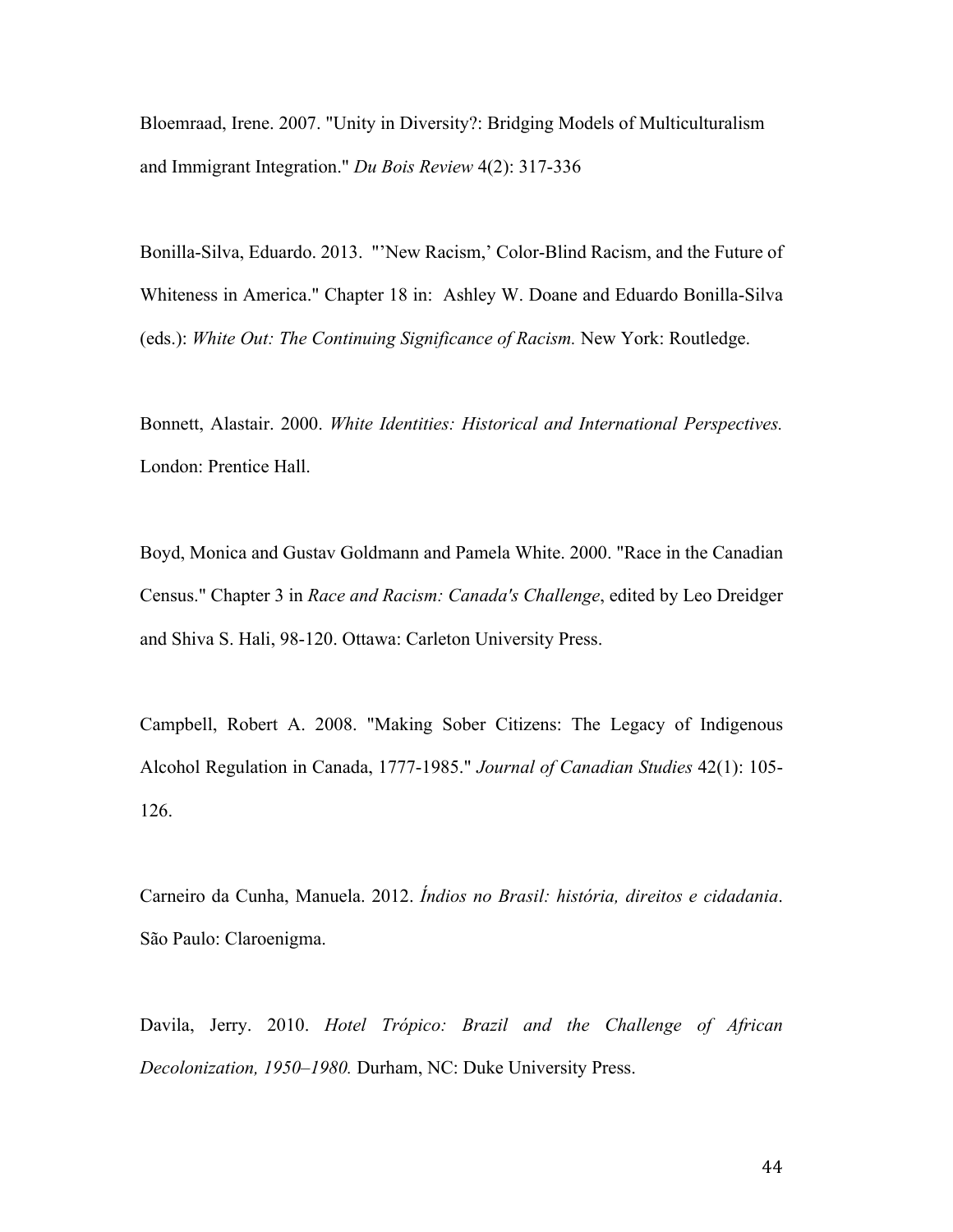Day, Richard J. F. 2000. *Multiculturalism and the History of Canadian Diversity.* Toronto: University of Toronto Press.

Entman, Robert M. 1989. "How the Media Affect what People Think: An Information Processing Approach." *The Journal of Politics* 51(2): 347-370.

Ferree, Myra Marx, William Anthony Gamson, Dieter Rucht, and Jürgen Gerhards. 2002. *Shaping Abortion Discourse: Democracy and the Public Sphere in Germany and the United States*. Cambridge, UK: Cambridge University Press.

FitzGerald, David Scott, and David Cook-Martín. 2014. *Culling the Masses: The Democratic Origins of Racist Immigration Policy in the Americas.* Cambridge, MA: Harvard University Press.

Fleras, Augie. 2009. *The Politics of Multiculturalism: Multicultural governance in Comparative Perspective*. New York: Palgrave MacMillan.

Forbes, Hugh Donald. 2019. *Multiculturalism in Canada: Constructing a Model Multiculture with Multicultural Values*. New York: Palgrave MacMillan.

Geulen, Christian. 2011. "Culture's Shadow: "race" and Postnational Belonging in the Twentieth Century." Chapter 3 in *Racism in the Modern World: Historical Perspectives on Cultural Transfer and Adaptation*, edited by Manfred Berg and Simon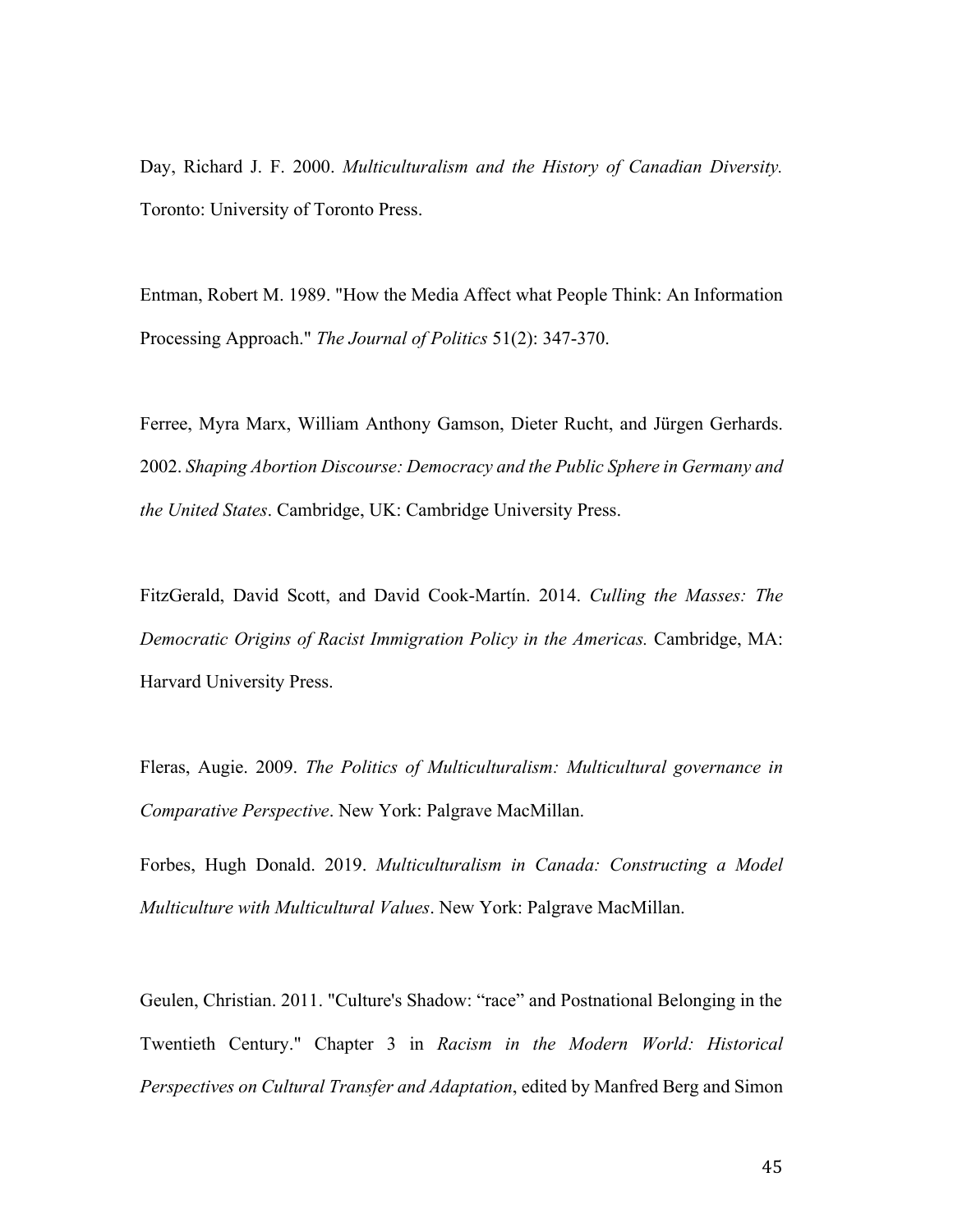Wendt.. Heidelberg, Germany: Berghahn Books.

Guimarães, Antônio Sérgio Alfredo. 1997. "A desigualdade que anula a desigualdade: notas sobre a ação afirmativa no Brasil." In: *Multiculturalismo e racismo: uma comparação Brasil – Estados Unidos*, edited by Jessé Souza, 233-242. Brasília: Ministério da Justiça, Secretaria Nacional de Direitos Humanos.

Guimarães, Antônio Sérgio Alfredo. 2001. "Democracial racial: o ideal, o pacto e o mito." *Novos Estudos* 61: 147-162.

Guimarães, Antônio Sérgio Alfredo. 2003. "Intelectuais negros e modernidade no Brasil." *Working Paper* CBS-52-04. Centre for Brazilian Studies, Oxford University. Oxford, UK.

Haque, Eve. 2012. *Multiculturalism Within a Bilingual Framework: Language, Race, and Belonging in Canada.* Toronto: University of Toronto Press.

Henry, Frances, Tim Rees, and Carol Tator. 2010. *The Colour of Democracy: Racism in Canadian Society*. Nelson Education.

Hooker, Juliet. 2008. "Afro-descendant Struggle for Collective Rights in Latin America: Between Race and Culture." *Souls: A Critical Journal of Black Politics, Culture, and Society* 10:3-279-291.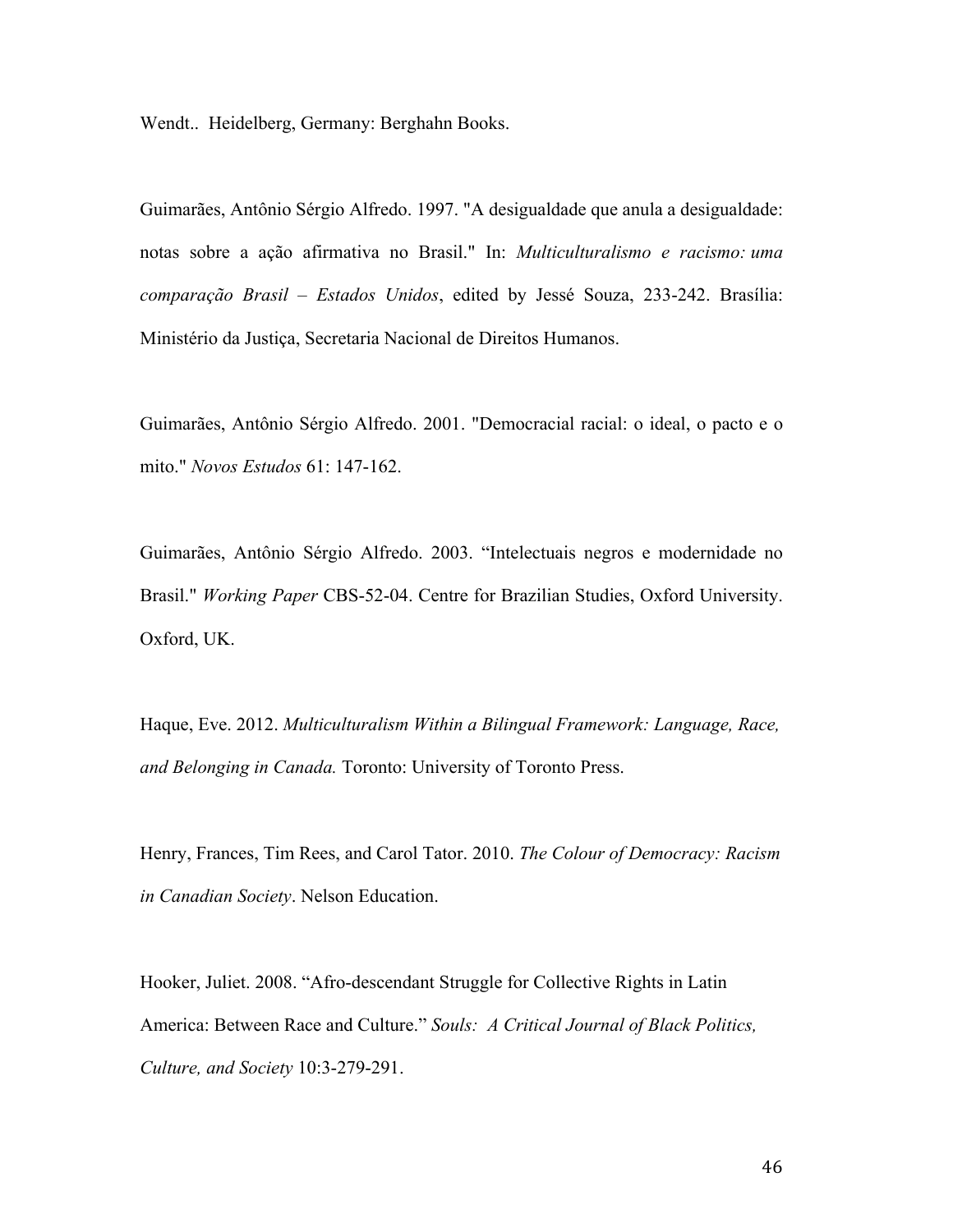Horne, Gerald. 2007. *The Deepest South: The United States, Brazil, and the African Slave Trade*. New York. NYU Press.

Htun, Mala. 2004. "From 'Racial Democracy' to Affirmative Action: Changing State Policy on Race in Brazil." *Latin American Research Review* 60-89.

Koopmans, Ruud. 2004. "Movements and Media: Selection Processes and Evolutionary Dynamics in the Public Sphere." *Theory and Society* 33(3-4): 367-391.

Kymlicka, Will. 1995. *Multicultural Citizenship: A Liberal Theory of Minority Rights*. Oxford: Clarendon Press.

Kymlicka, Will. 2007. *Multicultural Odysseys: Navigating the New International Politics of Diversity.* Oxford: Oxford University Press.

Lamont, Michèle, Graziella Moraes Silva, Jessica S. Welburn and Joshua Guetzkow. 2016. *Getting Respect: Responding to Stigma and Discrimination in the United States, Brazil, and Israel*. Princeton, NJ. Princeton University Press.

Lentin, Alana. 2005. "Replacing 'Race', Historicizing 'Culture' in Multiculturalism." *Patterns of Prejudice* 39(4):379-396.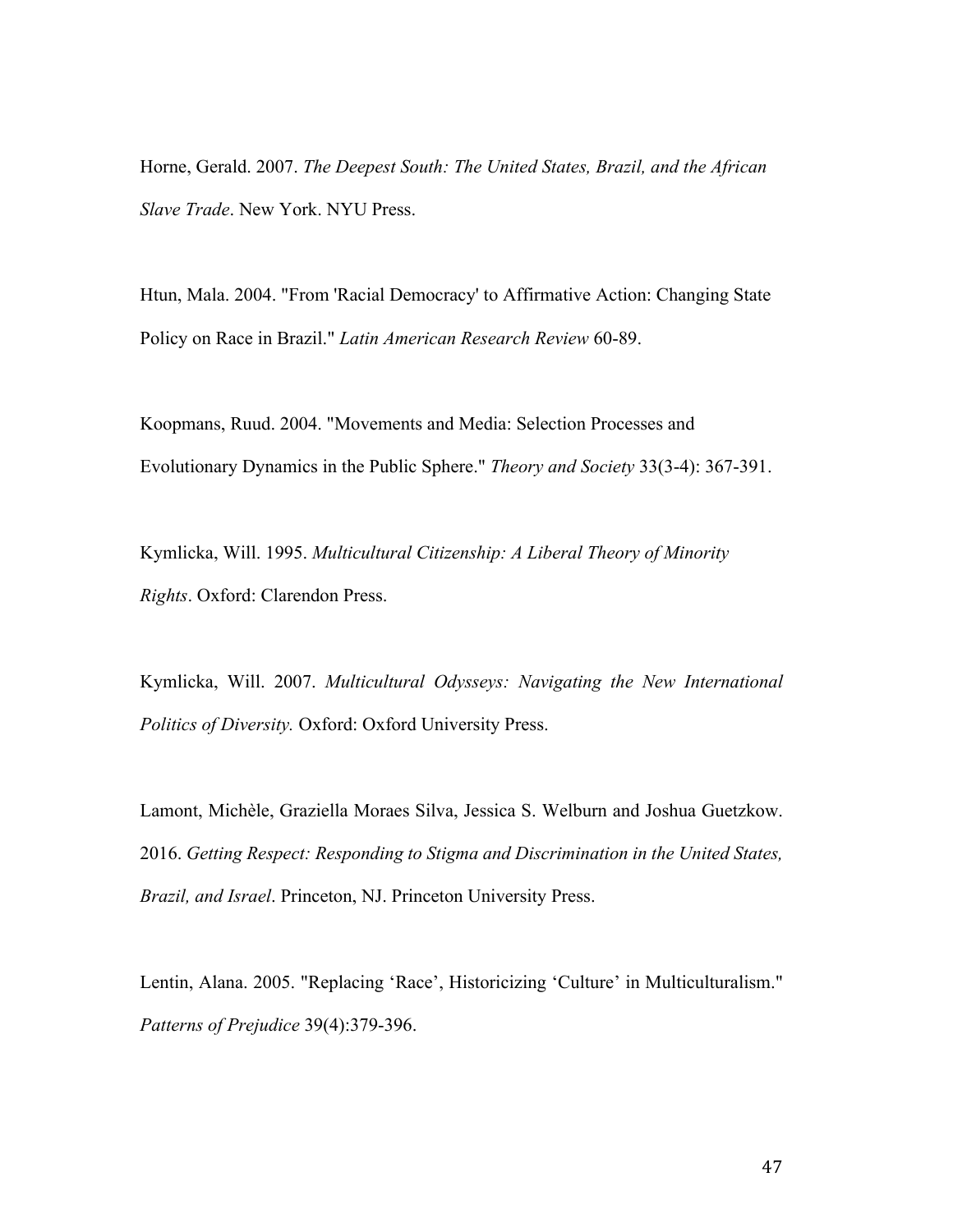Lesser, Jeffrey. 1999. *Negotiating National Identity: Immigrants, Minorities, and the Struggle for Ethnicity in Brazil.* Durham, NC: Duke University Press.

Loveman, Mara. 2014. *National Colors: Racial Classification and the State in Latin America.* Oxford, UK. Oxford University Press.

Lucchesi, Dante. 2008. "Africanos, crioulos e a língua portuguesa." In: *História social da língua nacional.* Rio de Janeiro: Casa de Rui Barbosa, 151-180.

Mackey, Eva. 2002. *The House of Difference: Cultural Politics and National Identity in Canada*. Toronto: University of Toronto Press.

Maio, Marcos Chor. 1999. "O Projeto Unesco e a agenda das ciências sociais no Brasil dos anos 40 e 50." *Revista Brasileira de Ciências Sociais*, 14(41): 141-158.

Mills, Sean. 2010. *The Empire within: Postcolonial Thought and Political Activism in Sixties Montreal*. Montreal: McGill-Queen's Press.

Modood, Tariq. 1998. "Anti-Essentialism, Multiculturalism and the 'Recognition' of Religious Groups." *Journal of Political Philosophy* 6: 378-399.

Monteiro, John M. 2018. *Blacks of the Land: Indian Slavery, Settler Society, and the Portuguese Colonial Enterprise in South America*. Cambridge University Press.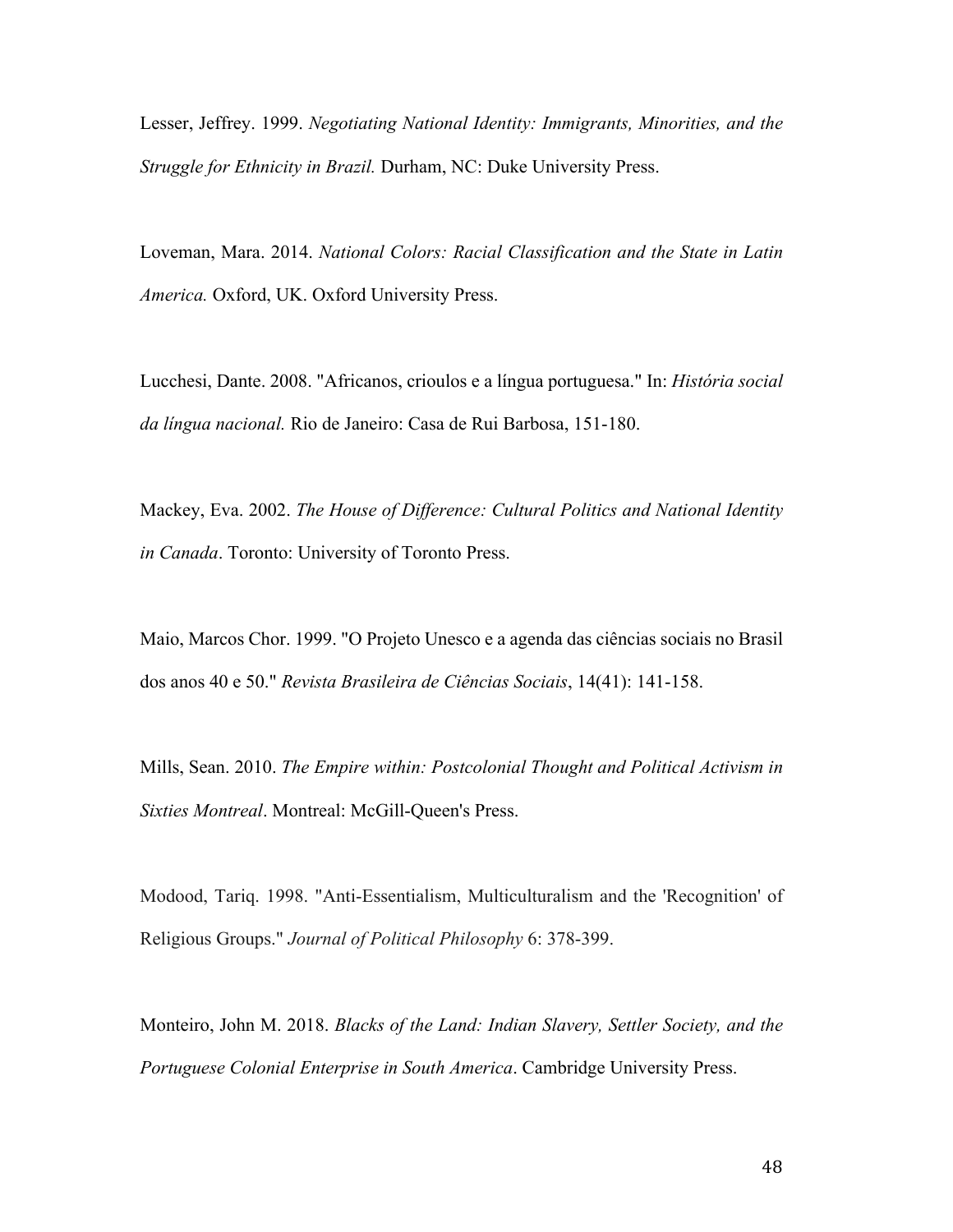Moraes Silva, Graziella. 2016. "After Racial Democracy: Contemporary Puzzles in Race Relations in Brazil, Latin America and Beyond from a Boundaries Perspective." *Current Sociology* 64(5): 794-812.

Niezen, Ronald. 2003*. The Origins of Indigenism: Human Rights and the Politics of Identity*. Berkeley, CA: University of California Press.

Pal, Leslie A. 1993. *Interests of State: The Politics of Language, Multiculturalism, and Feminism in Canada*. Montreal: McGill-Queen's Press.

Paschel, Tianna. 2015. *Becoming Black Political Subjects: Movements, Alignments and Ethno-Racial Rights in Colombia and Brazil*. Princeton, NJ: Princeton University Press.

Schwartzman, Simon, Helena M. B. Bomeny and Vanda M. R. Costa. 2000. *Tempos de Capanema.* Rio de Janeiro: Fundação Getúio Vargas e Editora Paz e Terra.

Seyferth, Giralda. 1997. "A assimilação dos imigrantes como questão nacional." *MANA* 3(1):95-131

Skidmore, Thomas. 1995. *Black into White: Race and Nationality in Brazilian Thought.* New York: Oxford University Press.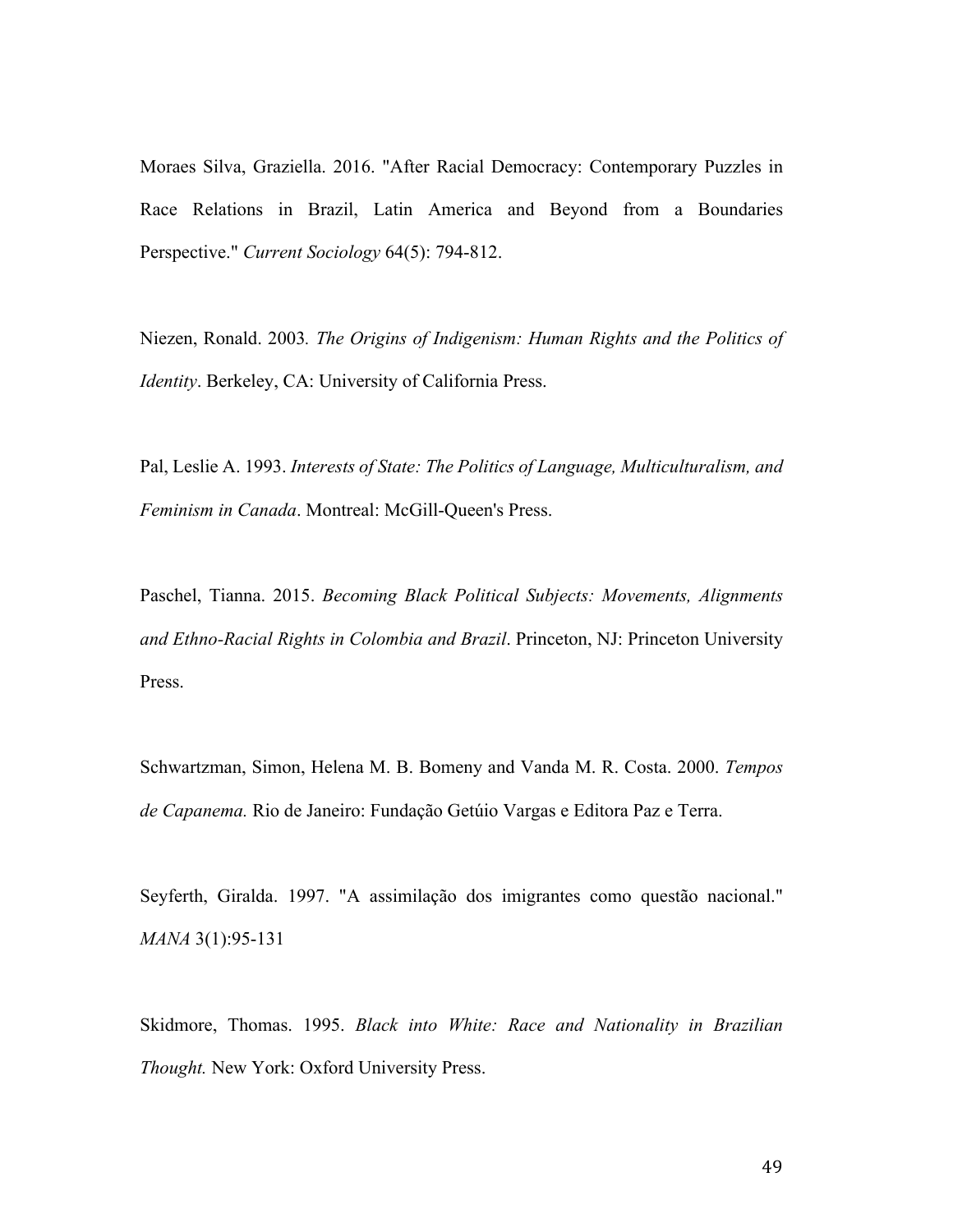Stasiulis, Daiva K. 1989. "Minority Resistance in the Local State: Toronto in the 1970s and 1980s." *Ethnic and Racial Studies* 12(1): 63-83.

Stasiulis, Daiva and Radha Jhappan. 1995. "The Fractious Politics of a Settler Society: Canada." In: Stasiulis, Daiva and Nira Yuval-Davis (eds.), *Unsettling Settler Societies: Articulations of Gender, Race, Ethnicity and Class.* London, UK: Sage Publications.

Stocking Jr., George W. 1966. "Franz Boas and the Culture Concept in Historical Perspective." *American Anthropologist* 68(4): 867-882.

Swidler, Ann. 1986. "Culture in Action: Symbols and Strategies." *American Sociological Review* 51:273-286.

Telles, Edward E. 2004. *Race in Another America: The Significance of Skin Color in Brazil.* Princeton, NJ: Princeton University Press.

Thobani, Sunera. 2007. *Exalted Subjects: Studies in the Making of Race and Nation in Canada*. Toronto: University of Toronto Press.

TRC (Truth and Reconciliation Commission of Canada). 2015. "Honoring the Truth, Reconciling for the Future: Summary of the Final Report of the Truth and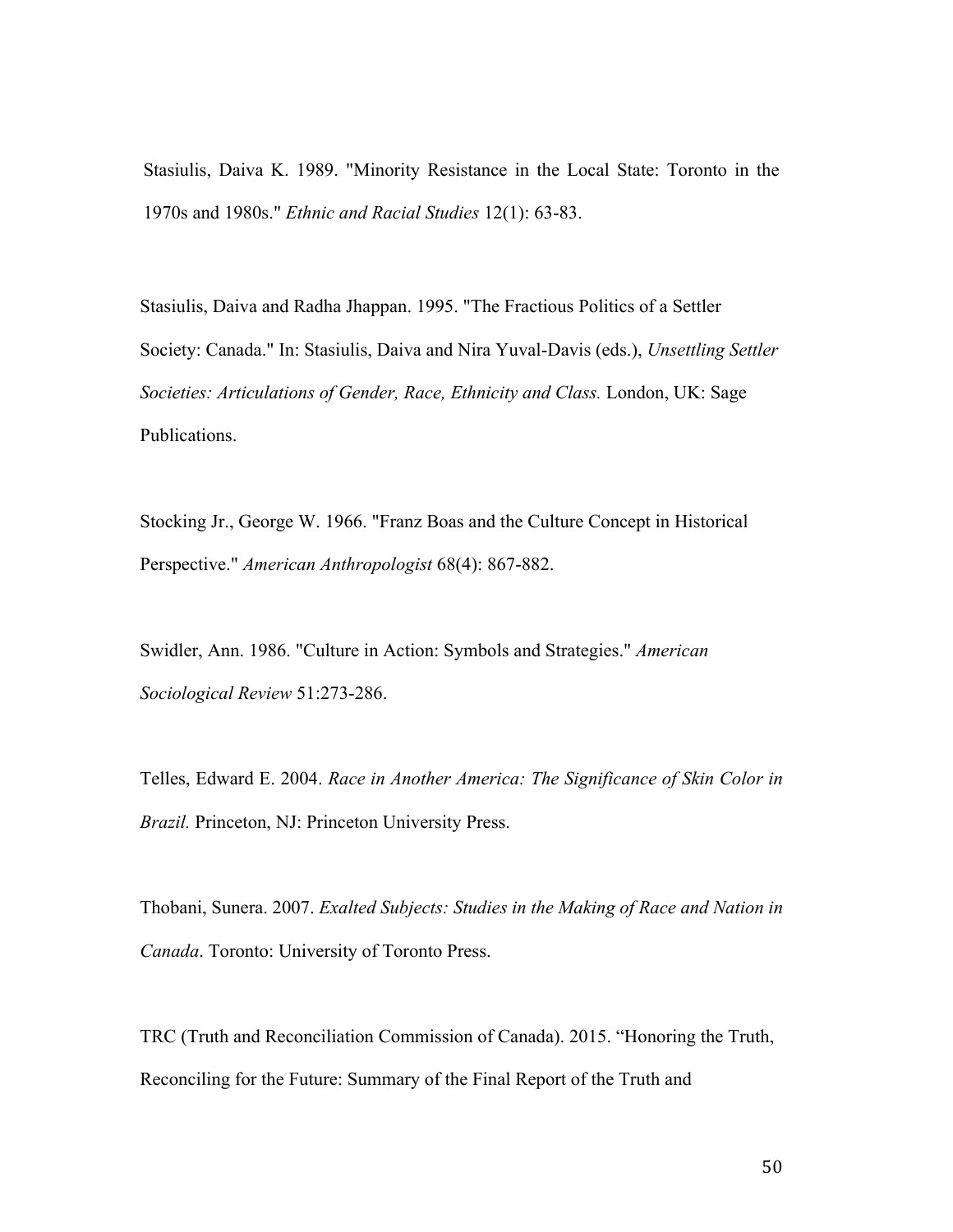Reconciliation Commission of Canada."

http://www.myrobust.com/websites/trcinstitution/File/Reports/Executive\_Summary\_ English\_Web.pdf,

Vianna, Hermano. 1995. *O mistério do samba*. Rio de Janeiro: Zahar.

Viotti da Costa, Emília. 1985. "The Myth of Racial Democracy, A Legacy of the Empire." In: *The Brazilian Empire: Myths and Histories.* Chicago, IL: University of Chicago Press, pp. 234-48.

Weinstein, Barbara. 2015. *The Color of Modernity: São Paulo and the Making of Race and Nation in Brazil*. Durham, NC. Duke University Press.

Winant, Howard. 2002. *The World is a Ghetto. Race and Democracy since World War II*. Basic Books.

Winter, Elke. 2015. "Rethinking Multiculturalism After its 'Retreat': Lessons from Canada." *American Behavioral Science* 59(6): 637-657.

Wood, Patricia K. and Liette Gilbert. 2005. "Multiculturalism in Canada: Accidental Discourse, Alternative Vision, Urban Practice." *International Journal of Urban and Regional Research*.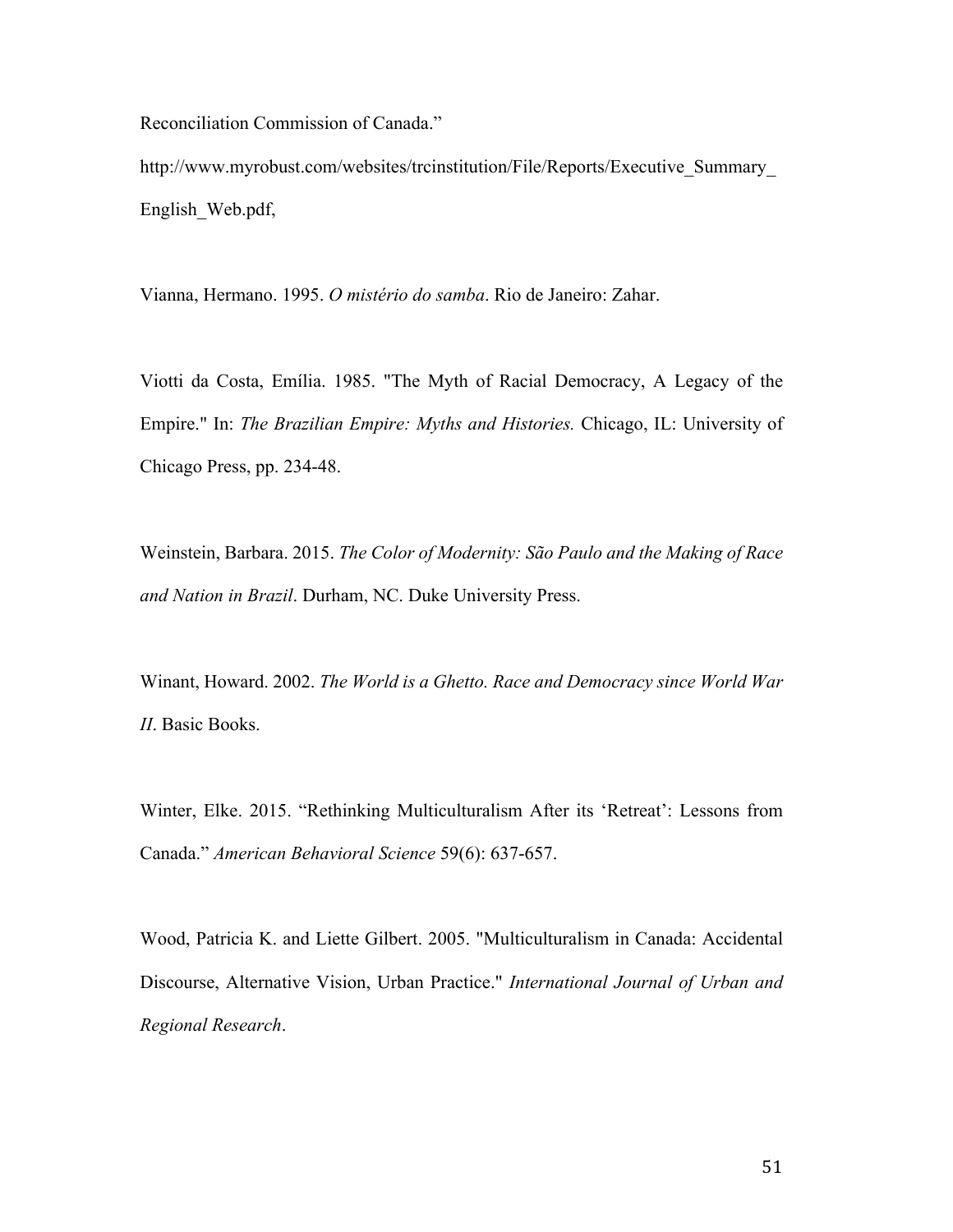Zolberg, Aristide R., and Long Litt Woon. 1999. "Why Islam is like Spanish: cultural incorporation in Europe and the United States." *Politics and Society* 27(1): 5-38.

Zubrzycki, Geneviève. 2013. "Aesthetic Revolt and the Remaking of National Identity in Québec, 1960–1969." *Theory and Society* 42(5): 423-475.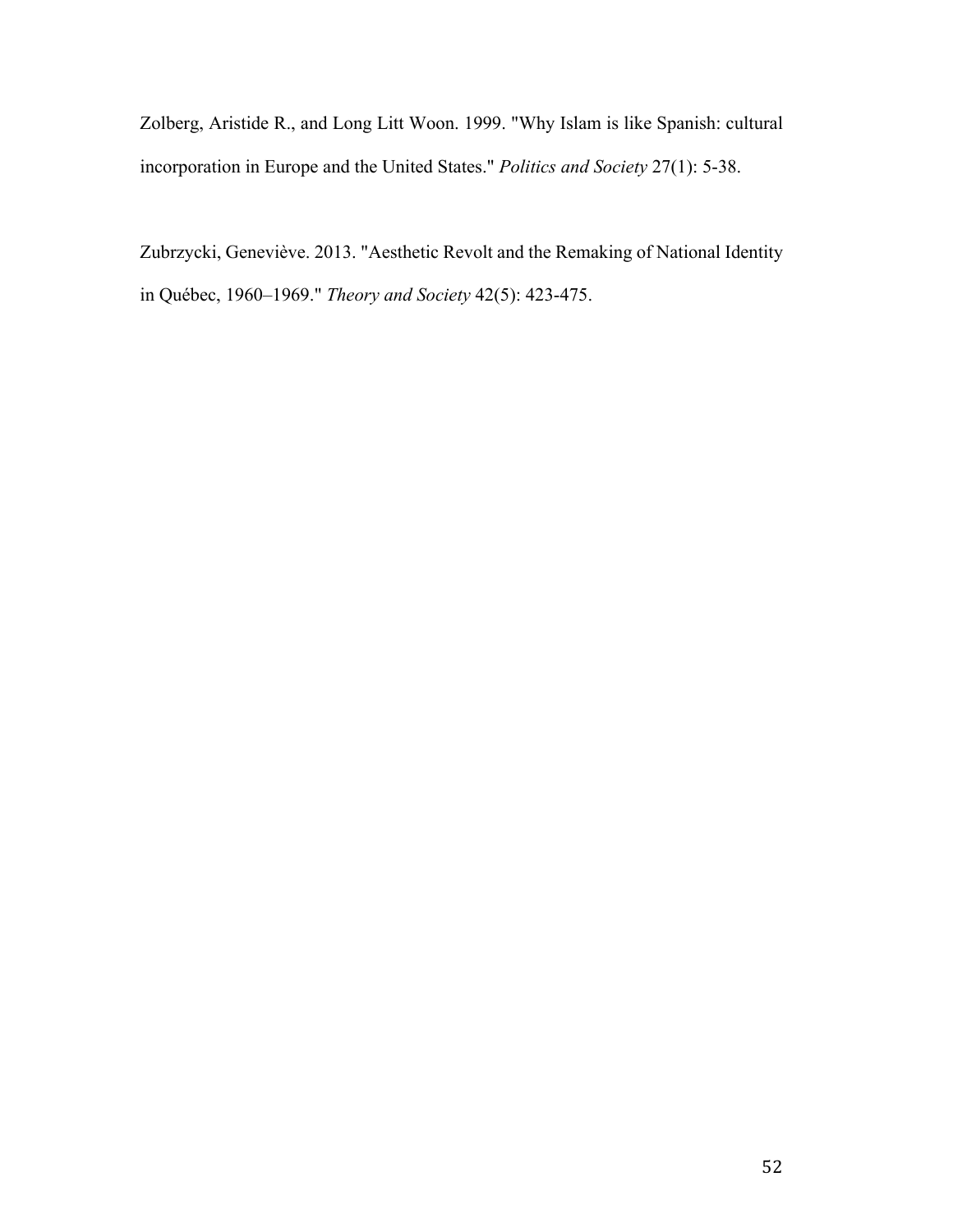## **Table 1 – Number of articles sampled, by decade**

|        | Globe and Mail   |                  | Jornal do Brasil  |
|--------|------------------|------------------|-------------------|
|        | Multicultural    | Multiculturalism | Democracia Racial |
| 1940s  | $\boldsymbol{0}$ | $\boldsymbol{0}$ | $\mathfrak{Z}$    |
| 1950s  | 1                | $\overline{0}$   | 20                |
| 1960s  | 21               | 6                | 49                |
| 1970s  | 435              | 257              | 60                |
| 1980s  | 1871             | 713              | 72                |
| 1990s  | 2735             | 971              | 98                |
| 2000s' | 2348             | 776              | 81                |
| 2010s  | 418              | 205              | 8                 |
| Total  | 7829             | 2928             | 391               |

## **Articles that appeared from initial keyword search**

### **Articles selected for the analysis**

|        | Globe and Mail   |                  | Jornal do Brasil  |
|--------|------------------|------------------|-------------------|
|        | Multicultural    | Multiculturalism | Democracia Racial |
| 1940s  | $\boldsymbol{0}$ | $\boldsymbol{0}$ | 3                 |
| 1950s  | $\mathbf{1}$     | $\boldsymbol{0}$ | 20                |
| 1960s  | 20               | 6                | 16                |
| 1970s  | 19               | 18               | 20                |
| 1980s  | 20               | 19               | 21                |
| 1990s  | 25               | 18               | 25                |
| 2000s' | 30               | 19               | 21                |
| 2010s  | 5                | $\overline{4}$   | 8                 |
| Total  | 120              | 84               | 134               |